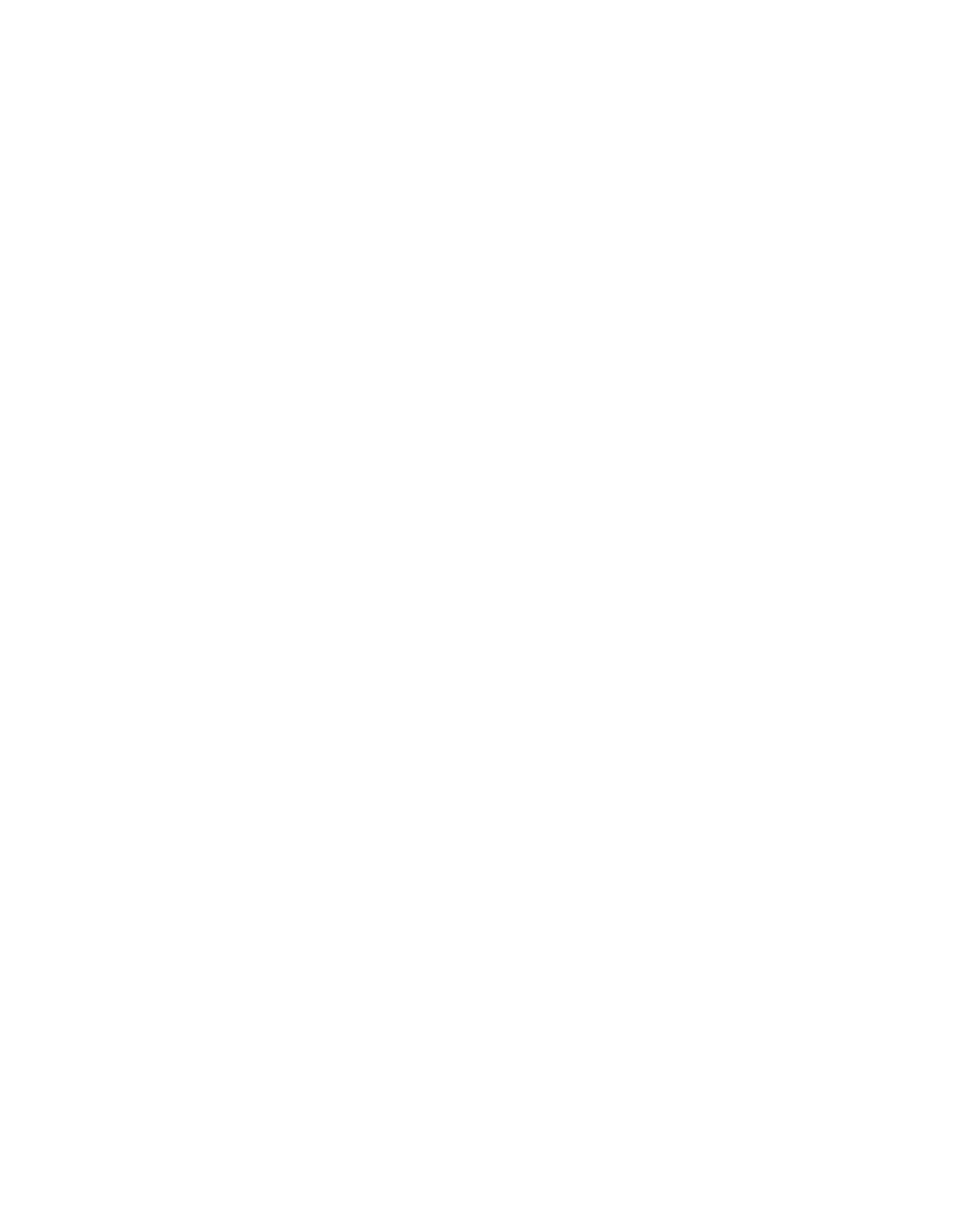**Paragraph 80(d):** There have been no changes in assumptions since the previous measurement date.

**Paragraph 80(e):** Since the previous measurement date, certain retired members and beneficiaries received two one-time 3% payments effective July 2019 and January 2020.

**Paragraph 80(f):** Not applicable.

**Paragraph 80(g):** Please see Section IV of this report for the development of the collective pension expense. The PE for each employer is shown in Schedule B.

**Paragraph 80(h):** Since certain expense items are amortized over closed periods each year, the deferred portions of these items must be tracked annually. If the amounts serve to reduce collective pension expense they are labeled deferred inflows. If they will increase collective pension expense they are labeled deferred outflows. The amortization of these amounts is accomplished on a level dollar basis, with no interest included in the deferred amounts. Experience gains/losses and the impact of changes in actuarial assumptions, if any, are amortized over the average expected remaining service life of the active and inactive Plan members at the beginning of the fiscal year. Investment gains and losses are amortized over a fixed five-year period.

The table below provides a summary of the collective deferred inflows and outflows as of the Measurement Date. The allocation of the collective deferred inflows and outflows is provided in Schedule B.

|                                                                             | <b>Collective</b><br><b>Deferred Outflows</b><br>of Resources<br>(\$ thousands) | <b>Collective</b><br><b>Deferred Inflows</b><br>of Resources<br>(\$ thousands) |
|-----------------------------------------------------------------------------|---------------------------------------------------------------------------------|--------------------------------------------------------------------------------|
| Differences between expected and actual experience                          | \$3,912                                                                         | \$3,479                                                                        |
| Changes of actuarial assumptions                                            | 3,158                                                                           | 318                                                                            |
| Net difference between projected and actual earnings<br>on plan investments | 1,841                                                                           |                                                                                |
| Total                                                                       | \$8,911                                                                         | \$3.797                                                                        |

The following tables show the components of the collective deferred outflows of resources and the collective deferred inflows of resources by year.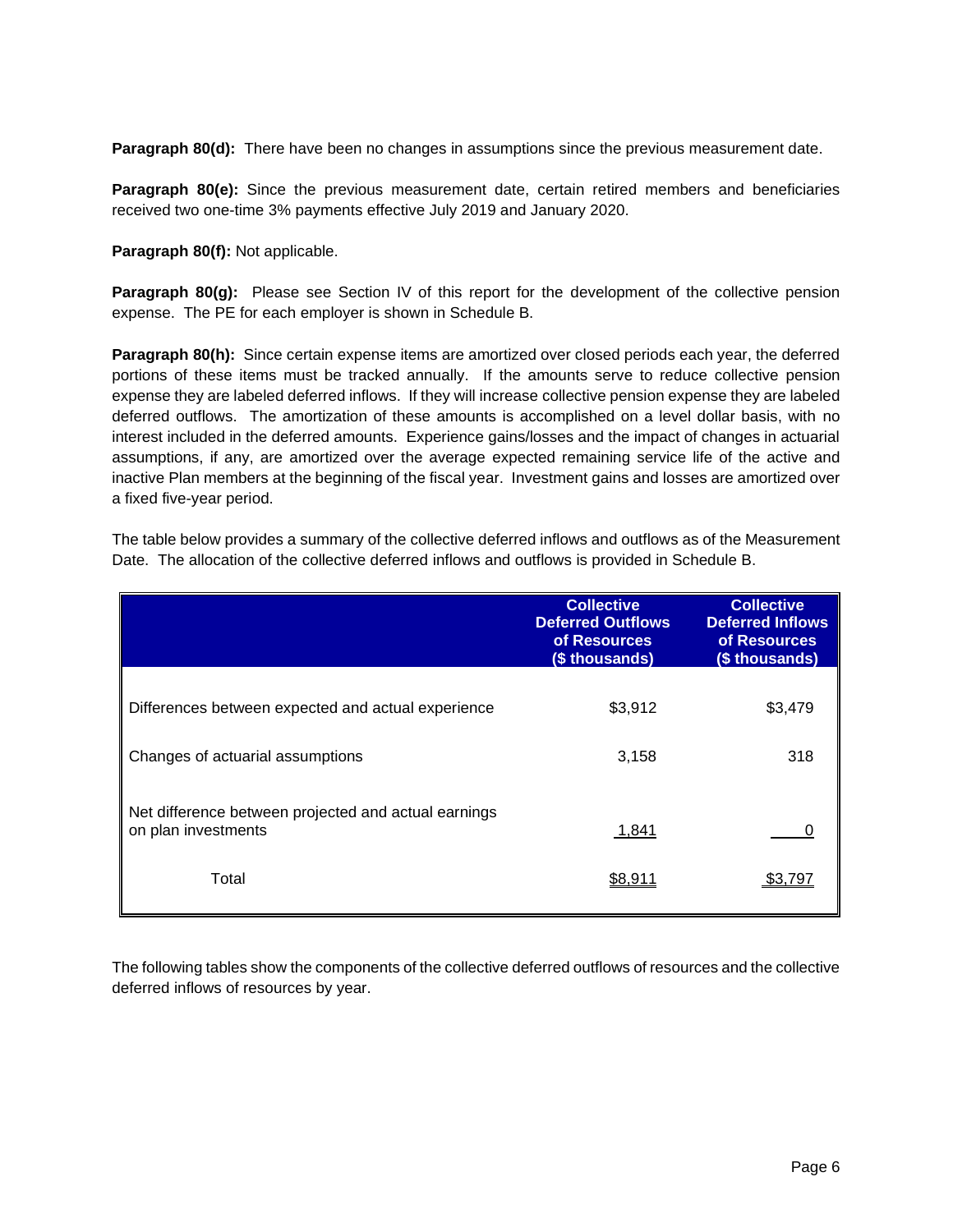

| Year         | <b>Initial</b><br><b>Balance of</b><br>Losses /<br><b>Deferred</b><br>Outflow | <b>Initial</b><br><b>Balance of</b><br>Gains /<br><b>Deferred</b><br><b>Inflow</b> | Amortization<br>Period | <b>Beginning</b><br><b>Balance</b><br><b>Deferred</b><br><b>Outflows</b><br>(a) | <b>Beginning</b><br><b>Balance</b><br><b>Deferred</b><br><b>Inflows</b><br><b>(b)</b> | Losses /<br><b>Deferred</b><br><b>Outflows</b><br>(c) | Gains /<br><b>Deferred</b><br><b>Inflows</b><br>(d) | <b>Amounts</b><br>Recognized<br>in Pension<br>Expense /<br><b>Deferred</b><br>Outflow<br>(e) | <b>Amounts</b><br>Recognized<br>in Pension<br>Expense /<br><b>Deferred</b><br><b>Inflow</b><br>(f) | <b>Ending</b><br><b>Balance</b><br><b>Deferred</b><br><b>Outflows</b><br>$(a) + (c) - (e)$ | Ending<br><b>Balance</b><br><b>Deferred</b><br><b>Inflows</b><br>$(b) + (d) - (f)$ |
|--------------|-------------------------------------------------------------------------------|------------------------------------------------------------------------------------|------------------------|---------------------------------------------------------------------------------|---------------------------------------------------------------------------------------|-------------------------------------------------------|-----------------------------------------------------|----------------------------------------------------------------------------------------------|----------------------------------------------------------------------------------------------------|--------------------------------------------------------------------------------------------|------------------------------------------------------------------------------------|
| 2020         | \$0                                                                           | \$24                                                                               | 4.9                    | \$0                                                                             | \$0                                                                                   | \$0                                                   | \$24                                                | \$0                                                                                          | 5                                                                                                  | \$0                                                                                        | \$19                                                                               |
| 2019         | $\mathbf{0}$                                                                  | 5,250                                                                              | 5.1                    | $\overline{0}$                                                                  | 4,221                                                                                 | $\boldsymbol{0}$                                      | $\overline{0}$                                      | $\mathbf{0}$                                                                                 | 1,029                                                                                              | $\overline{0}$                                                                             | 3,192                                                                              |
| 2018         | 6,379                                                                         | $\Omega$                                                                           | 5.2                    | 3.925                                                                           | $\mathbf{0}$                                                                          | $\overline{0}$                                        | $\mathbf{0}$                                        | 1,227                                                                                        | $\mathbf{0}$                                                                                       | 2,698                                                                                      | $\mathbf{0}$                                                                       |
| 2017         | 5,258                                                                         | $\Omega$                                                                           | 5.2                    | 2,225                                                                           | $\mathbf{0}$                                                                          | $\overline{0}$                                        | $\mathbf{0}$                                        | 1,011                                                                                        | $\mathbf{0}$                                                                                       | 1,214                                                                                      | $\Omega$                                                                           |
| 2016         | $\mathbf{0}$                                                                  | 3,603                                                                              | 5.4                    | $\Omega$                                                                        | 935                                                                                   | $\mathbf{0}$                                          | $\mathbf{0}$                                        | $\mathbf{0}$                                                                                 | 667                                                                                                | $\Omega$                                                                                   | 268                                                                                |
| 2015         | $\boldsymbol{0}$                                                              | 7,542                                                                              | 5.0                    | $\overline{0}$                                                                  | $\mathbf{0}$                                                                          | $\boldsymbol{0}$                                      | $\mathbf{0}$                                        | $\mathbf{0}$                                                                                 | $\overline{0}$                                                                                     | $\overline{0}$                                                                             | $\boldsymbol{0}$                                                                   |
| <b>Total</b> |                                                                               |                                                                                    |                        | \$6,150                                                                         | \$5,156                                                                               | \$0                                                   | \$24                                                |                                                                                              |                                                                                                    | \$3,912                                                                                    | \$3,479                                                                            |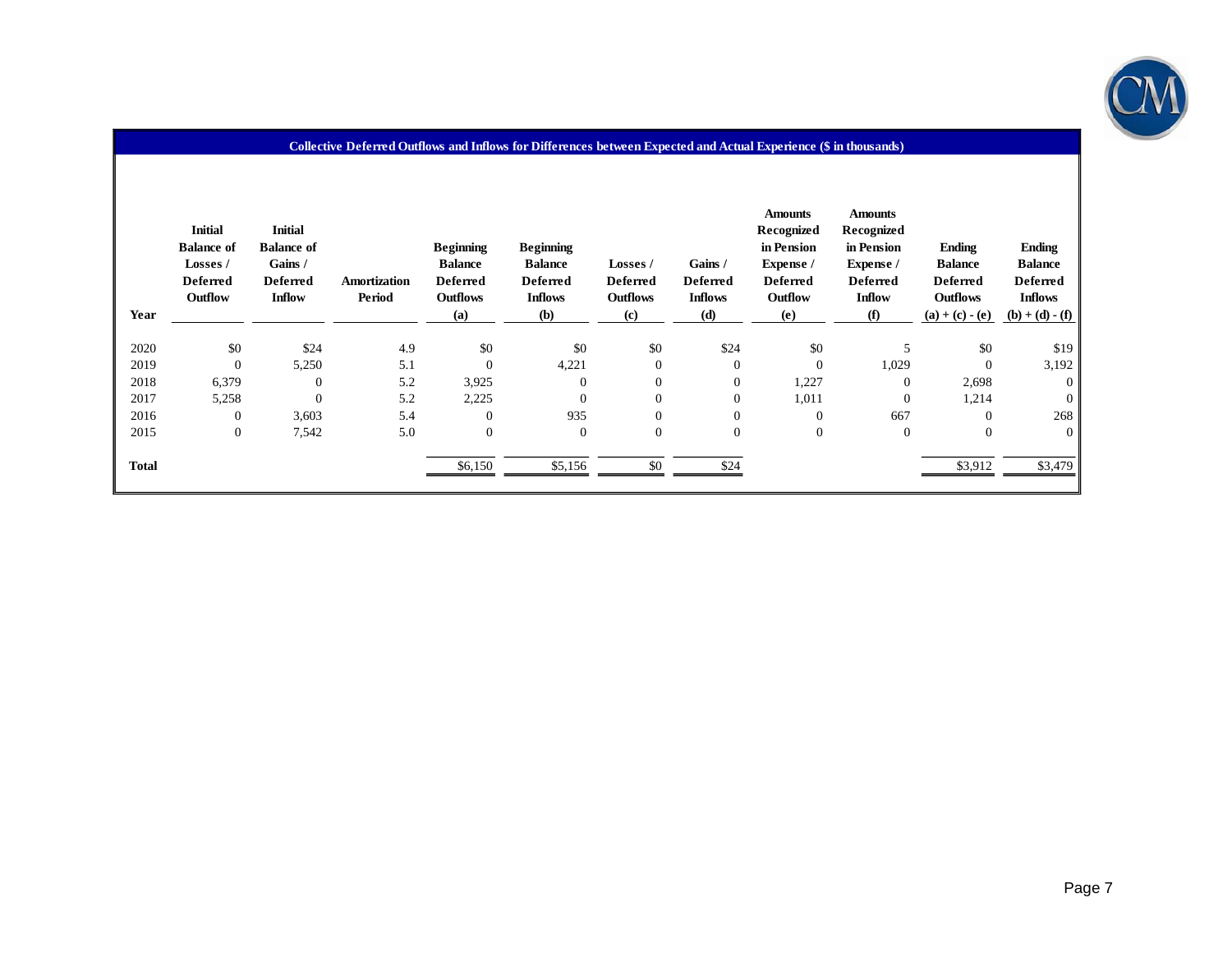

| Year         | <b>Initial</b><br><b>Balance of</b><br>Losses /<br><b>Deferred</b><br>Outflow | <b>Initial</b><br><b>Balance of</b><br>Gains /<br><b>Deferred</b><br><b>Inflow</b> | Amortization<br>Period | <b>Beginning</b><br><b>Balance</b><br><b>Deferred</b><br><b>Outflows</b><br>(a) | <b>Beginning</b><br><b>Balance</b><br><b>Deferred</b><br><b>Inflows</b><br><b>(b)</b> | <b>Losses /</b><br><b>Deferred</b><br><b>Outflows</b><br>(c) | Gains /<br><b>Deferred</b><br><b>Inflows</b><br>(d) | <b>Amounts</b><br>Recognized<br>in Pension<br>Expense /<br><b>Deferred</b><br>Outflow<br>(e) | <b>Amounts</b><br>Recognized<br>in Pension<br>Expense /<br><b>Deferred</b><br><b>Inflow</b><br>(f) | <b>Ending</b><br><b>Balance</b><br><b>Deferred</b><br><b>Outflows</b><br>$(a) + (c) - (e)$ | <b>Ending</b><br><b>Balance</b><br><b>Deferred</b><br><b>Inflows</b><br>$(b) + (d) - (f)$ |
|--------------|-------------------------------------------------------------------------------|------------------------------------------------------------------------------------|------------------------|---------------------------------------------------------------------------------|---------------------------------------------------------------------------------------|--------------------------------------------------------------|-----------------------------------------------------|----------------------------------------------------------------------------------------------|----------------------------------------------------------------------------------------------------|--------------------------------------------------------------------------------------------|-------------------------------------------------------------------------------------------|
| 2020         | \$0                                                                           | \$0                                                                                | 4.9                    | \$0                                                                             | \$0                                                                                   | \$0                                                          | \$0                                                 | \$0                                                                                          | \$0                                                                                                | \$0                                                                                        | \$0                                                                                       |
| 2019         | $\mathbf{0}$                                                                  | $\Omega$                                                                           | 5.1                    | $\Omega$                                                                        | $\overline{0}$                                                                        | $\overline{0}$                                               | $\mathbf{0}$                                        | $\overline{0}$                                                                               | $\Omega$                                                                                           | $\mathbf{0}$                                                                               | $\overline{0}$                                                                            |
| 2018         | 7,466                                                                         | $\Omega$                                                                           | 5.2                    | 4,594                                                                           | $\boldsymbol{0}$                                                                      | $\overline{0}$                                               | $\boldsymbol{0}$                                    | 1,436                                                                                        | $\mathbf{0}$                                                                                       | 3,158                                                                                      | $\overline{0}$                                                                            |
| 2017         | $\mathbf{0}$                                                                  | $\theta$                                                                           | 5.2                    | $\Omega$                                                                        | $\mathbf{0}$                                                                          | $\mathbf{0}$                                                 | $\boldsymbol{0}$                                    | $\mathbf{0}$                                                                                 | $\Omega$                                                                                           | $\Omega$                                                                                   | $\theta$                                                                                  |
| 2016         | $\mathbf{0}$                                                                  | 4,308                                                                              | 5.4                    | $\Omega$                                                                        | 1,116                                                                                 | $\mathbf{0}$                                                 | $\boldsymbol{0}$                                    | $\overline{0}$                                                                               | 798                                                                                                | $\Omega$                                                                                   | 318                                                                                       |
| 2015         | $\mathbf{0}$                                                                  | $\overline{0}$                                                                     | 5.0                    | $\mathbf{0}$                                                                    | $\mathbf{0}$                                                                          | $\boldsymbol{0}$                                             | $\boldsymbol{0}$                                    | $\boldsymbol{0}$                                                                             | $\mathbf{0}$                                                                                       | $\mathbf{0}$                                                                               | $\overline{0}$                                                                            |
| <b>Total</b> |                                                                               |                                                                                    |                        | \$4,594                                                                         | \$1,116                                                                               | \$0                                                          | \$0                                                 |                                                                                              |                                                                                                    | \$3,158                                                                                    | \$318                                                                                     |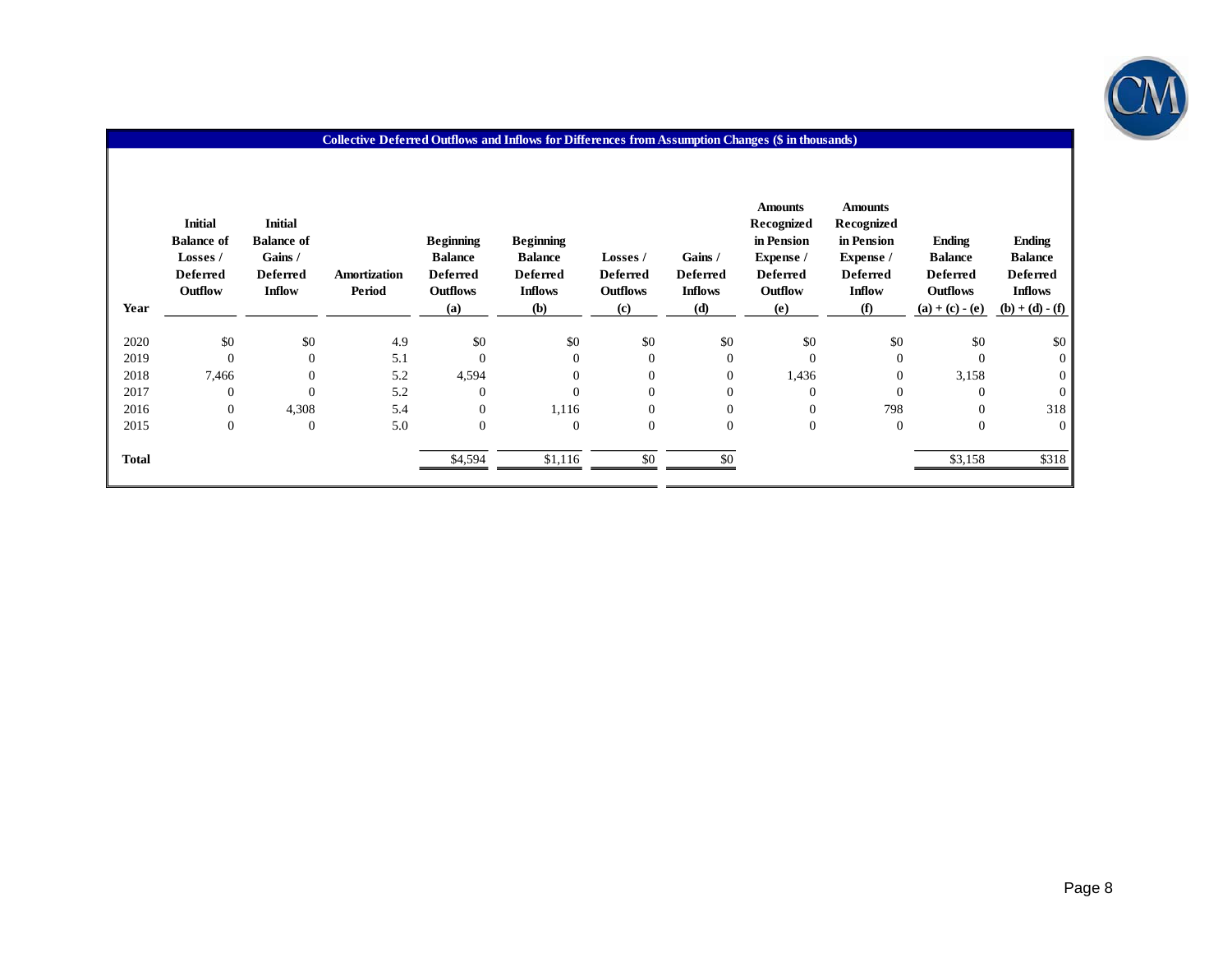

| Year                                                                           | <b>Initial</b><br><b>Balance of</b><br>Losses /<br><b>Deferred</b><br>Outflow | <b>Initial</b><br><b>Balance of</b><br>Gains /<br><b>Deferred</b><br><b>Inflow</b> | Amortization<br>Period | <b>Beginning</b><br><b>Balance</b><br><b>Deferred</b><br><b>Outflows</b><br>(a) | <b>Beginning</b><br><b>Balance</b><br><b>Deferred</b><br><b>Inflows</b><br>(b) | Losses /<br><b>Deferred</b><br><b>Outflows</b><br>(c) | Gains /<br><b>Deferred</b><br><b>Inflows</b><br>(d) | <b>Amounts</b><br>Recognized<br>in Pension<br>Expense /<br><b>Deferred</b><br>Outflow<br>(e) | <b>Amounts</b><br>Recognized<br>in Pension<br>Expense /<br><b>Deferred</b><br><b>Inflow</b><br>(f) | <b>Ending</b><br><b>Balance</b><br><b>Deferred</b><br><b>Outflows</b><br>$(a) + (c) - (e)$ | <b>Ending</b><br><b>Balance</b><br><b>Deferred</b><br><b>Inflows</b><br>$(b) + (d) - (f)$ |
|--------------------------------------------------------------------------------|-------------------------------------------------------------------------------|------------------------------------------------------------------------------------|------------------------|---------------------------------------------------------------------------------|--------------------------------------------------------------------------------|-------------------------------------------------------|-----------------------------------------------------|----------------------------------------------------------------------------------------------|----------------------------------------------------------------------------------------------------|--------------------------------------------------------------------------------------------|-------------------------------------------------------------------------------------------|
| 2020                                                                           | \$8,892                                                                       | \$0                                                                                | 5.0                    | \$0                                                                             | \$0                                                                            | \$8,892                                               | \$0                                                 | \$1,778                                                                                      | \$0                                                                                                | \$7,114                                                                                    | \$0                                                                                       |
| 2019                                                                           | 2,578                                                                         | $\mathbf{0}$                                                                       | 5.0                    | 2,062                                                                           | $\overline{0}$                                                                 | $\mathbf{0}$                                          | $\boldsymbol{0}$                                    | 516                                                                                          | $\overline{0}$                                                                                     | 1,546                                                                                      | $\overline{0}$                                                                            |
| 2018                                                                           | $\overline{0}$                                                                | 7,328                                                                              | 5.0                    | 0                                                                               | 4,396                                                                          | $\mathbf{0}$                                          | $\boldsymbol{0}$                                    | $\overline{0}$                                                                               | 1,466                                                                                              | $\overline{0}$                                                                             | 2,930                                                                                     |
| 2017                                                                           | $\mathbf{0}$                                                                  | 19,449                                                                             | 5.0                    |                                                                                 | 7,779                                                                          | $\boldsymbol{0}$                                      | $\boldsymbol{0}$                                    | $\mathbf{0}$                                                                                 | 3,890                                                                                              | $\boldsymbol{0}$                                                                           | 3,889                                                                                     |
| 2016                                                                           | 25,050                                                                        | $\mathbf{0}$                                                                       | 5.0                    | 5,010                                                                           | $\mathbf{0}$                                                                   | $\mathbf{0}$                                          | $\boldsymbol{0}$                                    | 5,010                                                                                        | $\Omega$                                                                                           | $\mathbf{0}$                                                                               | $\mathbf{0}$                                                                              |
| 2015                                                                           | 14,963                                                                        | $\boldsymbol{0}$                                                                   | 5.0                    | $\boldsymbol{0}$                                                                | $\boldsymbol{0}$                                                               | $\boldsymbol{0}$                                      | $\boldsymbol{0}$                                    | $\mathbf{0}$                                                                                 | $\mathbf{0}$                                                                                       | $\overline{0}$                                                                             | $\overline{0}$                                                                            |
| <b>Total</b>                                                                   |                                                                               |                                                                                    |                        | \$7,072                                                                         | \$12,175                                                                       | \$8,892                                               | \$0                                                 |                                                                                              |                                                                                                    | \$8,660                                                                                    | \$6,819                                                                                   |
| \$1,841<br>Net difference between projected and actual earnings on investments |                                                                               |                                                                                    |                        |                                                                                 |                                                                                |                                                       |                                                     |                                                                                              |                                                                                                    |                                                                                            |                                                                                           |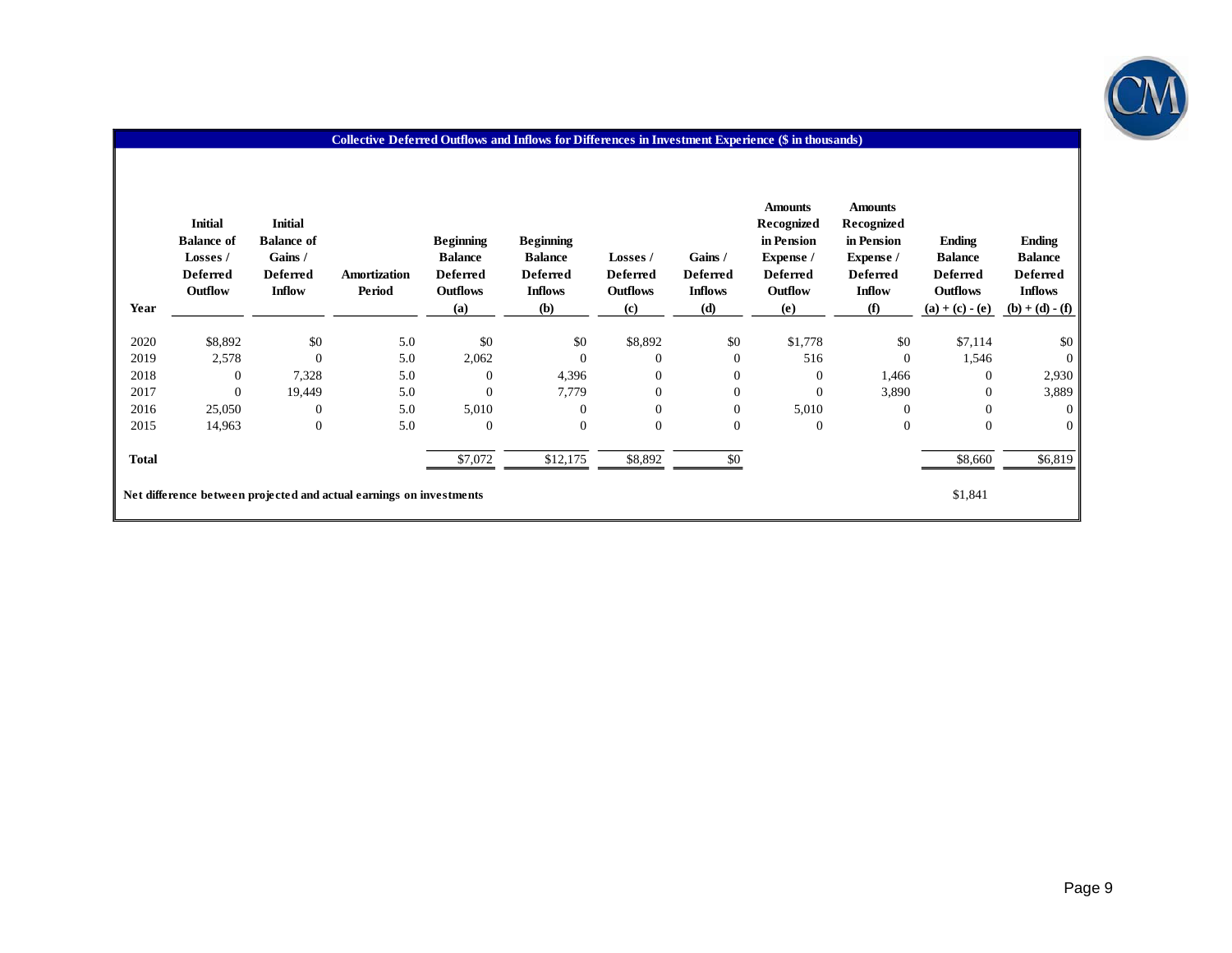

| <b>Summary of Deferred Outflows and Inflows</b>    |              |                  |                  |                   |                  |  |  |  |  |  |  |  |
|----------------------------------------------------|--------------|------------------|------------------|-------------------|------------------|--|--|--|--|--|--|--|
|                                                    | Amortization | <b>Beginning</b> |                  |                   | <b>Ending</b>    |  |  |  |  |  |  |  |
| Year                                               | Period       | <b>Balance</b>   | <b>Additions</b> | <b>Deductions</b> | <b>Balance</b>   |  |  |  |  |  |  |  |
| <b>Deferred Outflows of Resources:</b>             |              |                  |                  |                   |                  |  |  |  |  |  |  |  |
| Difference between expected and actual experience  |              |                  |                  |                   |                  |  |  |  |  |  |  |  |
| 2020                                               | 4.9          | \$0              | \$0              | \$0               | \$0              |  |  |  |  |  |  |  |
| 2019                                               | 5.1          | $\mathbf{0}$     | $\mathbf{0}$     | $\mathbf{0}$      | $\theta$         |  |  |  |  |  |  |  |
| 2018                                               | 5.2          | 3,925            | $\boldsymbol{0}$ | 1,227             | 2,698            |  |  |  |  |  |  |  |
| 2017                                               | 5.2          | 2,225            | $\boldsymbol{0}$ | 1,011             | 1,214            |  |  |  |  |  |  |  |
| 2016                                               | 5.4          | $\theta$         | $\boldsymbol{0}$ | $\mathbf{0}$      | $\theta$         |  |  |  |  |  |  |  |
| Difference between expected and actual assumptions |              |                  |                  |                   |                  |  |  |  |  |  |  |  |
| 2020                                               | 4.9          | \$0              | \$0              | \$0               | \$0              |  |  |  |  |  |  |  |
| 2019                                               | 5.1          | $\Omega$         | $\mathbf{0}$     | $\Omega$          | $\Omega$         |  |  |  |  |  |  |  |
| 2018                                               | 5.2          | 4,594            | $\boldsymbol{0}$ | 1,436             | 3,158            |  |  |  |  |  |  |  |
| 2017                                               | 5.2          | $\theta$         | $\boldsymbol{0}$ | $\mathbf{0}$      | $\mathbf{0}$     |  |  |  |  |  |  |  |
| 2016                                               | 5.4          | $\Omega$         | $\overline{0}$   | $\mathbf{0}$      | $\mathbf{0}$     |  |  |  |  |  |  |  |
| Difference between projected and actual earnings   |              |                  |                  |                   |                  |  |  |  |  |  |  |  |
| 2020                                               | 5.0          | \$0              | \$8,892          | \$1,778           | \$7,114          |  |  |  |  |  |  |  |
| 2019                                               | 5.0          | $\theta$         | 2,062            | 516               | 1,546            |  |  |  |  |  |  |  |
| 2018                                               | 5.0          | $\mathbf{0}$     | (4,396)          | (1, 466)          | (2,930)          |  |  |  |  |  |  |  |
| 2017                                               | 5.0          | $\mathbf{0}$     | (7, 779)         | (3,890)           | (3,889)          |  |  |  |  |  |  |  |
| 2016                                               | 5.0          | $\mathbf{0}$     | 5,010            | 5,010             | $\boldsymbol{0}$ |  |  |  |  |  |  |  |
| Subtotal                                           |              |                  |                  |                   | \$1,841          |  |  |  |  |  |  |  |
| <b>Total Deferred Outflows of Resources</b>        |              | \$10,744         | \$3,789          | \$5,622           | \$8,911          |  |  |  |  |  |  |  |
|                                                    | Amortization | <b>Beginning</b> |                  |                   | <b>Ending</b>    |  |  |  |  |  |  |  |
| Year                                               | Period       | <b>Balance</b>   | <b>Additions</b> | <b>Deductions</b> | <b>Balance</b>   |  |  |  |  |  |  |  |
|                                                    |              |                  |                  |                   |                  |  |  |  |  |  |  |  |
| <b>Deferred Inflows of Resources:</b>              |              |                  |                  |                   |                  |  |  |  |  |  |  |  |
| Difference between expected and actual experience  |              |                  |                  |                   |                  |  |  |  |  |  |  |  |
| 2020                                               | 4.9          | \$0              | \$24             | \$5               | \$19             |  |  |  |  |  |  |  |
| 2019                                               | 5.1          | 4,221            | $\boldsymbol{0}$ | 1,029             | 3,192            |  |  |  |  |  |  |  |
| 2018                                               | 5.2          | $\mathbf{0}$     | $\boldsymbol{0}$ | $\boldsymbol{0}$  | $\boldsymbol{0}$ |  |  |  |  |  |  |  |
| 2017                                               | 5.2          | $\mathbf{0}$     | $\boldsymbol{0}$ | $\mathbf{0}$      | $\mathbf{0}$     |  |  |  |  |  |  |  |
| 2016                                               | 5.4          | 935              | $\overline{0}$   | 667               | 268              |  |  |  |  |  |  |  |
| Difference between expected and actual assumptions |              |                  |                  |                   |                  |  |  |  |  |  |  |  |
| 2020                                               | 4.9          | \$0              | \$0              | \$0               | \$0              |  |  |  |  |  |  |  |
| 2019                                               | $5.1\,$      | $\boldsymbol{0}$ | $\boldsymbol{0}$ | $\boldsymbol{0}$  | $\mathbf{0}$     |  |  |  |  |  |  |  |
| 2018                                               | 5.2          | $\boldsymbol{0}$ | $\boldsymbol{0}$ | $\boldsymbol{0}$  | $\boldsymbol{0}$ |  |  |  |  |  |  |  |
| 2017                                               | 5.2          | $\mathbf{0}$     | $\boldsymbol{0}$ | $\boldsymbol{0}$  | $\boldsymbol{0}$ |  |  |  |  |  |  |  |
| 2016                                               | 5.4          | 1,116            | $\boldsymbol{0}$ | 798               | 318              |  |  |  |  |  |  |  |
| Difference between projected and actual earnings   |              |                  |                  |                   |                  |  |  |  |  |  |  |  |
| 2020                                               | $5.0\,$      | \$0              | \$0              | \$0               | \$0              |  |  |  |  |  |  |  |
| 2019                                               | $5.0\,$      | (2,062)          | $\boldsymbol{0}$ | (2,062)           | $\mathbf{0}$     |  |  |  |  |  |  |  |
| 2018                                               | $5.0\,$      | 4,396            | $\boldsymbol{0}$ | 4,396             | $\boldsymbol{0}$ |  |  |  |  |  |  |  |
| 2017                                               | 5.0          | 7,779            | $\boldsymbol{0}$ | 7,779             | $\boldsymbol{0}$ |  |  |  |  |  |  |  |
| 2016                                               | $5.0\,$      | (5,010)          | $\boldsymbol{0}$ | (5,010)           | $\boldsymbol{0}$ |  |  |  |  |  |  |  |
| Subtotal                                           |              |                  |                  |                   | \$0              |  |  |  |  |  |  |  |
| <b>Total Deferred Inflows of Resources</b>         |              | \$11,375         | \$24             | \$7,602           | \$3,797          |  |  |  |  |  |  |  |
|                                                    |              |                  |                  |                   |                  |  |  |  |  |  |  |  |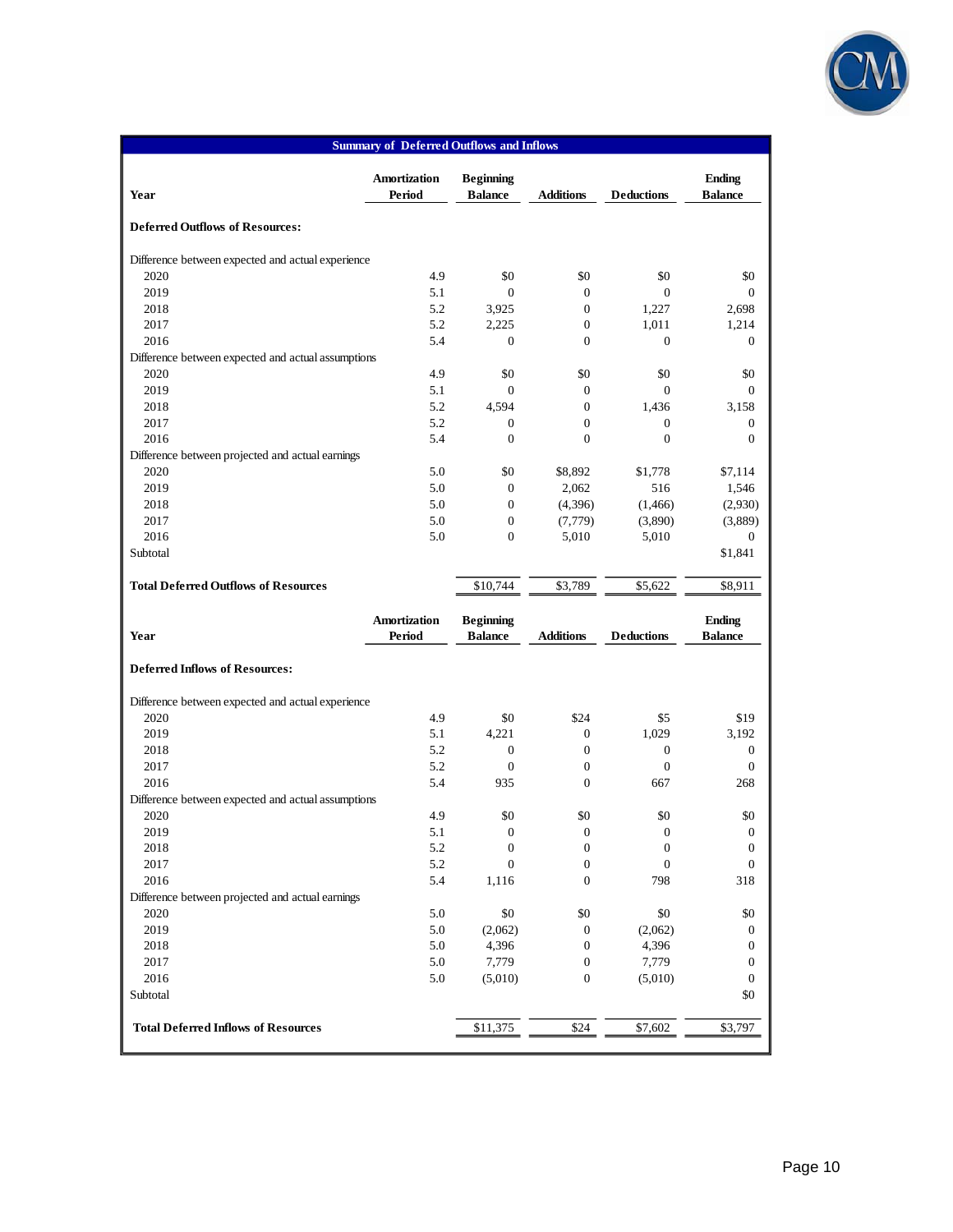

Paragraph 80(i): Collective amounts reported as deferred outflows of resources and deferred inflows of resources related to pensions will be recognized in the collective pension expense as follows. The allocation of the collective deferred inflows and outflows is provided in Schedule B.

| <b>Deferred Amounts to be Recognized in Fiscal Years</b><br>Following the Reporting Date (\$ thousands): |           |  |  |  |  |  |  |  |
|----------------------------------------------------------------------------------------------------------|-----------|--|--|--|--|--|--|--|
|                                                                                                          |           |  |  |  |  |  |  |  |
| Year 1                                                                                                   | (\$1,007) |  |  |  |  |  |  |  |
| Year 2                                                                                                   | 2,662     |  |  |  |  |  |  |  |
| Year 3                                                                                                   | 1,788     |  |  |  |  |  |  |  |
| Year 4                                                                                                   | 1,671     |  |  |  |  |  |  |  |
| Year 5                                                                                                   | 0         |  |  |  |  |  |  |  |
| Thereafter                                                                                               | O         |  |  |  |  |  |  |  |
|                                                                                                          |           |  |  |  |  |  |  |  |

Paragraph 80(j): The amount of revenue recognized for the support provided by non-employer contributing entities for the participating employers is provided in Schedule B.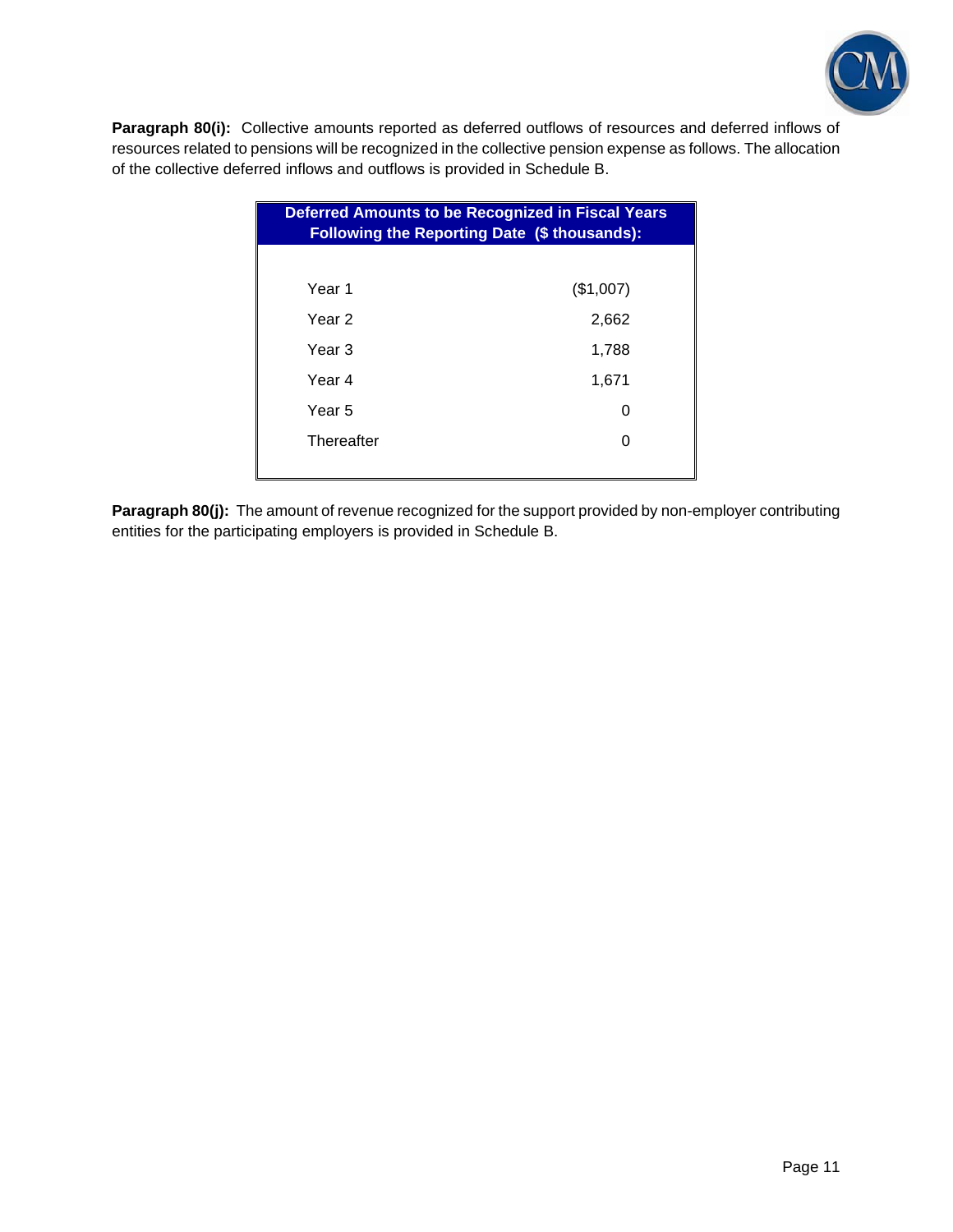

## **SECTION IV – COLLECTIVE PENSION EXPENSE**

As noted earlier, the collective Pension Expense (PE) consists of a number of different items. GASB 68 refers to the first as Service Cost which is the Normal Cost using the Entry Age Normal actuarial funding method. The second item is interest on the beginning Total Pension Liability (TPL) and the cash flow during the year at the 7.30% rate of return in effect as of the previous measurement date.

The next three items refer to any changes that occurred in the TPL due to:

- benefit changes, or
- actual versus expected experience, or
- changes in actuarial assumptions.

Benefit changes, which are reflected immediately in PE, can be positive, if there is a benefit improvement for existing Plan members, or negative if there is a benefit reduction. The increase in the NPL for two onetime 3% payments granted to certain retired members and beneficiaries effective July 2019 and January 2020 were recognized in the current Pension Expense.

The next item to be recognized is the portion of current year changes in TPL due to actual versus expected Plan experience for the year. The portion to recognize in the current year is determined by spreading the total change over the average expected remaining service life of the entire Plan membership determined at the beginning of the year. The average expected remaining service life of active members is the average number of years the active members are expected to remain active. For the year ended June 30, 2020 this number of years for the active members is 9.2. The average expected remaining service life of the inactive members is zero. The number of years to use for the amortization is the weighted average for all active and inactive members, or 4.9 years.

The last item under changes in TPL are changes in actuarial assumptions. The portion to recognize in the current year is determined by spreading the total change over the average expected remaining service life of the entire Plan membership, or 4.9 years.

Member contributions for the year and projected earnings on the Fiduciary Net Position (FNP), again at the discount rate used to calculate the liabilities, are subtracted from the amount determined thus far. One-fifth of current period differences between projected and actual investment earnings on the FNP are recognized in the pension expense.

The current year portions of previously determined experience, assumption and earnings amounts, recognized as deferred outflows and inflows (see Section III) are included also. Deferred outflows are added to the PE while deferred inflows are subtracted from the PE. Finally, administrative expenses and other miscellaneous items are included.

The calculation of the Collective Pension Expense determined as of the measurement date is shown in the following table: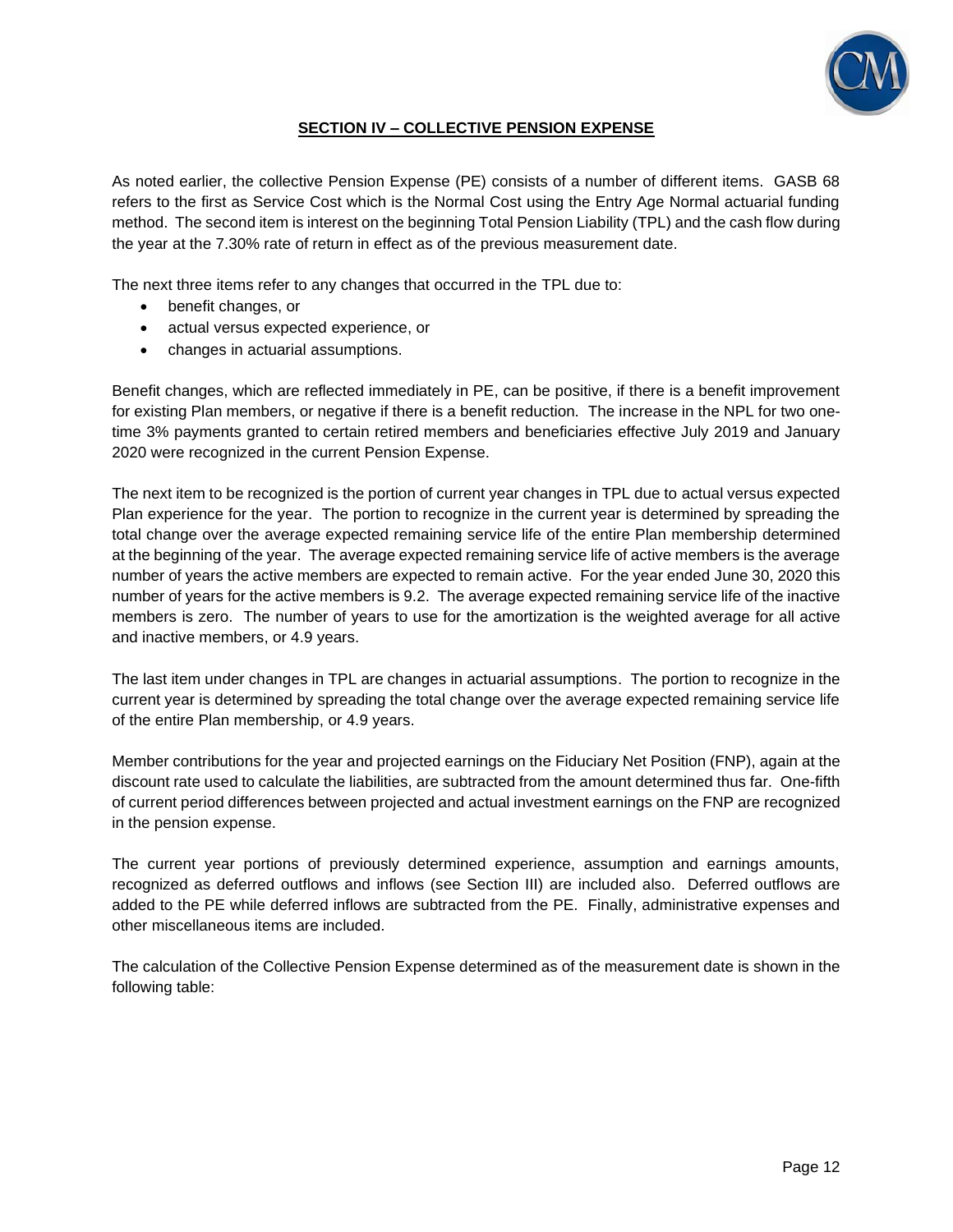

| <b>Collective Pension Expense</b><br><b>Determined as of the Measurement Date</b><br>(\$ thousands)                    |           |  |  |  |  |  |  |  |
|------------------------------------------------------------------------------------------------------------------------|-----------|--|--|--|--|--|--|--|
| Service Cost at end of year                                                                                            | \$13,375  |  |  |  |  |  |  |  |
| Interest on the TPL and net cash flow                                                                                  | 31,047    |  |  |  |  |  |  |  |
| Current-period benefit changes                                                                                         | 693       |  |  |  |  |  |  |  |
| Expensed portion of current-period difference between expected and<br>actual experience in the total pension liability | (5)       |  |  |  |  |  |  |  |
| Expensed portion of current-period changes of assumptions                                                              | 0         |  |  |  |  |  |  |  |
| Member contributions                                                                                                   | (5,005)   |  |  |  |  |  |  |  |
| Projected earnings on plan investments                                                                                 | (34, 306) |  |  |  |  |  |  |  |
| Expensed portion of current-period differences between projected and<br>actual earnings on plan investments            | 1,778     |  |  |  |  |  |  |  |
| Administrative expense                                                                                                 | 849       |  |  |  |  |  |  |  |
| Other                                                                                                                  | (767)     |  |  |  |  |  |  |  |
| Recognition of beginning deferred outflows and inflows of resources as<br>pension expense                              | 1,350     |  |  |  |  |  |  |  |
| <b>Collective Pension Expense</b>                                                                                      | \$9,009   |  |  |  |  |  |  |  |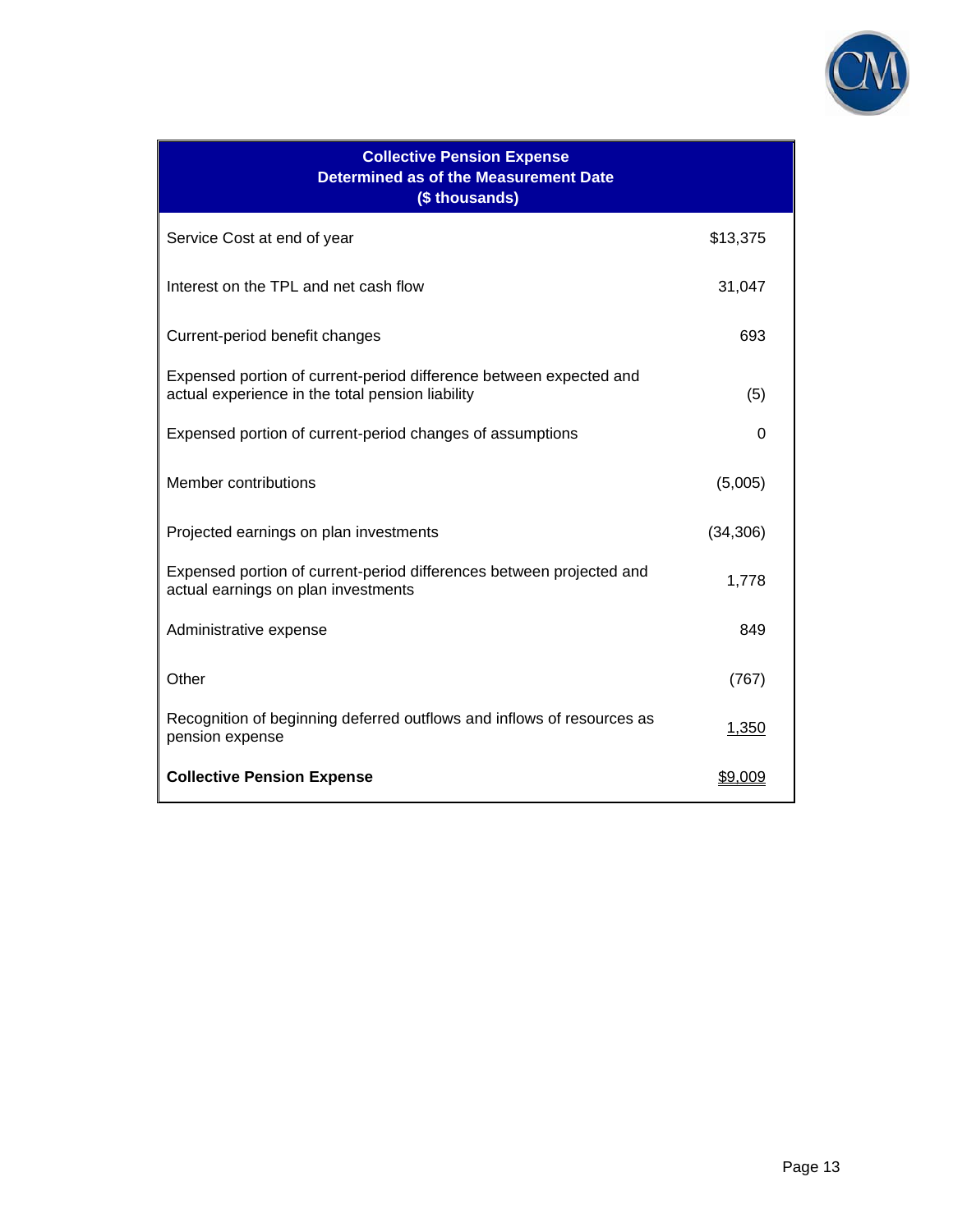

## **SECTION V – REQUIRED SUPPLEMENTARY INFORMATION**

### **Paragraph 82:**

*Changes of benefit terms.* Spouses' benefits were changed for members joining the System on and after July 1, 2012.

A 2% cost-of-living adjustment was granted to certain retired members and beneficiaries effective July 1, 2016.

A 2% cost-of-living adjustment was granted to certain retired members and beneficiaries effective July 1, 2017.

Two one-time 2% payments were granted to certain retired members and beneficiaries payable in July 2018 and January 2019.

Two one-time 3% payments were granted to certain retired members and beneficiaries payable in July 2019 and January 2020.

*Changes of assumptions.* In 2010 and later, the expectation of retired life mortality was changed to the RP-2000 Mortality Tables rather than the 1994 Group Annuity Mortality Table, which was used prior to 2010. In 2010, rates of withdrawal, retirement, disability and mortality were adjusted to more closely reflect actual experience. In 2010, assumed rates of salary increase were adjusted to more closely reflect actual and anticipated experience.

On December 17, 2015, the Board adopted recommended changes to the economic and demographic assumptions utilized by the System. Primary among the changes were the updates to rates of mortality, retirement, disability, withdrawal and salary increases. The expectation of retired life mortality was changed to the RP-2000 Combined Mortality Table projected to 2025 with projection scale BB (set forward 2 years for both males and females).

On March 15, 2018, the Board adopted a new funding policy. Because of this new funding policy, the assumed investment rate of return was reduced from 7.50% to 7.40% for June 30, 2017 actuarial valuation. In addition, based on the Board's new funding policy, the assumed investment rate of return was further reduced by 0.10% from 7.40% to 7.30% as of the June 30, 2018 Measurement Date. The assumed investment rate of return remained at 7.30% for the June 30, 2019 actuarial valuation.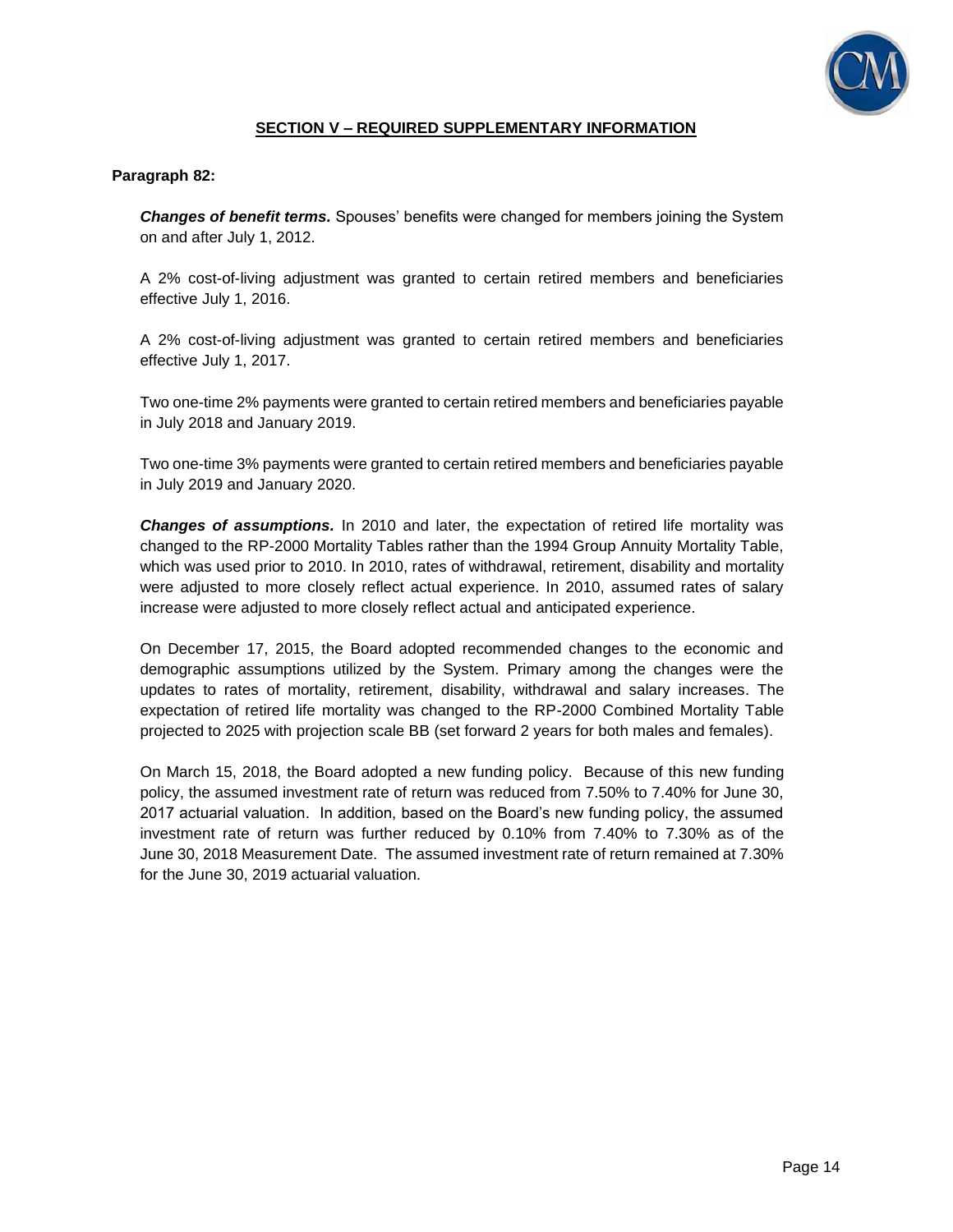

*Method and assumptions used in calculations of actuarially determined contributions.* The actuarially determined contribution rates in the schedule of employer contributions are calculated as of June 30, three years prior to the end of the fiscal year in which contributions are reported (June 30, 2020 employer contributions are based on June 30, 2017 valuation).

The following actuarial methods and assumptions were used to determine the most recent contribution rate reported in that schedule:

Actuarial cost method Entry age Remaining amortization period 16.1 years Asset valuation method 5-year smoothed fair Inflation 2.75 percent

Amortization method Level percentage of payroll, closed Salary increase 3.1 and 4.50 percent, including inflation Investment rate of return 7.40 percent, net of pension plan investment expense, including inflation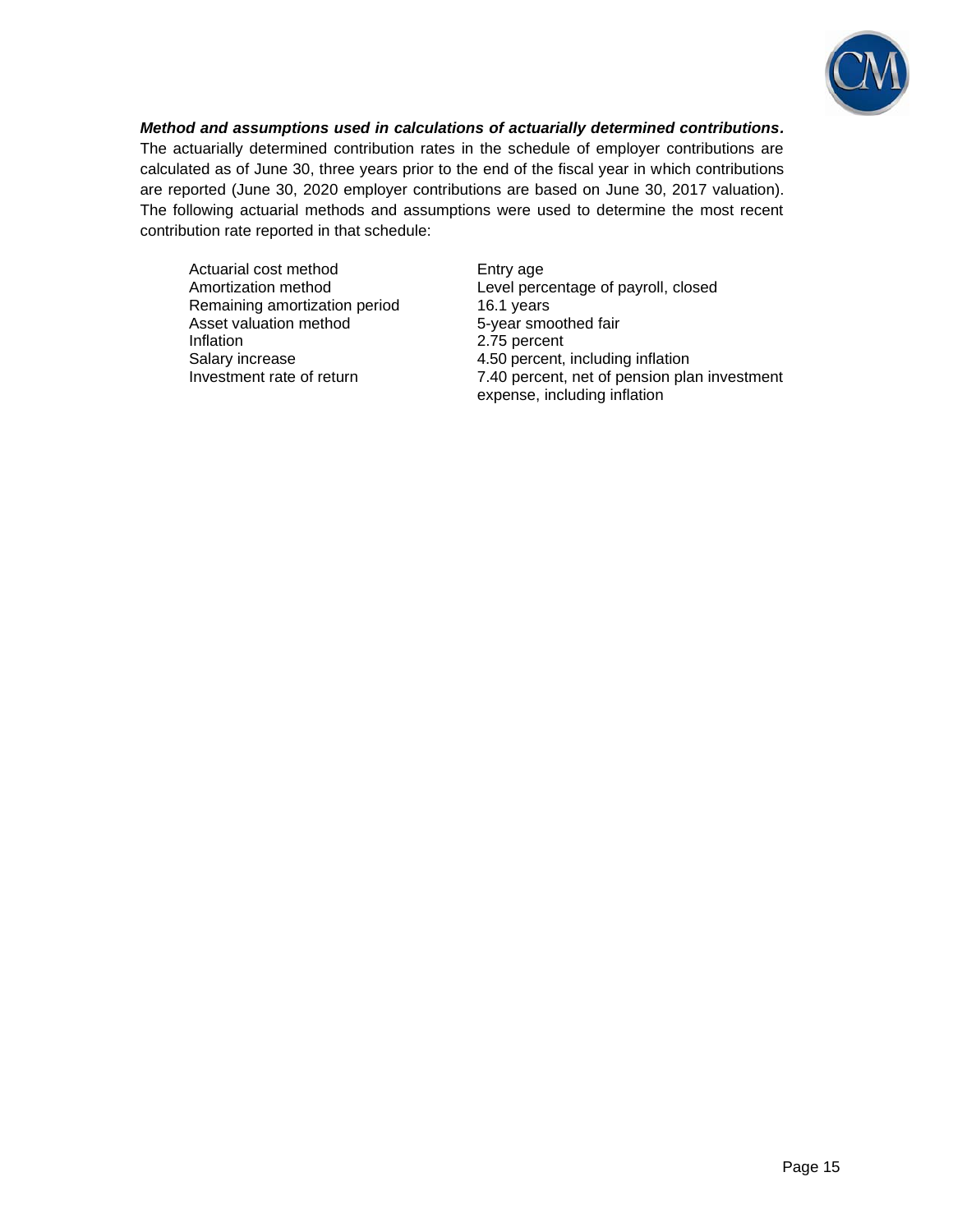

# **SCHEDULE A**

### **Georgia Judicial Retirement System Schedule of Employer Allocations as of June 30, 2019 and June 30, 2020**

| <b>Employer</b>                               | 2019<br><b>State Pension</b><br><b>Support Provided</b><br>to the Counties | 2019<br><b>Employer</b><br><b>Allocation</b><br><b>Percentage</b> | 2020<br><b>State Pension</b><br><b>Support Provided</b><br>to the Counties | 2020<br><b>Employer</b><br><b>Allocation</b><br><b>Percentage</b> |
|-----------------------------------------------|----------------------------------------------------------------------------|-------------------------------------------------------------------|----------------------------------------------------------------------------|-------------------------------------------------------------------|
| Appling County Board of Commissioners         | \$<br>12,825.72                                                            | 0.266938%                                                         | \$<br>15,367.32                                                            | 0.269726%                                                         |
| <b>Bacon County Board of Commissioners</b>    | 3,238.81                                                                   | 0.067408%                                                         | 3,776.52                                                                   | 0.066285%                                                         |
| <b>Baldwin County Board of Commissioners</b>  | 11,252.88                                                                  | 0.234203%                                                         | 15,595.32                                                                  | 0.273728%                                                         |
| <b>Bartow County Board of Commissioners</b>   | 10,100.04                                                                  | 0.210209%                                                         | 12,108.32                                                                  | 0.212525%                                                         |
| <b>Bibb County Board of Commissioners</b>     | 30,862.14                                                                  | 0.642324%                                                         | 30,729.82                                                                  | 0.539368%                                                         |
| <b>Brooks County Board of Commissioners</b>   | 3,487.66                                                                   | 0.072588%                                                         | 4,496.52                                                                   | 0.078923%                                                         |
| <b>Bryan County Board of Commissioners</b>    | 15,857.64                                                                  | 0.330040%                                                         | 17,622.23                                                                  | 0.309305%                                                         |
| <b>Bulloch County Board of Commissioners</b>  | 20,132.90                                                                  | 0.419020%                                                         | 13,766.42                                                                  | 0.241628%                                                         |
| <b>Burke County Board of Commissioners</b>    | 4,490.86                                                                   | 0.093467%                                                         | 5,300.34                                                                   | 0.093031%                                                         |
| <b>Camden County Board of Commissioners</b>   | 9,677.60                                                                   | 0.201417%                                                         | 11,284.40                                                                  | 0.198063%                                                         |
| <b>Candler County Board of Commissioners</b>  | 5,448.12                                                                   | 0.113390%                                                         | 6,352.68                                                                   | 0.111502%                                                         |
| <b>Carroll County Board of Commissioners</b>  | 24,700.80                                                                  | 0.514090%                                                         | 31,023.80                                                                  | 0.544528%                                                         |
| <b>Catoosa County Board of Commissioners</b>  | 20,376.12                                                                  | 0.424082%                                                         | 24,812.99                                                                  | 0.435516%                                                         |
| <b>Charlton County Board of Commissioners</b> | 5,794.20                                                                   | 0.120593%                                                         | 6,756.24                                                                   | 0.118585%                                                         |
| <b>Chatham County Board of Commissioners</b>  | 66,580.80                                                                  | 1.385726%                                                         | 79,517.79                                                                  | 1.395692%                                                         |
| Chattooga County Board of Commissioners       | 6,750.88                                                                   | 0.140504%                                                         | 7,612.97                                                                   | 0.133622%                                                         |
| <b>Cherokee County Board of Commissioners</b> | 62,137.92                                                                  | 1.293258%                                                         | 72,454.95                                                                  | 1.271726%                                                         |
| <b>Clarke County Board of Commissioners</b>   | 37,448.83                                                                  | 0.779411%                                                         | 45,066.89                                                                  | 0.791012%                                                         |
| <b>Clayton County Board of Commissioners</b>  | 93,721.53                                                                  | 1.950598%                                                         | 110,115.77                                                                 | 1.932747%                                                         |
| <b>Clinch County Board of Commissioners</b>   |                                                                            | 0.000000%                                                         |                                                                            | 0.000000%                                                         |
| <b>Cobb County Board of Commissioners</b>     | 180,996.66                                                                 | 3.767030%                                                         | 215,228.09                                                                 | 3.777676%                                                         |
| <b>Coffee County Board of Commissioners</b>   | 11,580.60                                                                  | 0.241024%                                                         | 13,538.24                                                                  | 0.237623%                                                         |
| <b>Colquitt County Board of Commissioners</b> | 9,531.48                                                                   | 0.198376%                                                         | 11,156.72                                                                  | 0.195822%                                                         |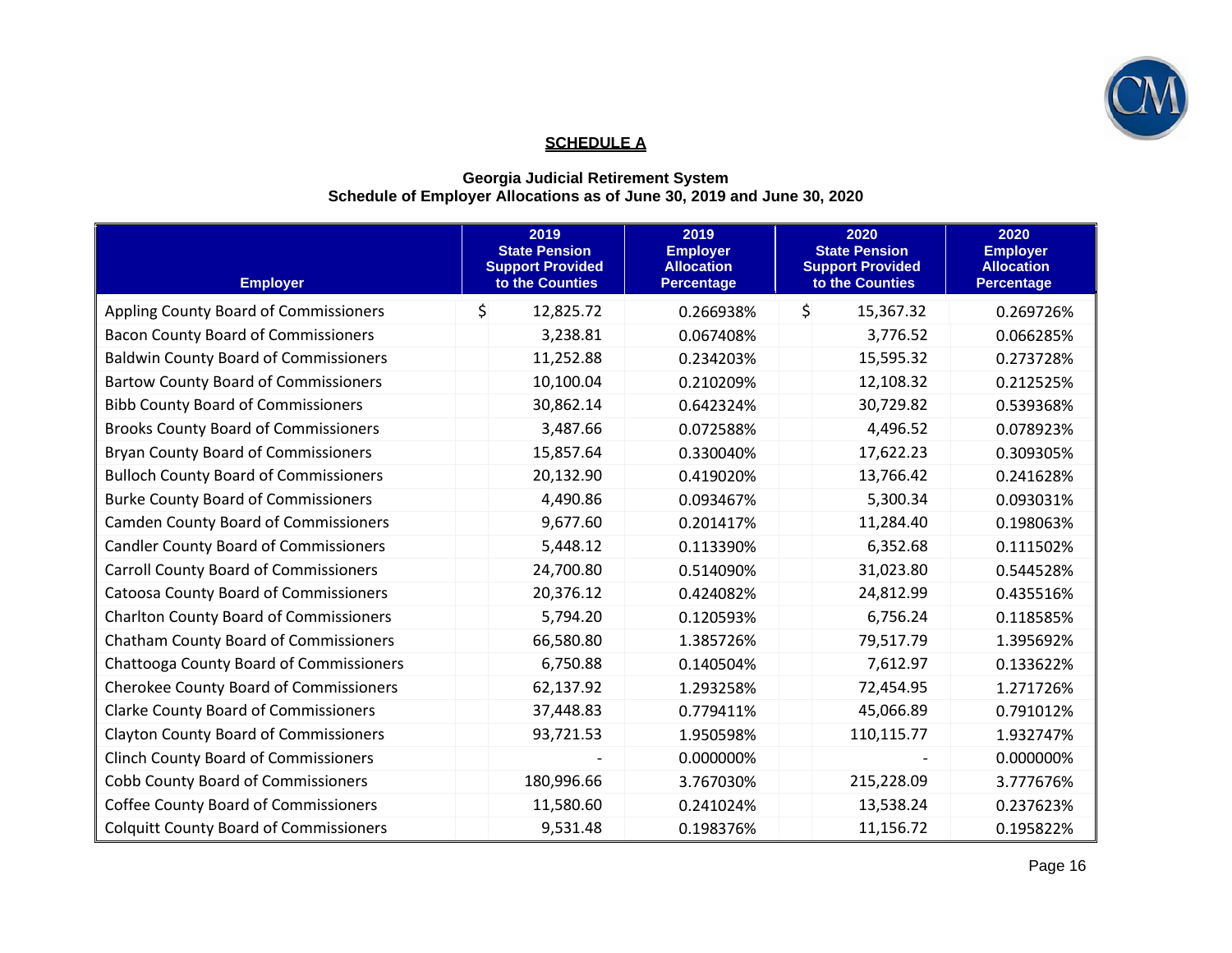

# **SCHEDULE A (continued)**

| <b>Employer</b>                                | 2019<br><b>State Pension</b><br><b>Support Provided</b><br>to the Counties | 2019<br><b>Employer</b><br><b>Allocation</b><br><b>Percentage</b> | 2020<br><b>State Pension</b><br><b>Support Provided</b><br>to the Counties | 2020<br><b>Employer</b><br><b>Allocation</b><br><b>Percentage</b> |
|------------------------------------------------|----------------------------------------------------------------------------|-------------------------------------------------------------------|----------------------------------------------------------------------------|-------------------------------------------------------------------|
| <b>Columbia County Board of Commissioners</b>  | \$<br>32,985.00                                                            | 0.686507%                                                         | 35,646.36                                                                  | 0.625663%                                                         |
| <b>Coweta County Board of Commissioners</b>    | 39,122.96                                                                  | 0.814254%                                                         | 46,273.54                                                                  | 0.812191%                                                         |
| <b>Decatur County Board of Commissioners</b>   | 8,149.08                                                                   | 0.169604%                                                         | 9,501.96                                                                   | 0.166778%                                                         |
| Dekalb County Board of Commissioners           | 123,844.80                                                                 | 2.577544%                                                         | 136,963.68                                                                 | 2.403980%                                                         |
| Dougherty County Board of Commissioners        | 17,079.68                                                                  | 0.355474%                                                         | 23,624.90                                                                  | 0.414663%                                                         |
| Douglas County Board of Commissioners          | 41,150.96                                                                  | 0.856462%                                                         | 48,391.34                                                                  | 0.849362%                                                         |
| <b>Early County Board of Commissioners</b>     | 2,879.16                                                                   | 0.059923%                                                         | 3,390.78                                                                   | 0.059515%                                                         |
| <b>Effingham County Board of Commissioners</b> | 15,966.84                                                                  | 0.332313%                                                         | 26,970.82                                                                  | 0.473391%                                                         |
| <b>Elbert County Board of Commissioners</b>    | 6,107.52                                                                   | 0.127114%                                                         | 7,121.52                                                                   | 0.124997%                                                         |
| <b>Emanuel County Board of Commissioners</b>   | 5,017.56                                                                   | 0.104429%                                                         | 6,124.44                                                                   | 0.107496%                                                         |
| <b>Evans County Board of Commissioners</b>     | 7,016.40                                                                   | 0.146030%                                                         | 8,422.43                                                                   | 0.147830%                                                         |
| <b>Fayette County Board of Commissioners</b>   | 20,046.24                                                                  | 0.417216%                                                         | 23,530.20                                                                  | 0.413001%                                                         |
| <b>Floyd County Board of Commissioners</b>     | 9,825.23                                                                   | 0.204490%                                                         | 11,701.32                                                                  | 0.205381%                                                         |
| Forsyth County Board of Commissioners          | 38,127.76                                                                  | 0.793542%                                                         | 47,825.50                                                                  | 0.839431%                                                         |
| <b>Fulton County Board of Commissioners</b>    | 112,193.90                                                                 | 2.335058%                                                         | 138,573.27                                                                 | 2.432231%                                                         |
| <b>Glynn County Board of Commissioners</b>     | 17,034.24                                                                  | 0.354528%                                                         | 19,862.94                                                                  | 0.348633%                                                         |
| <b>Gordon County Board of Commissioners</b>    | 6,548.47                                                                   | 0.136291%                                                         | 7,635.68                                                                   | 0.134021%                                                         |
| <b>Grady County Board of Commissioners</b>     | 9,908.02                                                                   | 0.206213%                                                         | 12,552.78                                                                  | 0.220326%                                                         |
| <b>Gwinnett County Board of Commissioners</b>  | 82,850.88                                                                  | 1.724350%                                                         | 98,450.88                                                                  | 1.728005%                                                         |
| Habersham County Board of Commissioners        | 24,715.80                                                                  | 0.514402%                                                         | 29,192.01                                                                  | 0.512377%                                                         |
| Hall County Board of Commissioners             | 70,343.98                                                                  | 1.464048%                                                         | 81,279.59                                                                  | 1.426615%                                                         |
| Haralson County Board of Commissioners         | 4,725.79                                                                   | 0.098356%                                                         |                                                                            | 0.000000%                                                         |
| Henry County Board of Commissioners            | 51,781.80                                                                  | 1.077719%                                                         | 57,237.58                                                                  | 1.004631%                                                         |
| <b>Houston County Board of Commissioners</b>   | 31,041.09                                                                  | 0.646049%                                                         | 36,814.45                                                                  | 0.646165%                                                         |
| Jackson County Board of Commissioners          | 23,566.02                                                                  | 0.490472%                                                         | 29,034.76                                                                  | 0.509617%                                                         |
| Jeff Davis County Board of Commissioners       | 9,662.28                                                                   | 0.201098%                                                         | 11,266.68                                                                  | 0.197752%                                                         |
| Jefferson County Board of Commissioners        | 5,402.76                                                                   | 0.112446%                                                         | 6,299.76                                                                   | 0.110573%                                                         |
| Jenkins County Board of Commissioners          | 3,915.00                                                                   | 0.081482%                                                         | 5,843.28                                                                   | 0.102561%                                                         |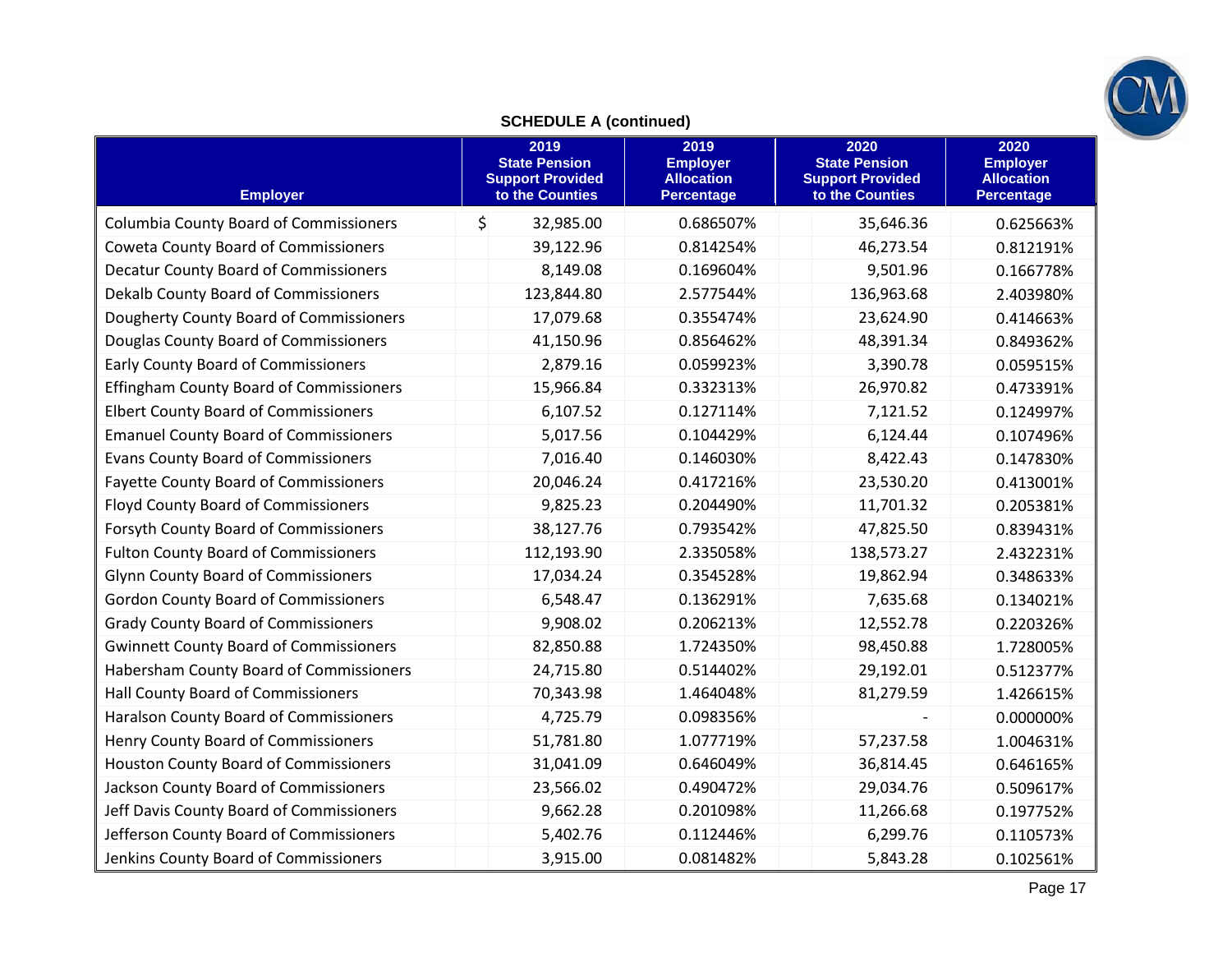

# **SCHEDULE A (continued)**

| <b>Employer</b>                               | 2019<br><b>State Pension</b><br><b>Support Provided</b><br>to the Counties | 2019<br><b>Employer</b><br><b>Allocation</b><br><b>Percentage</b> | 2020<br><b>State Pension</b><br><b>Support Provided</b><br>to the Counties | 2020<br><b>Employer</b><br><b>Allocation</b><br><b>Percentage</b> |
|-----------------------------------------------|----------------------------------------------------------------------------|-------------------------------------------------------------------|----------------------------------------------------------------------------|-------------------------------------------------------------------|
| Lamar County Board of Commissioners           | $\zeta$<br>8,865.96                                                        | 0.184525%                                                         | $\zeta$<br>10,337.84                                                       | 0.181449%                                                         |
| Lanier County Board of Commissioners          | 6,264.00                                                                   | 0.130371%                                                         | 7,304.04                                                                   | 0.128200%                                                         |
| Liberty County Board of Commissioners         | 20,415.48                                                                  | 0.424901%                                                         | 28,952.20                                                                  | 0.508168%                                                         |
| Long County Board of Commissioners            | 3,764.38                                                                   | 0.078347%                                                         | 4,213.80                                                                   | 0.073960%                                                         |
| Lowndes County Board of Commissioners         | 34,518.66                                                                  | 0.718426%                                                         | 40,930.14                                                                  | 0.718404%                                                         |
| <b>Lumpkin County Board of Commissioners</b>  |                                                                            | 0.000000%                                                         |                                                                            | 0.000000%                                                         |
| <b>Madison County Board of Commissioners</b>  | 7,830.00                                                                   | 0.162963%                                                         | 9,129.96                                                                   | 0.160249%                                                         |
| Mcduffie County Board of Commissioners        | 6,264.04                                                                   | 0.130372%                                                         | 7,304.04                                                                   | 0.128200%                                                         |
| <b>Mcintosh County Board of Commissioners</b> | 10,875.24                                                                  | 0.226343%                                                         | 12,680.76                                                                  | 0.222572%                                                         |
| Meriwether County Board of Commissioners      | 4,568.00                                                                   | 0.095072%                                                         | 5,326.47                                                                   | 0.093490%                                                         |
| Miller County Board of Commissioners          | 12,261.72                                                                  | 0.255199%                                                         | 14,297.52                                                                  | 0.250949%                                                         |
| Mitchell County Board of Commissioners        | 13,723.32                                                                  | 0.285619%                                                         | 16,315.01                                                                  | 0.286360%                                                         |
| Muscogee County Board of Commissioners        | 47,862.12                                                                  | 0.996140%                                                         | 55,780.20                                                                  | 0.979051%                                                         |
| <b>Newton County Board of Commissioners</b>   | 9,405.12                                                                   | 0.195746%                                                         | 8,857.69                                                                   | 0.155470%                                                         |
| Oconee County Board of Commissioners          | 4,241.25                                                                   | 0.088272%                                                         | 4,565.04                                                                   | 0.080125%                                                         |
| <b>Paulding County Board of Commissioners</b> | 8,919.25                                                                   | 0.185634%                                                         | 10,816.12                                                                  | 0.189844%                                                         |
| <b>Pickens County Board of Commissioners</b>  | 14,747.28                                                                  | 0.306931%                                                         | 17,835.36                                                                  | 0.313045%                                                         |
| Pierce County Board of Commissioners          | 7,128.42                                                                   | 0.148362%                                                         | 8,599.82                                                                   | 0.150944%                                                         |
| <b>Polk County Board of Commissioners</b>     | 9,090.72                                                                   | 0.189202%                                                         | 11,111.88                                                                  | 0.195035%                                                         |
| <b>Putnam County Board of Commissioners</b>   | 73,697.63                                                                  | 1.533846%                                                         | 10,599.96                                                                  | 0.186050%                                                         |
| <b>Richmond County Board of Commissioners</b> | 20,712.64                                                                  | 0.431086%                                                         | 83,182.44                                                                  | 1.460014%                                                         |
| Rockdale County Board of Commissioners        | 4,275.60                                                                   | 0.088987%                                                         | 24,151.64                                                                  | 0.423908%                                                         |
| <b>Screven County Board of Commissioners</b>  | 20,902.20                                                                  | 0.435031%                                                         | 5,453.89                                                                   | 0.095726%                                                         |
| Spalding County Board of Commissioners        | 4,958.84                                                                   | 0.103207%                                                         | 24,151.68                                                                  | 0.423909%                                                         |
| <b>Stephens County Board of Commissioners</b> | 11,548.30                                                                  | 0.240351%                                                         | 5,747.40                                                                   | 0.100878%                                                         |
| <b>Sumter County Board of Commissioners</b>   | 5,550.06                                                                   | 0.115512%                                                         | 13,465.66                                                                  | 0.236349%                                                         |
| <b>Tattnall County Board of Commissioners</b> | 10,725.18                                                                  | 0.223220%                                                         | 6,799.32                                                                   | 0.119341%                                                         |
| Thomas County Board of Commissioners          | 27,225.14                                                                  | 0.566629%                                                         | 12,672.48                                                                  | 0.222427%                                                         |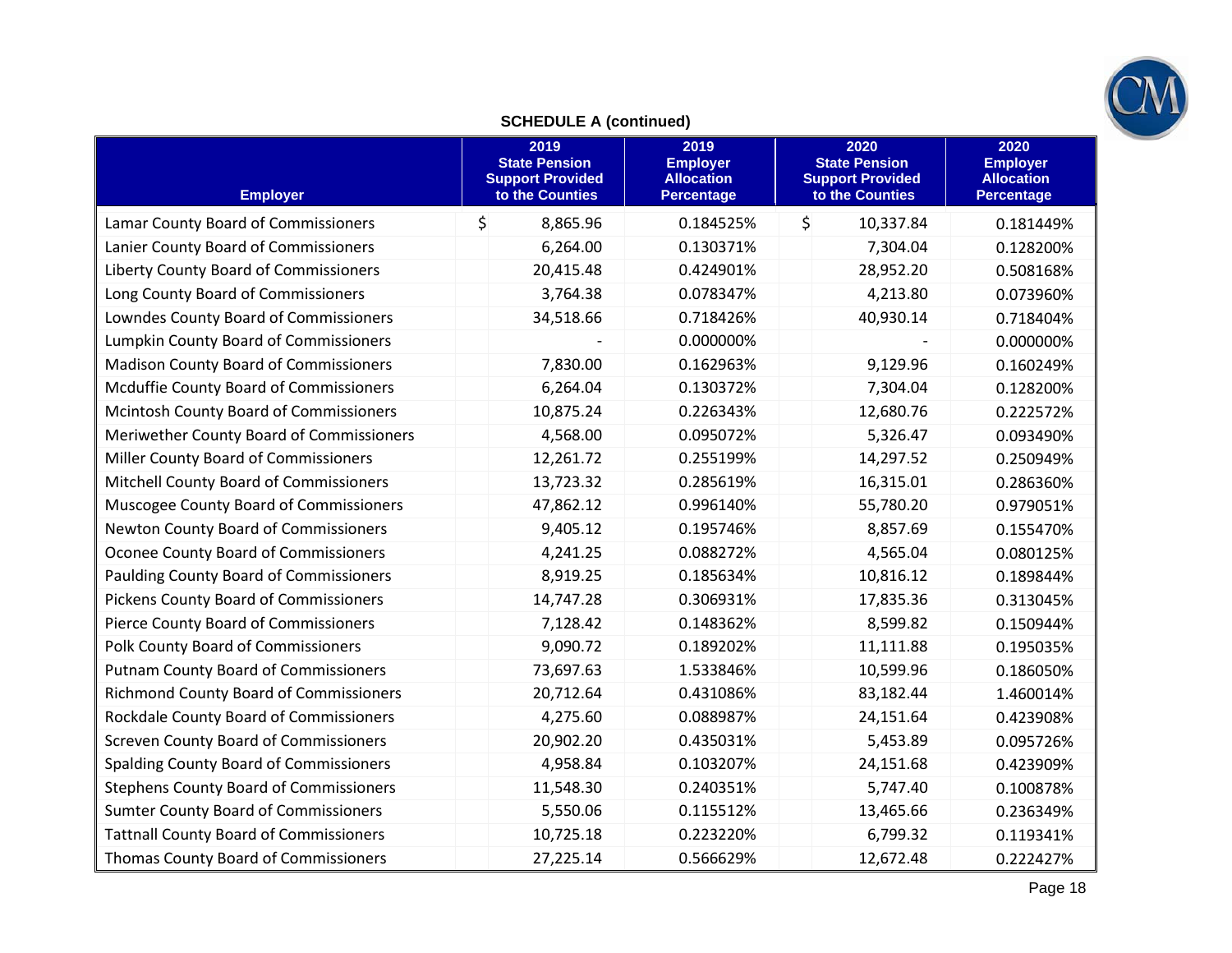

# **SCHEDULE A (continued)**

| <b>Employer</b>                                   | 2019<br><b>State Pension</b><br><b>Support Provided</b><br>to the Counties |              | 2019<br><b>Employer</b><br><b>Allocation</b><br><b>Percentage</b> | 2020<br><b>State Pension</b><br><b>Support Provided</b><br>to the Counties |              | 2020<br><b>Employer</b><br><b>Allocation</b><br><b>Percentage</b> |  |
|---------------------------------------------------|----------------------------------------------------------------------------|--------------|-------------------------------------------------------------------|----------------------------------------------------------------------------|--------------|-------------------------------------------------------------------|--|
| <b>Tift County Board of Commissioners</b>         | \$                                                                         | 5,242.14     | 0.109103%                                                         | \$                                                                         | 31,952.84    | 0.560835%                                                         |  |
| <b>Toombs County Board of Commissioners</b>       |                                                                            |              |                                                                   |                                                                            | 5,999.31     | 0.105300%                                                         |  |
| <b>Treutlen County Board of Commissioners</b>     |                                                                            | 6,107.40     | 0.127111%                                                         |                                                                            | 7,192.62     | 0.126245%                                                         |  |
| <b>Troup County Board of Commissioners</b>        |                                                                            | 28,250.58    | 0.587971%                                                         |                                                                            | 32,607.02    | 0.572317%                                                         |  |
| <b>Turner County Board of Commissioners</b>       |                                                                            | 8,885.42     | 0.184930%                                                         |                                                                            | 10,510.57    | 0.184481%                                                         |  |
| <b>Upson County Board of Commissioners</b>        |                                                                            | 9,004.44     | 0.187407%                                                         |                                                                            | 10,157.12    | 0.178277%                                                         |  |
| <b>Walker County Board of Commissioners</b>       |                                                                            | 21,515.60    | 0.447798%                                                         |                                                                            | 26,890.68    | 0.471984%                                                         |  |
| <b>Walton County Board of Commissioners</b>       |                                                                            | 9,430.45     | 0.196273%                                                         |                                                                            | 10,966.66    | 0.192486%                                                         |  |
| Ware County Board of Commissioners                |                                                                            | 17,189.52    | 0.357760%                                                         |                                                                            | 20,202.24    | 0.354589%                                                         |  |
| <b>Washington County Board of Commissioners</b>   |                                                                            | 4,483.26     | 0.093309%                                                         |                                                                            | 3,550.04     | 0.062310%                                                         |  |
| <b>Wayne County Board of Commissioners</b>        |                                                                            | 17,936.64    | 0.373310%                                                         |                                                                            | 21,329.76    | 0.374379%                                                         |  |
| White County Board of Commissioners               |                                                                            | 7,830.00     | 0.162963%                                                         |                                                                            | 9,129.96     | 0.160249%                                                         |  |
| Whitfield County Board of Commissioners           |                                                                            | 6,926.56     | 0.144160%                                                         |                                                                            | 4,951.26     | 0.086904%                                                         |  |
| Worth County Board of Commissioners               |                                                                            | 7,869.60     | 0.163788%                                                         |                                                                            | 9,788.93     | 0.171815%                                                         |  |
| Eighth Judicial Board of Commissioners            |                                                                            | 33,277.50    | 0.692595%                                                         |                                                                            | 38,802.33    | 0.681057%                                                         |  |
| <b>Atlantic Judicial Circuit</b>                  |                                                                            | 2,920.62     | 0.060786%                                                         |                                                                            |              | 0.000000%                                                         |  |
|                                                   |                                                                            |              |                                                                   |                                                                            |              |                                                                   |  |
| Total for State Support Provided to the Districts | \$                                                                         | 2,065,213.69 | 42.982668%                                                        | $\mathsf{S}$                                                               | 2,427,830.49 | 42.613164%                                                        |  |
|                                                   |                                                                            |              |                                                                   |                                                                            |              |                                                                   |  |
| <b>Prosecuting Attorneys Council</b>              | \$                                                                         | 429,584.07   | 8.940803%                                                         | $\mathsf{S}$                                                               | 528,226.82   | 9.271412%                                                         |  |
| <b>Superior Courts of Georgia</b>                 |                                                                            | 2,192,463.20 | 45.631074%                                                        |                                                                            | 2,617,318.80 | 45.939054%                                                        |  |
| Georgia Department of Law                         |                                                                            | 101,764.83   | 2.118001%                                                         |                                                                            | 111,689.50   | 1.960369%                                                         |  |
| <b>General Assembly of Georgia</b>                |                                                                            | 15,733.36    | 0.327454%                                                         |                                                                            | 12,306.36    | 0.216001%                                                         |  |
|                                                   |                                                                            |              |                                                                   |                                                                            |              |                                                                   |  |
| Amount for State Employers                        | \$                                                                         | 2,739,545.46 | 57.017332%                                                        | $\mathsf{S}$                                                               | 3,269,541.48 | 57.386836%                                                        |  |
|                                                   |                                                                            |              |                                                                   |                                                                            |              |                                                                   |  |
| <b>Total State of Georgia</b>                     | \$                                                                         | 4,804,759.15 | 100.000000%                                                       | \$                                                                         | 5,697,371.97 | 100.000000%                                                       |  |
|                                                   |                                                                            |              |                                                                   |                                                                            |              |                                                                   |  |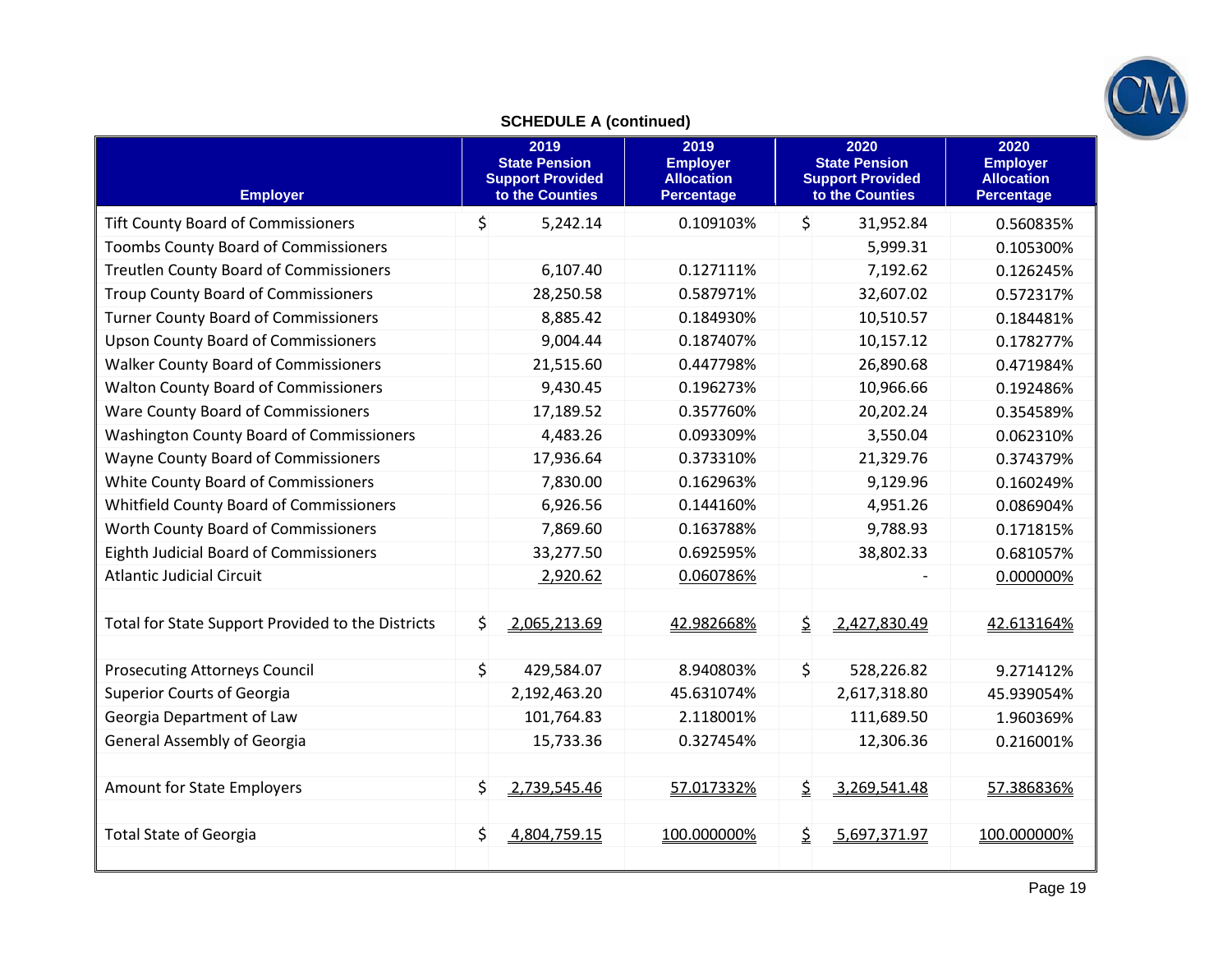

## **SCHEDULE B**

#### **Georgia Judicial Retirement System Schedule of Pension Amounts by Employer as of June 30, 2020**

|                                               |                                                   |                                                                      |                                                               | <b>Deferred Outflows of Resources</b>                                                                                       |                                                                                                                                                                                                           |                                                                    | <b>Deferred Inflows of Resources</b>                                                      |                                        |                                                                                                                                                                                           |                                                                              |                                                                                  |                                                                                                                                                                                                                                     |                                                                     |
|-----------------------------------------------|---------------------------------------------------|----------------------------------------------------------------------|---------------------------------------------------------------|-----------------------------------------------------------------------------------------------------------------------------|-----------------------------------------------------------------------------------------------------------------------------------------------------------------------------------------------------------|--------------------------------------------------------------------|-------------------------------------------------------------------------------------------|----------------------------------------|-------------------------------------------------------------------------------------------------------------------------------------------------------------------------------------------|------------------------------------------------------------------------------|----------------------------------------------------------------------------------|-------------------------------------------------------------------------------------------------------------------------------------------------------------------------------------------------------------------------------------|---------------------------------------------------------------------|
| <b>Employer</b>                               | 2020<br><b>Net</b><br><b>Pension</b><br>Liability | <b>Difference</b><br><b>Between</b><br><b>Expected and</b><br>Actual | <b>Change of</b><br><b>Experience Assumptions Investments</b> | <b>Net</b><br><b>Difference</b><br><b>Between</b><br>Projected<br>and Actual<br><b>Investment</b><br><b>Pension</b><br>Plan | <b>Changes in</b><br><b>Proportion and</b><br><b>Differences</b><br><b>Between</b><br><b>Employer</b><br><b>Earnings on</b> Contributions and<br><b>Proportionate</b><br>Share of<br><b>Contributions</b> | <b>Total</b><br><b>Deferred</b><br><b>Outflows</b><br>of Resources | <b>Difference</b><br><b>Between</b><br><b>Expected</b><br>and Actual<br><b>Experience</b> | <b>Change of</b><br><b>Assumptions</b> | Changes in<br><b>Proportion and</b><br><b>Differences</b><br><b>Between</b><br><b>Employer</b><br><b>Contributions</b><br>and<br><b>Proportionate</b><br>Share of<br><b>Contributions</b> | <b>Total</b><br><b>Deferred</b><br><b>Inflows</b><br>of.<br><b>Resources</b> | <b>Proportionate</b><br><b>Share of Plan</b><br><b>Pension</b><br><b>Expense</b> | <b>Deferred</b><br><b>Amounts from</b><br><b>Changes in</b><br><b>Proportion and</b><br><b>Differences</b><br><b>Between</b><br><b>Employer</b><br><b>Contributions</b><br>and<br>Proportionate<br>Share of<br><b>Contributions</b> | <b>Total</b><br><b>Employer</b><br><b>Pension</b><br><b>Expense</b> |
| Appling County Board of Commissioners         | $$$ (81,657)                                      | \$10,552                                                             | \$8,518                                                       | \$4,966                                                                                                                     | \$399                                                                                                                                                                                                     | \$24,435                                                           | \$9,384                                                                                   | \$858                                  | \$9,806                                                                                                                                                                                   | \$20,048                                                                     | \$24,300                                                                         | \$(3,294)                                                                                                                                                                                                                           | \$21,006                                                            |
| Bacon County Board of Commissioners           | (20,067)                                          | 2,593                                                                | 2,093                                                         | 1,220                                                                                                                       | 4,363                                                                                                                                                                                                     | 10,269                                                             | 2,306                                                                                     | 211                                    | 7,060                                                                                                                                                                                     | 9,577                                                                        | 5,974                                                                            | 516                                                                                                                                                                                                                                 | 6,490                                                               |
| <b>Baldwin County Board of Commissioners</b>  | (82, 868)                                         | 10,708                                                               | 8,644                                                         | 5,039                                                                                                                       | 13,442                                                                                                                                                                                                    | 37,833                                                             | 9,523                                                                                     | 870                                    | 13,381                                                                                                                                                                                    | 23,774                                                                       | 24,661                                                                           | 722                                                                                                                                                                                                                                 | 25,383                                                              |
| Bartow County Board of Commissioners          | (64, 340)                                         | 8,314                                                                | 6,712                                                         | 3,913                                                                                                                       | 71                                                                                                                                                                                                        | 19,010                                                             | 7,394                                                                                     | 676                                    | 2,585                                                                                                                                                                                     | 10,655                                                                       | 19,146                                                                           | (984)                                                                                                                                                                                                                               | 18,162                                                              |
| <b>Bibb County Board of Commissioners</b>     | (163, 288)                                        | 21,100                                                               | 17,033                                                        | 9,930                                                                                                                       | 38,984                                                                                                                                                                                                    | 87,047                                                             | 18,765                                                                                    | 1,715                                  | 11,293                                                                                                                                                                                    | 31,773                                                                       | 48,595                                                                           | 9,470                                                                                                                                                                                                                               | 58,065                                                              |
| <b>Brooks County Board of Commissioners</b>   | (23, 893)                                         | 3,087                                                                | 2,492                                                         | 1,453                                                                                                                       | 2,716                                                                                                                                                                                                     | 9.748                                                              | 2,746                                                                                     | 251                                    | 2.444                                                                                                                                                                                     | 5,441                                                                        | 7,112                                                                            | 590                                                                                                                                                                                                                                 | 7,702                                                               |
| Bryan County Board of Commissioners           | (93, 639)                                         | 12,100                                                               | 9,768                                                         | 5,694                                                                                                                       | 28,454                                                                                                                                                                                                    | 56,016                                                             | 10,761                                                                                    | 984                                    | 53,654                                                                                                                                                                                    | 65,399                                                                       | 27,868                                                                           | 2,095                                                                                                                                                                                                                               | 29,963                                                              |
| <b>Bulloch County Board of Commissioners</b>  | (73, 150)                                         | 9,452                                                                | 7,631                                                         | 4,448                                                                                                                       | 56,935                                                                                                                                                                                                    | 78,466                                                             | 8,406                                                                                     | 768                                    | 2,473                                                                                                                                                                                     | 11,647                                                                       | 21,770                                                                           | 13,402                                                                                                                                                                                                                              | 35,172                                                              |
| Burke County Board of Commissioners           | (28, 164)                                         | 3,639                                                                | 2,938                                                         | 1,713                                                                                                                       | 395                                                                                                                                                                                                       | 8,685                                                              | 3,237                                                                                     | 296                                    | 669                                                                                                                                                                                       | 4,202                                                                        | 8,382                                                                            | (1, 351)                                                                                                                                                                                                                            | 7,031                                                               |
| Camden County Board of Commissioners          | (59, 962)                                         | 7,748                                                                | 6,255                                                         | 3,646                                                                                                                       | 1,872                                                                                                                                                                                                     | 19,521                                                             | 6,891                                                                                     | 630                                    | 6,103                                                                                                                                                                                     | 13,624                                                                       | 17,844                                                                           | (1, 160)                                                                                                                                                                                                                            | 16,684                                                              |
| Candler County Board of Commissioners         | (33, 756)                                         | 4,362                                                                | 3,521                                                         | 2,053                                                                                                                       | 2,026                                                                                                                                                                                                     | 11,962                                                             | 3,879                                                                                     | 355                                    | 606                                                                                                                                                                                       | 4,840                                                                        | 10,047                                                                           | 1,198                                                                                                                                                                                                                               | 11,245                                                              |
| Carroll County Board of Commissioners         | (164, 850)                                        | 21,302                                                               | 17,196                                                        | 10,025                                                                                                                      | 11,815                                                                                                                                                                                                    | 60,338                                                             | 18,944                                                                                    | 1,732                                  | 11,489                                                                                                                                                                                    | 32,165                                                                       | 49,059                                                                           | (914)                                                                                                                                                                                                                               | 48,145                                                              |
| Catoosa County Board of Commissioners         | (131, 848)                                        | 17,037                                                               | 13,754                                                        | 8,018                                                                                                                       | 1,758                                                                                                                                                                                                     | 40,567                                                             | 15,152                                                                                    | 1,385                                  | 39,957                                                                                                                                                                                    | 56,494                                                                       | 39,238                                                                           | (27, 620)                                                                                                                                                                                                                           | 11,618                                                              |
| Charlton County Board of Commissioners        | (35,900)                                          | 4,639                                                                | 3,745                                                         | 2,183                                                                                                                       | 3.611                                                                                                                                                                                                     | 14,178                                                             | 4,126                                                                                     | 377                                    | 2.019                                                                                                                                                                                     | 6.522                                                                        | 10,685                                                                           | 1.665                                                                                                                                                                                                                               | 12,350                                                              |
| Chatham County Board of Commissioners         | (422, 532)                                        | 54,599                                                               | 44,076                                                        | 25,695                                                                                                                      | 17,171                                                                                                                                                                                                    | 141,541                                                            | 48,556                                                                                    | 4,438                                  | 38,731                                                                                                                                                                                    | 91,725                                                                       | 125,743                                                                          | (1, 279)                                                                                                                                                                                                                            | 124,464                                                             |
| Chattooga County Board of Commissioners       | (40, 453)                                         | 5,227                                                                | 4,220                                                         | 2,460                                                                                                                       | 3,905                                                                                                                                                                                                     | 15,812                                                             | 4,649                                                                                     | 425                                    | 361                                                                                                                                                                                       | 5,435                                                                        | 12,038                                                                           | 1,018                                                                                                                                                                                                                               | 13,056                                                              |
| Cherokee County Board of Commissioners        | (385,002)                                         | 49,750                                                               | 40,161                                                        | 23,412                                                                                                                      | 9,497                                                                                                                                                                                                     | 122,820                                                            | 44,243                                                                                    | 4,044                                  | 5,809                                                                                                                                                                                     | 54,096                                                                       | 114,575                                                                          | 5,234                                                                                                                                                                                                                               | 119,809                                                             |
| Clarke County Board of Commissioners          | (239, 471)                                        | 30,944                                                               | 24,980                                                        | 14,563                                                                                                                      | 2,506                                                                                                                                                                                                     | 72,993                                                             | 27,519                                                                                    | 2,515                                  | 3,822                                                                                                                                                                                     | 33,856                                                                       | 71,264                                                                           | (134)                                                                                                                                                                                                                               | 71,130                                                              |
| Clayton County Board of Commissioners         | (585, 120)                                        | 75,609                                                               | 61,036                                                        | 35,582                                                                                                                      | 21,007                                                                                                                                                                                                    | 193,234                                                            | 67,240                                                                                    | 6,146                                  | 11,322                                                                                                                                                                                    | 84,708                                                                       | 174,128                                                                          | 15,179                                                                                                                                                                                                                              | 189,307                                                             |
| Clinch County Board of Commissioners          |                                                   |                                                                      |                                                               |                                                                                                                             | 9,747<br>۰.                                                                                                                                                                                               | 9,747                                                              |                                                                                           |                                        | ٠.                                                                                                                                                                                        | $\sim$                                                                       |                                                                                  | 5,980                                                                                                                                                                                                                               | 5,980                                                               |
| Cobb County Board of Commissioners            | (1, 143, 654)                                     | 147,783                                                              | 119,299                                                       | 69,547                                                                                                                      | 33,042                                                                                                                                                                                                    | 369,671                                                            | 131,425                                                                                   | 12,013                                 | 6,448                                                                                                                                                                                     | 149,886                                                                      | 340,344                                                                          | 22,275                                                                                                                                                                                                                              | 362,619                                                             |
| Coffee County Board of Commissioners          | (71, 938)                                         | 9,296                                                                | 7,504                                                         | 4,375                                                                                                                       | 2,215                                                                                                                                                                                                     | 23,390                                                             | 8,267                                                                                     | 756                                    | 918                                                                                                                                                                                       | 9,941                                                                        | 21,408                                                                           | 1,604                                                                                                                                                                                                                               | 23,012                                                              |
| <b>Colquitt County Board of Commissioners</b> | (59, 283)                                         | 7,661                                                                | 6,184                                                         | 3,605                                                                                                                       | 2,941                                                                                                                                                                                                     | 20,391                                                             | 6,813                                                                                     | 623                                    |                                                                                                                                                                                           | 7,436                                                                        | 17,643                                                                           | 2,077                                                                                                                                                                                                                               | 19,720                                                              |
| Columbia County Board of Commissioners        | (189, 413)                                        | 24,476                                                               | 19,758                                                        | 11,518                                                                                                                      | 19,410                                                                                                                                                                                                    | 75,162                                                             | 21,767                                                                                    | 1,990                                  | 14,422                                                                                                                                                                                    | 38,179                                                                       | 56,370                                                                           | (16, 019)                                                                                                                                                                                                                           | 40,351                                                              |
| Coweta County Board of Commissioners          | (245, 883)                                        | 31,773                                                               | 25,649                                                        | 14,952                                                                                                                      | 4,917                                                                                                                                                                                                     | 77,291                                                             | 28,256                                                                                    | 2,583                                  | 4,356                                                                                                                                                                                     | 35,195                                                                       | 73,174                                                                           | 3,720                                                                                                                                                                                                                               | 76,894                                                              |
| Decatur County Board of Commissioners         | (50, 490)                                         | 6,524                                                                | 5,267                                                         | 3,070                                                                                                                       | 18,972                                                                                                                                                                                                    | 33,833                                                             | 5,802                                                                                     | 530                                    | $\sim$                                                                                                                                                                                    | 6,332                                                                        | 15,026                                                                           | 12,847                                                                                                                                                                                                                              | 27,873                                                              |
| Dekalb County Board of Commissioners          | (727, 781)                                        | 94,044                                                               | 75,918                                                        | 44,257                                                                                                                      | 55,284                                                                                                                                                                                                    | 269,503                                                            | 83,634                                                                                    | 7,645                                  | 54,195                                                                                                                                                                                    | 145,474                                                                      | 216,583                                                                          | (45, 222)                                                                                                                                                                                                                           | 171,361                                                             |
| Dougherty County Board of Commissioners       | (125, 535)                                        | 16,222                                                               | 13,095                                                        | 7,634                                                                                                                       | 19,295                                                                                                                                                                                                    | 56,246                                                             | 14,426                                                                                    | 1,319                                  | 19,269                                                                                                                                                                                    | 35,014                                                                       | 37,358                                                                           | 1,275                                                                                                                                                                                                                               | 38,633                                                              |
| Douglas County Board of Commissioners         | (257, 136)                                        | 33,227                                                               | 26,823                                                        | 15,637                                                                                                                      | 9,056                                                                                                                                                                                                     | 84,743                                                             | 29,549                                                                                    | 2,701                                  | 13,962                                                                                                                                                                                    | 46,212                                                                       | 76,521                                                                           | (1, 379)                                                                                                                                                                                                                            | 75,142                                                              |
| Early County Board of Commissioners           | (18,018)                                          | 2,328                                                                | 1,879                                                         | 1,096                                                                                                                       | 803                                                                                                                                                                                                       | 6,106                                                              | 2,071                                                                                     | 189                                    | 4,561                                                                                                                                                                                     | 6,821                                                                        | 5,362                                                                            | (2, 177)                                                                                                                                                                                                                            | 3,185                                                               |
| Effingham County Board of Commissioners       | (143, 314)                                        | 18,519                                                               | 14,950                                                        | 8,715                                                                                                                       | 4,063                                                                                                                                                                                                     | 46,247                                                             | 16,469                                                                                    | 1,505                                  | 43,519                                                                                                                                                                                    | 61,493                                                                       | 42,649                                                                           | (8,794)                                                                                                                                                                                                                             | 33,855                                                              |
| <b>Elbert County Board of Commissioners</b>   | (37, 842)                                         | 4,890                                                                | 3,947                                                         | 2,301                                                                                                                       | 1,363                                                                                                                                                                                                     | 12,501                                                             | 4,349                                                                                     | 397                                    | 2,278                                                                                                                                                                                     | 7,024                                                                        | 11,263                                                                           | (2,635)                                                                                                                                                                                                                             | 8,628                                                               |
| <b>Emanuel County Board of Commissioners</b>  | (32, 543)                                         | 4,205                                                                | 3,395                                                         | 1,979                                                                                                                       | 1,151                                                                                                                                                                                                     | 10,730                                                             | 3,740                                                                                     | 342                                    | 1,364                                                                                                                                                                                     | 5,446                                                                        | 9,684                                                                            | 482                                                                                                                                                                                                                                 | 10,166                                                              |
| Evans County Board of Commissioners           | (44, 754)                                         | 5,783                                                                | 4,668                                                         | 2,722                                                                                                                       | 457                                                                                                                                                                                                       | 13,630                                                             | 5,143                                                                                     | 470                                    | 1,254                                                                                                                                                                                     | 6,867                                                                        | 13,318                                                                           | (662)                                                                                                                                                                                                                               | 12,656                                                              |
| Fayette County Board of Commissioners         | (125, 032)                                        | 16,157                                                               | 13,043                                                        | 7,603                                                                                                                       | 2,329                                                                                                                                                                                                     | 39,132                                                             | 14,368                                                                                    | 1,313                                  | 3,168                                                                                                                                                                                     | 18,849                                                                       | 37,207                                                                           | 750                                                                                                                                                                                                                                 | 37,957                                                              |
| Floyd County Board of Commissioners           | (62, 177)                                         | 8,035                                                                | 6,486                                                         | 3,781                                                                                                                       | 603                                                                                                                                                                                                       | 18,905                                                             | 7,145                                                                                     | 653                                    | 3,619                                                                                                                                                                                     | 11,417                                                                       | 18,502                                                                           | (1, 262)                                                                                                                                                                                                                            | 17,240                                                              |
| Forsyth County Board of Commissioners         | (254, 129)                                        | 32,839                                                               | 26,509                                                        | 15,454                                                                                                                      | 2.054                                                                                                                                                                                                     | 76,856                                                             | 29,204                                                                                    | 2.669                                  | 110,709                                                                                                                                                                                   | 142,582                                                                      | 75,628                                                                           | (33, 385)                                                                                                                                                                                                                           | 42,243                                                              |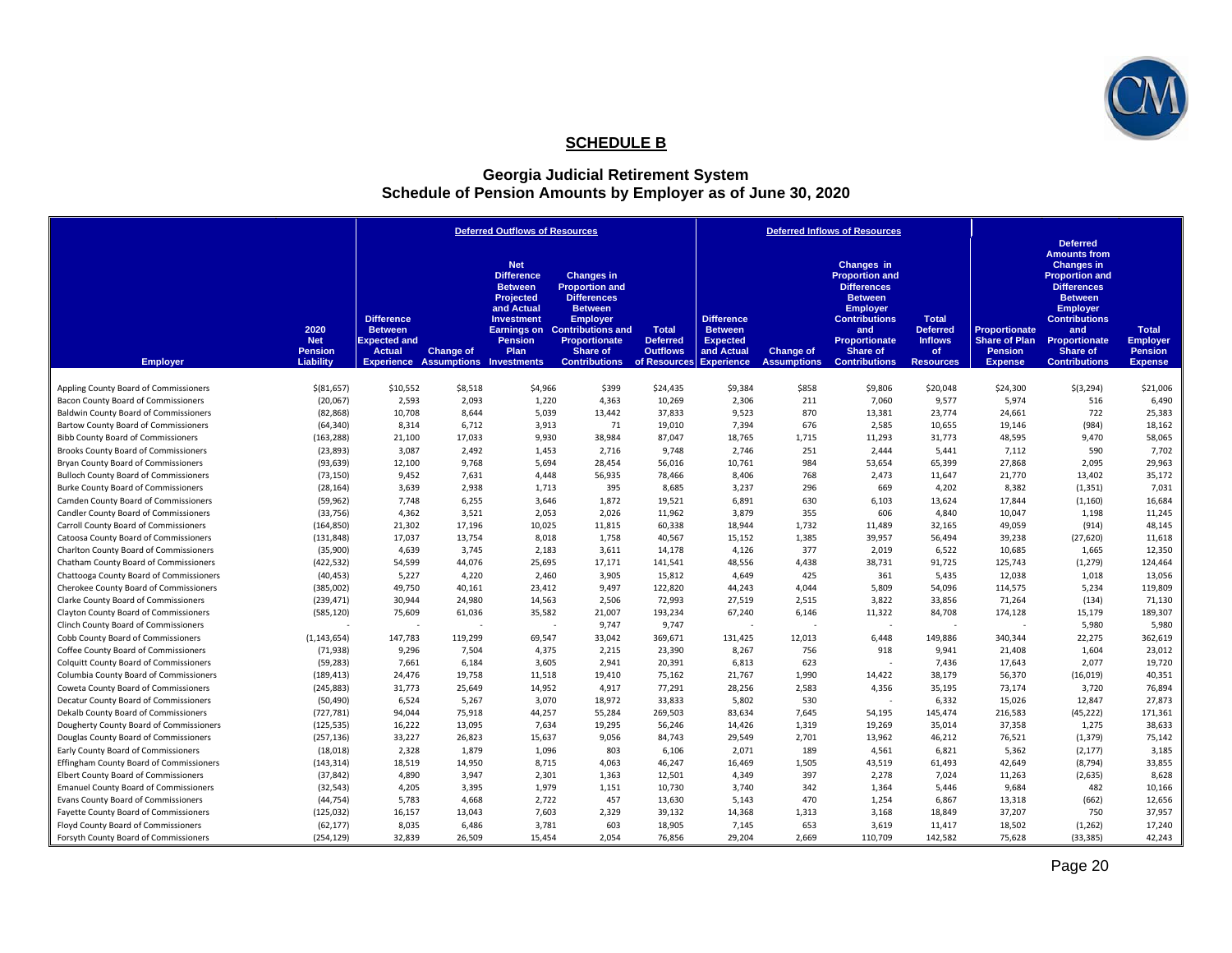

# **SCHEDULE B (continued)**

**2**

|                                                                                   |                                                   | <b>Deferred Outflows of Resources</b>                                       |                  |                                                                                                                                                                                                | <b>Deferred Inflows of Resources</b>                                                                                                                                                          |                                                    |                                                                                                 |                                 |                                                                                                                                                                                           |                                                                             |                                                                           |                                                                                                                                                                                                                                            |                                                                     |
|-----------------------------------------------------------------------------------|---------------------------------------------------|-----------------------------------------------------------------------------|------------------|------------------------------------------------------------------------------------------------------------------------------------------------------------------------------------------------|-----------------------------------------------------------------------------------------------------------------------------------------------------------------------------------------------|----------------------------------------------------|-------------------------------------------------------------------------------------------------|---------------------------------|-------------------------------------------------------------------------------------------------------------------------------------------------------------------------------------------|-----------------------------------------------------------------------------|---------------------------------------------------------------------------|--------------------------------------------------------------------------------------------------------------------------------------------------------------------------------------------------------------------------------------------|---------------------------------------------------------------------|
| <b>Employer</b>                                                                   | 2020<br><b>Net</b><br><b>Pension</b><br>Liability | <b>Difference</b><br><b>Between</b><br><b>Expected and</b><br><b>Actual</b> | <b>Change of</b> | <b>Net</b><br><b>Difference</b><br><b>Between</b><br>Projected<br>and Actual<br><b>Investment</b><br><b>Earnings on</b><br><b>Pension</b><br>Plan<br><b>Experience Assumptions Investments</b> | <b>Changes in</b><br><b>Proportion and</b><br><b>Differences</b><br><b>Between</b><br><b>Employer</b><br><b>Contributions and</b><br><b>Proportionate</b><br>Share of<br><b>Contributions</b> | <b>Total</b><br><b>Deferred</b><br><b>Outflows</b> | <b>Difference</b><br><b>Between</b><br><b>Expected</b><br>and Actual<br>of Resources Experience | Change of<br><b>Assumptions</b> | Changes in<br><b>Proportion and</b><br><b>Differences</b><br><b>Between</b><br><b>Employer</b><br><b>Contributions</b><br>and<br><b>Proportionate</b><br>Share of<br><b>Contributions</b> | <b>Total</b><br><b>Deferred</b><br><b>Inflows</b><br>of<br><b>Resources</b> | Proportionate<br><b>Share of Plan</b><br><b>Pension</b><br><b>Expense</b> | <b>Deferred</b><br><b>Amounts from</b><br><b>Changes in</b><br><b>Proportion and</b><br><b>Differences</b><br><b>Between</b><br><b>Employer</b><br><b>Contributions</b><br>and<br><b>Proportionate</b><br>Share of<br><b>Contributions</b> | <b>Total</b><br><b>Employer</b><br><b>Pension</b><br><b>Expense</b> |
| <b>Fulton County Board of Commissioners</b>                                       | \$(736, 334)                                      | \$95,143                                                                    | \$76,810         | \$44,777                                                                                                                                                                                       | \$10,805                                                                                                                                                                                      | \$227,541                                          | \$84,617                                                                                        | \$7,734                         | \$102,397                                                                                                                                                                                 | \$194,748                                                                   | \$219,128                                                                 | \$(22, 843)                                                                                                                                                                                                                                | \$196,285                                                           |
| Glynn County Board of Commissioners                                               | (105, 545)                                        | 13,639                                                                      | 11,010           | 6,418                                                                                                                                                                                          | 2,756                                                                                                                                                                                         | 33,823                                             | 12,129                                                                                          | 1,109                           | 269                                                                                                                                                                                       | 13,507                                                                      | 31,410                                                                    | 1,754                                                                                                                                                                                                                                      | 33,164                                                              |
| Gordon County Board of Commissioners                                              | (40, 574)                                         | 5,243                                                                       | 4,232            | 2,467                                                                                                                                                                                          | 1,595                                                                                                                                                                                         | 13,537                                             | 4,663                                                                                           | 426                             | 428                                                                                                                                                                                       | 5,517                                                                       | 12,075                                                                    | 828                                                                                                                                                                                                                                        | 12,903                                                              |
| Grady County Board of Commissioners                                               | (66, 701)                                         | 8,619                                                                       | 6,958            | 4,056                                                                                                                                                                                          | 508                                                                                                                                                                                           | 20,141                                             | 7,665                                                                                           | 701                             | 19,472                                                                                                                                                                                    | 27,838                                                                      | 19,851                                                                    | (6, 895)                                                                                                                                                                                                                                   | 12,956                                                              |
| <b>Gwinnett County Board of Commissioners</b>                                     | (523, 136)                                        | 67,600                                                                      | 54,570           | 31,813                                                                                                                                                                                         | 2,772                                                                                                                                                                                         | 156,755                                            | 60,117                                                                                          | 5,495                           | 8,875                                                                                                                                                                                     | 74,487                                                                      | 155,682                                                                   | 447                                                                                                                                                                                                                                        | 156,129                                                             |
| Habersham County Board of Commissioners                                           | (155, 117)                                        | 20,044                                                                      | 16,181           | 9,433                                                                                                                                                                                          | 2,056                                                                                                                                                                                         | 47,714                                             | 17,826                                                                                          | 1,629                           | 6,723                                                                                                                                                                                     | 26,178                                                                      | 46,162                                                                    | (405)                                                                                                                                                                                                                                      | 45,757                                                              |
| Hall County Board of Commissioners                                                |                                                   | 55,809                                                                      | 45,053           | 26,264                                                                                                                                                                                         | 11,634                                                                                                                                                                                        | 138,760                                            | 49,632                                                                                          | 4,537                           | 4,660                                                                                                                                                                                     | 58,829                                                                      | 128,531                                                                   | (246)                                                                                                                                                                                                                                      | 128,285                                                             |
| Haralson County Board of Commissioners                                            | (431, 893)                                        |                                                                             |                  |                                                                                                                                                                                                | 61,033                                                                                                                                                                                        | 61,033                                             |                                                                                                 |                                 | 738                                                                                                                                                                                       | 738                                                                         |                                                                           | 17,600                                                                                                                                                                                                                                     | 17,600                                                              |
|                                                                                   |                                                   | 39,301                                                                      | 31,726           | 18,495                                                                                                                                                                                         | 37,399                                                                                                                                                                                        | 126,921                                            | 34,951                                                                                          | 3,195                           | 24,817                                                                                                                                                                                    | 62,963                                                                      | 90,512                                                                    | 7,328                                                                                                                                                                                                                                      | 97,840                                                              |
| Henry County Board of Commissioners                                               | (304, 142)                                        | 25,278                                                                      | 20,406           | 11,896                                                                                                                                                                                         | 1,953                                                                                                                                                                                         | 59,533                                             | 22,480                                                                                          | 2,055                           | 8,573                                                                                                                                                                                     | 33,108                                                                      | 58,215                                                                    | 117                                                                                                                                                                                                                                        | 58,332                                                              |
| <b>Houston County Board of Commissioners</b>                                      | (195, 620)                                        |                                                                             |                  | 9,382                                                                                                                                                                                          |                                                                                                                                                                                               | 45,464                                             |                                                                                                 |                                 | 26,155                                                                                                                                                                                    | 45,506                                                                      |                                                                           |                                                                                                                                                                                                                                            | 36,574                                                              |
| Jackson County Board of Commissioners<br>Jeff Davis County Board of Commissioners | (154, 281)                                        | 19,936<br>7,736                                                             | 16,094<br>6,245  | 3,641                                                                                                                                                                                          | 52<br>2,809                                                                                                                                                                                   | 20.431                                             | 17,730<br>6,880                                                                                 | 1,621<br>629                    | 14                                                                                                                                                                                        | 7,523                                                                       | 45,914<br>17,817                                                          | (9, 340)<br>1,974                                                                                                                                                                                                                          | 19,791                                                              |
|                                                                                   | (59, 867)                                         | 4,326                                                                       | 3,492            |                                                                                                                                                                                                | 4,980                                                                                                                                                                                         | 14,834                                             | 3,847                                                                                           | 352                             | $\overline{\phantom{a}}$                                                                                                                                                                  | 4,199                                                                       | 9,961                                                                     | 2,923                                                                                                                                                                                                                                      |                                                                     |
| Jefferson County Board of Commissioners                                           | (33, 475)                                         |                                                                             |                  | 2,036                                                                                                                                                                                          | 315                                                                                                                                                                                           |                                                    |                                                                                                 |                                 |                                                                                                                                                                                           |                                                                             |                                                                           |                                                                                                                                                                                                                                            | 12,884                                                              |
| Jenkins County Board of Commissioners                                             | (31,049)                                          | 4,012                                                                       | 3,239            | 1,888                                                                                                                                                                                          |                                                                                                                                                                                               | 9,454                                              | 3,568                                                                                           | 326<br>577                      | 9,751                                                                                                                                                                                     | 13,645                                                                      | 9,240                                                                     | (2, 523)                                                                                                                                                                                                                                   | 6,717                                                               |
| Lamar County Board of Commissioners                                               | (54, 932)                                         | 7,098<br>5,015                                                              | 5,730<br>4,049   | 3,340<br>2,360                                                                                                                                                                                 | 2,545                                                                                                                                                                                         | 18,713<br>12,598                                   | 6,313                                                                                           | 408                             | 2,623<br>21,525                                                                                                                                                                           | 9,513<br>26,393                                                             | 16,349                                                                    | 527                                                                                                                                                                                                                                        | 16,876<br>1,459                                                     |
| Lanier County Board of Commissioners                                              | (38, 811)                                         | 19,880                                                                      | 16,048           | 9,355                                                                                                                                                                                          | 1,174<br>2,888                                                                                                                                                                                | 48,171                                             | 4,460<br>17,679                                                                                 |                                 | 47,659                                                                                                                                                                                    | 66,954                                                                      | 11,550<br>45,783                                                          | (10,091)<br>(11, 468)                                                                                                                                                                                                                      |                                                                     |
| Liberty County Board of Commissioners                                             | (153, 843)<br>(22, 391)                           | 2,893                                                                       | 2,336            | 1,362                                                                                                                                                                                          | 8,307                                                                                                                                                                                         | 14,898                                             | 2,573                                                                                           | 1,616<br>235                    |                                                                                                                                                                                           | 2,808                                                                       | 6,662                                                                     | 3,977                                                                                                                                                                                                                                      | 34,315<br>10,639                                                    |
| Long County Board of Commissioners                                                |                                                   |                                                                             |                  |                                                                                                                                                                                                |                                                                                                                                                                                               |                                                    |                                                                                                 |                                 |                                                                                                                                                                                           |                                                                             |                                                                           |                                                                                                                                                                                                                                            |                                                                     |
| Lowndes County Board of Commissioners                                             | (217, 490)                                        | 28,104                                                                      | 22,687           | 13,226                                                                                                                                                                                         | 7,934<br>$\overline{\phantom{a}}$                                                                                                                                                             | 71,951                                             | 24,993                                                                                          | 2,285                           | 2,719                                                                                                                                                                                     | 29,997                                                                      | 64,723                                                                    | (599)                                                                                                                                                                                                                                      | 64,124                                                              |
| Lumpkin County Board of Commissioners                                             |                                                   |                                                                             |                  |                                                                                                                                                                                                | 3,929                                                                                                                                                                                         | 3,929                                              |                                                                                                 |                                 |                                                                                                                                                                                           |                                                                             |                                                                           | 9,822                                                                                                                                                                                                                                      | 9,822                                                               |
| Madison County Board of Commissioners                                             | (48, 514)                                         | 6,269                                                                       | 5,061            | 2,950                                                                                                                                                                                          | 1,468                                                                                                                                                                                         | 15,748                                             | 5,575                                                                                           | 510                             | 16,840                                                                                                                                                                                    | 22,925                                                                      | 14,438                                                                    | (12, 031)                                                                                                                                                                                                                                  | 2,407                                                               |
| Mcduffie County Board of Commissioners                                            | (38, 811)                                         | 5,015                                                                       | 4,049            | 2,360                                                                                                                                                                                          | 6,596                                                                                                                                                                                         | 18,020                                             | 4,460                                                                                           | 408                             | 12,798                                                                                                                                                                                    | 17,666                                                                      | 11,550                                                                    | (605)                                                                                                                                                                                                                                      | 10,945                                                              |
| Mcintosh County Board of Commissioners                                            | (67, 381)                                         | 8,707                                                                       | 7,029            | 4,098                                                                                                                                                                                          | 2,943                                                                                                                                                                                         | 22,777                                             | 7,743                                                                                           | 708                             |                                                                                                                                                                                           | 8,451                                                                       | 20,052                                                                    | 1,608                                                                                                                                                                                                                                      | 21,660                                                              |
| Meriwether County Board of Commissioners                                          | (28, 303)                                         | 3,657                                                                       | 2,952            | 1,721                                                                                                                                                                                          | 1,797                                                                                                                                                                                         | 10,127                                             | 3,253                                                                                           | 297                             | 1,343                                                                                                                                                                                     | 4,893                                                                       | 8,425                                                                     | 439                                                                                                                                                                                                                                        | 8,864                                                               |
| Miller County Board of Commissioners                                              | (75, 972)                                         | 9,817                                                                       | 7,925            | 4,620                                                                                                                                                                                          | 3,792                                                                                                                                                                                         | 26,154                                             | 8,731                                                                                           | 798                             | 9,912                                                                                                                                                                                     | 19,441                                                                      | 22,611                                                                    | (2,887)                                                                                                                                                                                                                                    | 19,724                                                              |
| Mitchell County Board of Commissioners                                            | (86, 693)                                         | 11,202                                                                      | 9,043            | 5,272                                                                                                                                                                                          | 97                                                                                                                                                                                            | 25,614                                             | 9,962                                                                                           | 911                             | 13,816                                                                                                                                                                                    | 24,689                                                                      | 25,800                                                                    | (6,868)                                                                                                                                                                                                                                    | 18,932                                                              |
| Muscogee County Board of Commissioners                                            | (296, 398)                                        | 38,300                                                                      | 30,918           | 18,024                                                                                                                                                                                         | 7,922                                                                                                                                                                                         | 95,164                                             | 34,061                                                                                          | 3,113                           | 4,836                                                                                                                                                                                     | 42,010                                                                      | 88,207                                                                    | 1,999                                                                                                                                                                                                                                      | 90,206                                                              |
| Newton County Board of Commissioners                                              | (47,067)                                          | 6,082                                                                       | 4,910            | 2,862                                                                                                                                                                                          | 14,186                                                                                                                                                                                        | 28,040                                             | 5,409                                                                                           | 494                             | 3,858                                                                                                                                                                                     | 9,761                                                                       | 14,007                                                                    | 1,910                                                                                                                                                                                                                                      | 15,917                                                              |
| Oconee County Board of Commissioners                                              | (24, 257)                                         | 3,134                                                                       | 2,530<br>5.995   | 1,475                                                                                                                                                                                          | 6,598                                                                                                                                                                                         | 13,737                                             | 2,788                                                                                           | 255<br>604                      | 12,213                                                                                                                                                                                    | 15,256                                                                      | 7,221                                                                     | (1, 158)                                                                                                                                                                                                                                   | 6,063                                                               |
| Paulding County Board of Commissioners<br>Pickens County Board of Commissioners   | (57, 473)                                         | 7.427<br>12,246                                                             | 9,886            | 3.495<br>5,763                                                                                                                                                                                 | 4.737<br>968                                                                                                                                                                                  | 21.654<br>28,863                                   | 6.605<br>10,891                                                                                 | 995                             | 5.656<br>21,770                                                                                                                                                                           | 12.865<br>33,656                                                            | 17.105<br>28,204                                                          | (739)                                                                                                                                                                                                                                      | 16,366<br>19,267                                                    |
|                                                                                   | (94, 771)                                         |                                                                             |                  |                                                                                                                                                                                                |                                                                                                                                                                                               |                                                    |                                                                                                 |                                 |                                                                                                                                                                                           |                                                                             |                                                                           | (8,937)                                                                                                                                                                                                                                    |                                                                     |
| Pierce County Board of Commissioners                                              | (45, 697)                                         | 5,905                                                                       | 4,767            | 2,779                                                                                                                                                                                          | 420                                                                                                                                                                                           | 13,871                                             | 5,251                                                                                           | 480                             | 2,865                                                                                                                                                                                     | 8,596                                                                       | 13,598                                                                    | (2,484)                                                                                                                                                                                                                                    | 11,114                                                              |
| Polk County Board of Commissioners                                                | (59,045)                                          | 7,630                                                                       | 6,159            | 3,591                                                                                                                                                                                          |                                                                                                                                                                                               | 17,380                                             | 6,785                                                                                           | 620                             | 60,075                                                                                                                                                                                    | 67,480                                                                      | 17,571                                                                    | (15, 404)                                                                                                                                                                                                                                  | 2,167                                                               |
| Putnam County Board of Commissioners                                              | (56, 325)                                         | 7,278                                                                       | 5,875            | 3,425                                                                                                                                                                                          | 1,869                                                                                                                                                                                         | 18,447                                             | 6,473                                                                                           | 592                             | 466                                                                                                                                                                                       | 7,531                                                                       | 16,763                                                                    | 1,256                                                                                                                                                                                                                                      | 18,019                                                              |
| Richmond County Board of Commissioners                                            | (442,005)                                         | 57,116                                                                      | 46,107           | 26,879                                                                                                                                                                                         | 44,226                                                                                                                                                                                        | 174,328                                            | 50,794                                                                                          | 4,643                           | 21,866                                                                                                                                                                                    | 77,303                                                                      | 131,537                                                                   | 12,491                                                                                                                                                                                                                                     | 144,028                                                             |
| Rockdale County Board of Commissioners                                            | (128, 334)                                        | 16,583<br>3,745                                                             | 13,387<br>3,023  | 7,804                                                                                                                                                                                          | 2,680                                                                                                                                                                                         | 40,454                                             | 14,748                                                                                          | 1,348<br>304                    | 6,419<br>2,076                                                                                                                                                                            | 22,515<br>5,710                                                             | 38,192                                                                    | (762)<br>384                                                                                                                                                                                                                               | 37,430<br>9,008                                                     |
| Screven County Board of Commissioners                                             | (28,980)                                          |                                                                             |                  | 1,762                                                                                                                                                                                          | 1,117                                                                                                                                                                                         | 9,647                                              | 3,330                                                                                           |                                 |                                                                                                                                                                                           |                                                                             | 8,624                                                                     |                                                                                                                                                                                                                                            |                                                                     |
| Spalding County Board of Commissioners                                            | (128, 334)                                        | 16,583                                                                      | 13,387           | 7,804                                                                                                                                                                                          | 5,391<br>812                                                                                                                                                                                  | 43,165                                             | 14,748                                                                                          | 1,348                           | 20,740                                                                                                                                                                                    | 36,836                                                                      | 38,193                                                                    | (9, 217)                                                                                                                                                                                                                                   | 28,976                                                              |
| Stephens County Board of Commissioners                                            | (30, 540)                                         | 3.946                                                                       | 3.186            | 1,857                                                                                                                                                                                          |                                                                                                                                                                                               | 9.801                                              | 3,510                                                                                           | 321                             | 5,269                                                                                                                                                                                     | 9,100                                                                       | 9.088                                                                     | (3,098)                                                                                                                                                                                                                                    | 5,990                                                               |
| Sumter County Board of Commissioners                                              | (71, 552)                                         | 9,246                                                                       | 7,464            | 4,351                                                                                                                                                                                          | 2,569                                                                                                                                                                                         | 23,630                                             | 8,223                                                                                           | 752                             | 1,461                                                                                                                                                                                     | 10,436                                                                      | 21,294                                                                    | 957                                                                                                                                                                                                                                        | 22,251                                                              |
| <b>Tattnall County Board of Commissioners</b>                                     | (36, 129)                                         | 4,669                                                                       | 3,769            | 2,197                                                                                                                                                                                          | 225                                                                                                                                                                                           | 10,860                                             | 4,152                                                                                           | 380                             | 6,030                                                                                                                                                                                     | 10,562                                                                      | 10,752                                                                    | (1,640)                                                                                                                                                                                                                                    | 9,112                                                               |
| Thomas County Board of Commissioners                                              | (67, 338)                                         | 8,701                                                                       | 7,024            | 4,095                                                                                                                                                                                          | 1,052                                                                                                                                                                                         | 20,872                                             | 7,738                                                                                           | 707                             | 16,064                                                                                                                                                                                    | 24,509                                                                      | 20,039                                                                    | (4, 205)                                                                                                                                                                                                                                   | 15,834                                                              |
| Tift County Board of Commissioners                                                | (169, 787)                                        | 21,940                                                                      | 17,711           | 10,325                                                                                                                                                                                         | 7,249                                                                                                                                                                                         | 57,225                                             | 19,511                                                                                          | 1,783                           | 12,090                                                                                                                                                                                    | 33,384                                                                      | 50,527                                                                    | (2,884)                                                                                                                                                                                                                                    | 47,643                                                              |
| Toombs County Board of Commissioners                                              | (31, 879)                                         | 4.119                                                                       | 3.325            | 1.939                                                                                                                                                                                          | 2.239                                                                                                                                                                                         | 11.622                                             | 3.663                                                                                           | 335                             |                                                                                                                                                                                           | 3.998                                                                       | 9.486                                                                     | 1.000                                                                                                                                                                                                                                      | 10,486                                                              |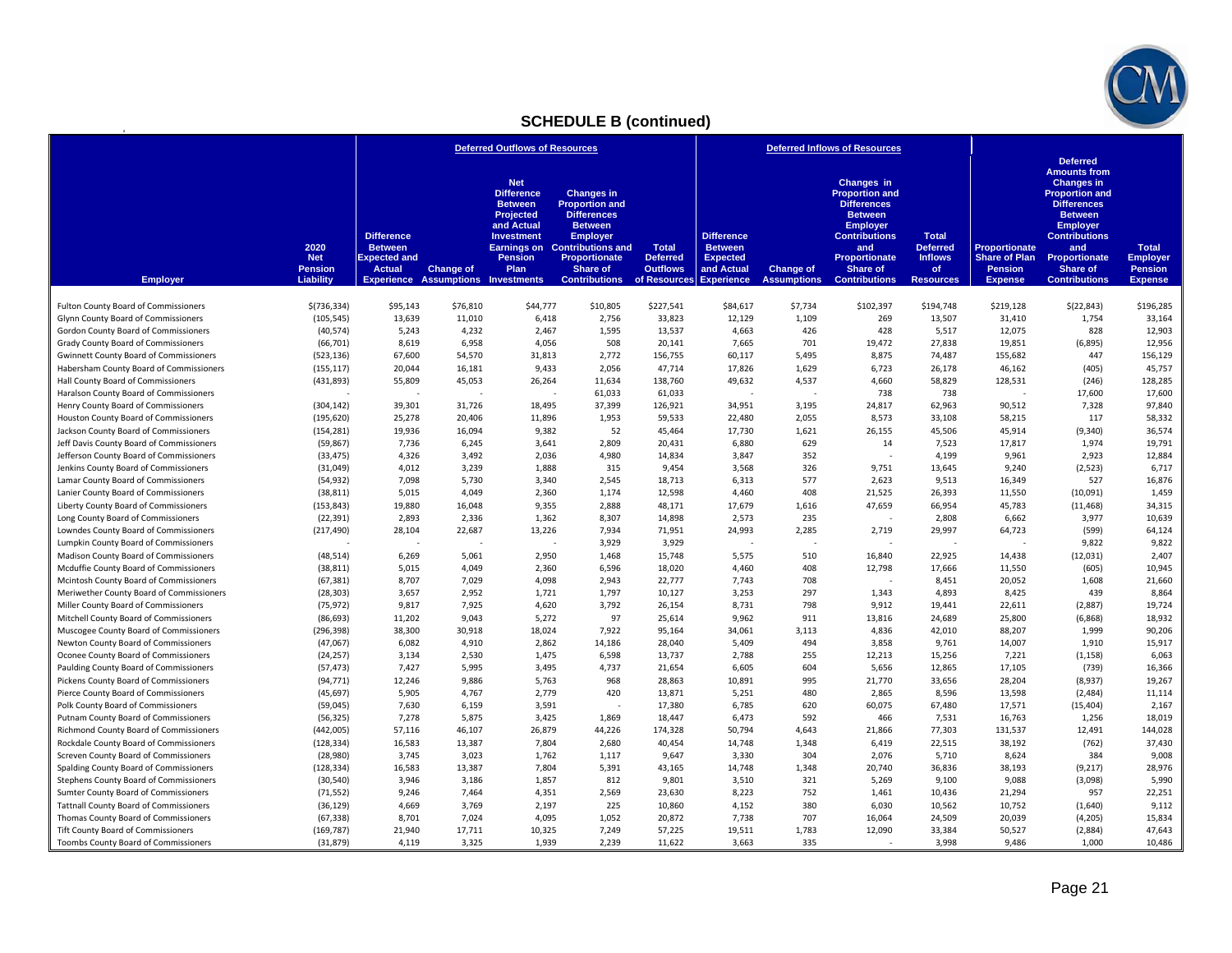

# **SCHEDULE B (continued)**

|                                                   |                                                   | <b>Deferred Outflows of Resources</b>                                                                                    |                  |                                                                                                                                            |                                                                                                                                                                                               | <b>Deferred Inflows of Resources</b>                                          |                                                                      |                                        |                                                                                                                                                                                           |                                                                             |                                                                                  |                                                                                                                                                                                                                                            |                                                                     |
|---------------------------------------------------|---------------------------------------------------|--------------------------------------------------------------------------------------------------------------------------|------------------|--------------------------------------------------------------------------------------------------------------------------------------------|-----------------------------------------------------------------------------------------------------------------------------------------------------------------------------------------------|-------------------------------------------------------------------------------|----------------------------------------------------------------------|----------------------------------------|-------------------------------------------------------------------------------------------------------------------------------------------------------------------------------------------|-----------------------------------------------------------------------------|----------------------------------------------------------------------------------|--------------------------------------------------------------------------------------------------------------------------------------------------------------------------------------------------------------------------------------------|---------------------------------------------------------------------|
| <b>Employer</b>                                   | 2020<br><b>Net</b><br><b>Pension</b><br>Liability | <b>Difference</b><br><b>Between</b><br><b>Expected and</b><br><b>Actual</b><br><b>Experience Assumptions Investments</b> | <b>Change of</b> | <b>Net</b><br><b>Difference</b><br><b>Between</b><br>Projected<br>and Actual<br><b>Investment</b><br>Earnings on<br><b>Pension</b><br>Plan | <b>Changes in</b><br><b>Proportion and</b><br><b>Differences</b><br><b>Between</b><br><b>Employer</b><br><b>Contributions and</b><br><b>Proportionate</b><br>Share of<br><b>Contributions</b> | <b>Total</b><br><b>Deferred</b><br><b>Outflows</b><br>of Resources Experience | <b>Difference</b><br><b>Between</b><br><b>Expected</b><br>and Actual | <b>Change of</b><br><b>Assumptions</b> | Changes in<br><b>Proportion and</b><br><b>Differences</b><br><b>Between</b><br><b>Employer</b><br><b>Contributions</b><br>and<br><b>Proportionate</b><br>Share of<br><b>Contributions</b> | <b>Total</b><br><b>Deferred</b><br><b>Inflows</b><br>of<br><b>Resources</b> | <b>Proportionate</b><br><b>Share of Plan</b><br><b>Pension</b><br><b>Expense</b> | <b>Deferred</b><br><b>Amounts from</b><br><b>Changes in</b><br><b>Proportion and</b><br><b>Differences</b><br><b>Between</b><br><b>Employer</b><br><b>Contributions</b><br>and<br><b>Proportionate</b><br>Share of<br><b>Contributions</b> | <b>Total</b><br><b>Employer</b><br><b>Pension</b><br><b>Expense</b> |
| Treutlen County Board of Commissioners            | \$ (38, 219)                                      | \$4,939                                                                                                                  | \$3,987          | \$2,324                                                                                                                                    | \$1,645                                                                                                                                                                                       | \$12,895                                                                      | \$4,392                                                              | \$401                                  | \$0                                                                                                                                                                                       | \$4,793                                                                     | \$11,374                                                                         | \$1,269                                                                                                                                                                                                                                    | \$12,643                                                            |
| Troup County Board of Commissioners               | (173, 263)                                        | 22,389                                                                                                                   | 18,074           | 10,536                                                                                                                                     | 9,490                                                                                                                                                                                         | 60,489                                                                        | 19,911                                                               | 1,820                                  | 18,502                                                                                                                                                                                    | 40,233                                                                      | 51,563                                                                           | (7,909)                                                                                                                                                                                                                                    | 43,654                                                              |
| Turner County Board of Commissioners              | (55,850)                                          | 7,217                                                                                                                    | 5,826            | 3,396                                                                                                                                      | 992                                                                                                                                                                                           | 17,431                                                                        | 6,418                                                                | 587                                    | 633                                                                                                                                                                                       | 7,638                                                                       | 16,621                                                                           | 411                                                                                                                                                                                                                                        | 17,032                                                              |
| <b>Upson County Board of Commissioners</b>        | (53, 972)                                         | 6.974                                                                                                                    | 5,630            | 3,282                                                                                                                                      | 3,465                                                                                                                                                                                         | 19,351                                                                        | 6.202                                                                | 567                                    | 3,683                                                                                                                                                                                     | 10,452                                                                      | 16,061                                                                           | (212)                                                                                                                                                                                                                                      | 15,849                                                              |
| Walker County Board of Commissioners              | (142, 888)                                        | 18,464                                                                                                                   | 14,905           | 8,689                                                                                                                                      | 42,677                                                                                                                                                                                        | 84,735                                                                        | 16,420                                                               | 1,501                                  | 7,449                                                                                                                                                                                     | 25,370                                                                      | 42,524                                                                           | 14,006                                                                                                                                                                                                                                     | 56,530                                                              |
| Walton County Board of Commissioners              | (58, 273)                                         | 7,530                                                                                                                    | 6.079            | 3,544                                                                                                                                      | 3,493                                                                                                                                                                                         | 20,646                                                                        | 6,697                                                                | 612                                    | 3,731                                                                                                                                                                                     | 11,040                                                                      | 17,343                                                                           | (77)                                                                                                                                                                                                                                       | 17,266                                                              |
| Ware County Board of Commissioners                | (107, 348)                                        | 13,872                                                                                                                   | 11,198           | 6,528                                                                                                                                      | 1,564                                                                                                                                                                                         | 33,162                                                                        | 12,336                                                               | 1,128                                  | 3,084                                                                                                                                                                                     | 16,548                                                                      | 31,946                                                                           | 339                                                                                                                                                                                                                                        | 32,285                                                              |
| Washington County Board of Commissioners          | (18, 864)                                         | 2,438                                                                                                                    | 1,968            | 1,147                                                                                                                                      | 17,195                                                                                                                                                                                        | 22,748                                                                        | 2,168                                                                | 198                                    | 822                                                                                                                                                                                       | 3,188                                                                       | 5,613                                                                            | 4,894                                                                                                                                                                                                                                      | 10,507                                                              |
| Wayne County Board of Commissioners               | (113, 339)                                        | 14,646                                                                                                                   | 11,823           | 6,892                                                                                                                                      | 1.613                                                                                                                                                                                         | 34,974                                                                        | 13,025                                                               | 1,191                                  | 12,350                                                                                                                                                                                    | 26,566                                                                      | 33,730                                                                           | (13, 369)                                                                                                                                                                                                                                  | 20,361                                                              |
| White County Board of Commissioners               | (48, 514)                                         | 6,269                                                                                                                    | 5,061            | 2,950                                                                                                                                      | 1,468                                                                                                                                                                                         | 15,748                                                                        | 5,575                                                                | 510                                    | 5,488                                                                                                                                                                                     | 11,573                                                                      | 14,438                                                                           | (9,967)                                                                                                                                                                                                                                    | 4,471                                                               |
| Whitfield County Board of Commissioners           | (26, 309)                                         | 3,400                                                                                                                    | 2,744            | 1,600                                                                                                                                      | 26,350                                                                                                                                                                                        | 34,094                                                                        | 3,023                                                                | 276                                    | 116                                                                                                                                                                                       | 3,415                                                                       | 7,829                                                                            | 8,142                                                                                                                                                                                                                                      | 15,971                                                              |
| Worth County Board of Commissioners               | (52, 015)                                         | 6,721                                                                                                                    | 5,426            | 3,163                                                                                                                                      | 383                                                                                                                                                                                           | 15,693                                                                        | 5,977                                                                | 546                                    | 3,246                                                                                                                                                                                     | 9,769                                                                       | 15,480                                                                           | (932)                                                                                                                                                                                                                                      | 14,548                                                              |
| Eighth Judicial Board of Commissioners            | (206, 183)                                        | 26,643                                                                                                                   | 21,508           | 12,538                                                                                                                                     | 9,950                                                                                                                                                                                         | 70,639                                                                        | 23,694                                                               | 2,166                                  | 11,548                                                                                                                                                                                    | 37.408                                                                      | 61,360                                                                           | 1,586                                                                                                                                                                                                                                      | 62,946                                                              |
| <b>Atlantic Judicial Circuit</b>                  | Ŀ,                                                | $\equiv$                                                                                                                 | Ľ,               | $\mathbf{r}$                                                                                                                               | 35,599                                                                                                                                                                                        | 35,599                                                                        | Ŀ.                                                                   | $\equiv$                               | 2,710                                                                                                                                                                                     | 2,710                                                                       | $\mathbf{r}$                                                                     | 9,615                                                                                                                                                                                                                                      | 9,615                                                               |
| Total for State Support Provided to the Districts | \$(12,900,705)                                    | \$1,667,025                                                                                                              | \$1,345,724      | \$784,505                                                                                                                                  | \$852,910                                                                                                                                                                                     | \$4,650,164                                                                   | \$1,482,514                                                          | \$135,513                              | \$1,126,849                                                                                                                                                                               | \$2,744,876                                                                 | \$3,839,200                                                                      | \$(106, 364)                                                                                                                                                                                                                               | \$3,732,836                                                         |
| <b>Prosecuting Attorneys Council</b>              | (2,806,827)                                       | 362,698                                                                                                                  | 292,791          | 170,687                                                                                                                                    | 102,456                                                                                                                                                                                       | 928,632                                                                       | 322,552                                                              | 29,483                                 | 308,369                                                                                                                                                                                   | 660.404                                                                     | 835,296                                                                          | (42, 795)                                                                                                                                                                                                                                  | 792,501                                                             |
| Superior Courts of Georgia                        | (13,907,594)                                      | 1,797,137                                                                                                                | 1,450,756        | 845,741                                                                                                                                    | 262,655                                                                                                                                                                                       | 4,356,289                                                                     | 1,598,218                                                            | 146,083                                | 128,809                                                                                                                                                                                   | 1,873,110                                                                   | 4,138,426                                                                        | 28,002                                                                                                                                                                                                                                     | 4,166,428                                                           |
| Georgia Department of Law                         | (593, 482)                                        | 76,690                                                                                                                   | 61,908           | 36,090                                                                                                                                     | 234,014                                                                                                                                                                                       | 408,702                                                                       | 68,201                                                               | 6,234                                  | 5,059                                                                                                                                                                                     | 79,494                                                                      | 176,618                                                                          | 85,826                                                                                                                                                                                                                                     | 262,444                                                             |
| General Assembly of Georgia                       | (65, 392)                                         | 8,450                                                                                                                    | 6,821            | 3,977                                                                                                                                      | 120,628                                                                                                                                                                                       | 139,876                                                                       | 7,515                                                                | 687                                    | 3,577                                                                                                                                                                                     | 11,779                                                                      | 19,460                                                                           | 35,331                                                                                                                                                                                                                                     | 54,791                                                              |
| Amount for State Employers                        | \$(17.373.295)                                    | \$2.244.975                                                                                                              | \$1,812,276      | \$1,056,495                                                                                                                                | \$719,753                                                                                                                                                                                     | \$5.833.499                                                                   | \$1,996,486                                                          | \$182,487                              | \$445,814                                                                                                                                                                                 | \$2,624,787                                                                 | \$5,169,800                                                                      | \$106,364                                                                                                                                                                                                                                  | \$5,276,164                                                         |
| <b>Total State of Georgia</b>                     | \$(30.274.000)                                    | \$3.912.000                                                                                                              | \$3.158.000      | \$1.841.000                                                                                                                                | \$1,572,663                                                                                                                                                                                   | \$10,483,663                                                                  | \$3.479.000                                                          | \$318,000                              | \$1.572.663                                                                                                                                                                               | \$5,369,663                                                                 | \$9,009,000                                                                      | ۓ                                                                                                                                                                                                                                          | \$9,009,000                                                         |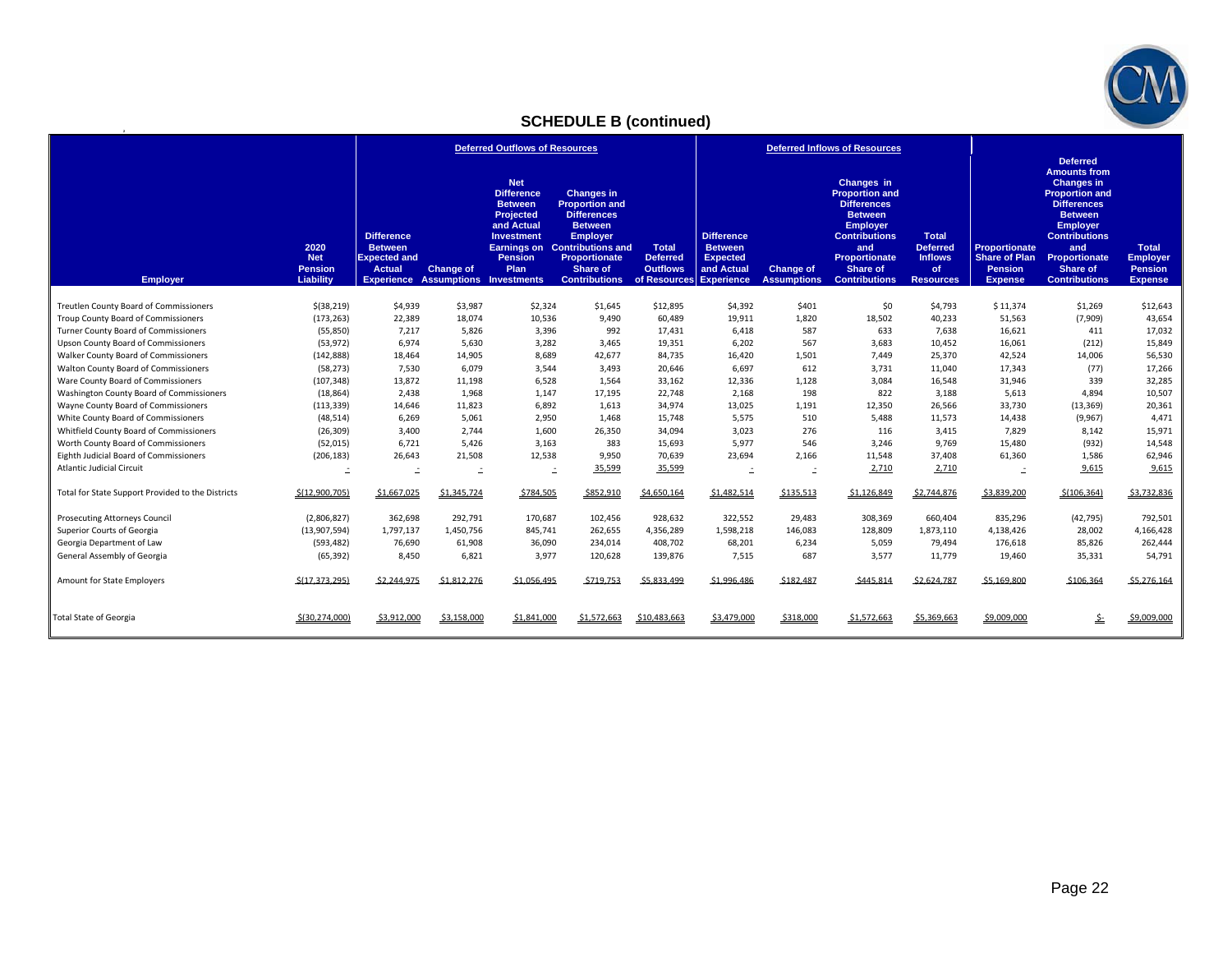

# **SCHEDULE C**

#### **Georgia Judicial Retirement System Schedule of Remaining Deferred Inflows and Outflows**

| <b>Employer</b>                               | Year 1    | Year 2   | Year <sub>3</sub> | Year 4  | Year 5 | <b>Thereafter</b> |
|-----------------------------------------------|-----------|----------|-------------------|---------|--------|-------------------|
| Appling County Board of Commissioners         | \$(6,279) | \$3,294  | \$3,152           | \$4,220 | \$     | \$                |
| Bacon County Board of Commissioners           | (333)     | 869      | (802)             | 958     |        |                   |
| <b>Baldwin County Board of Commissioners</b>  | (2, 214)  | 8,513    | 5,629             | 2,131   |        |                   |
| Bartow County Board of Commissioners          | (3, 232)  | 4,931    | 3,298             | 3,358   |        |                   |
| <b>Bibb County Board of Commissioners</b>     | 3,008     | 21,634   | 14,665            | 15,967  |        |                   |
| <b>Brooks County Board of Commissioners</b>   | (415)     | 2,169    | 1,612             | 941     |        |                   |
| Bryan County Board of Commissioners           | (3,519)   | (7, 440) | (4, 168)          | 5,744   |        |                   |
| <b>Bulloch County Board of Commissioners</b>  | 11,586    | 20,057   | 18,493            | 16,683  |        |                   |
| <b>Burke County Board of Commissioners</b>    | (1,350)   | 2,541    | 1,701             | 1,591   |        |                   |
| Camden County Board of Commissioners          | (3, 569)  | 3,050    | 2,914             | 3,502   |        |                   |
| Candler County Board of Commissioners         | (233)     | 3,116    | 2,229             | 2,010   |        |                   |
| Carroll County Board of Commissioners         | (4, 549)  | 15,147   | 10,331            | 7,244   |        |                   |
| Catoosa County Board of Commissioners         | (32, 171) | 2,993    | 6,732             | 6,519   |        |                   |
| <b>Charlton County Board of Commissioners</b> | 549       | 2,950    | 2,039             | 2,118   |        |                   |
| Chatham County Board of Commissioners         | (16, 585) | 31,149   | 13,787            | 21,465  |        |                   |
| Chattooga County Board of Commissioners       | (353)     | 4,770    | 3,221             | 2,739   |        |                   |
| <b>Cherokee County Board of Commissioners</b> | (10, 657) | 33,411   | 23,273            | 22,697  |        |                   |
| <b>Clarke County Board of Commissioners</b>   | (7, 720)  | 20,921   | 13,522            | 12,414  |        |                   |
| <b>Clayton County Board of Commissioners</b>  | (10, 874) | 53,206   | 32,993            | 33,201  |        |                   |
| <b>Clinch County Board of Commissioners</b>   | 5,791     | 3,390    | 566               |         |        |                   |
| Cobb County Board of Commissioners            | (19, 964) | 105,653  | 71,246            | 62,850  |        |                   |
| Coffee County Board of Commissioners          | (1, 422)  | 6,378    | 4,300             | 4,193   |        |                   |
| <b>Colquitt County Board of Commissioners</b> | (437)     | 5,932    | 3,984             | 3,476   |        |                   |
| Columbia County Board of Commissioners        | (10, 848) | 19,447   | 13,825            | 14,559  |        |                   |
| Coweta County Board of Commissioners          | (5,968)   | 20,643   | 13,777            | 13,644  |        |                   |
| Decatur County Board of Commissioners         | 8,735     | 11,180   | 4,576             | 3,010   |        |                   |
| Dekalb County Board of Commissioners          | (41, 354) | 64,347   | 49,132            | 51,904  |        |                   |
| Dougherty County Board of Commissioners       | (2,996)   | 12,842   | 8,150             | 3,236   |        |                   |
| Douglas County Board of Commissioners         | (9, 363)  | 21,708   | 11,926            | 14,260  |        |                   |
| Early County Board of Commissioners           | (3,680)   | 835      | 1,107             | 1,023   |        |                   |
| Effingham County Board of Commissioners       | (13, 463) | 2,505    | (2, 211)          | (2,077) |        |                   |
| <b>Elbert County Board of Commissioners</b>   | (2, 847)  | 3,489    | 2,579             | 2,256   |        |                   |
| <b>Emanuel County Board of Commissioners</b>  | (763)     | 2,870    | 1,612             | 1,565   |        |                   |
| Evans County Board of Commissioners           | (1,929)   | 3,724    | 2,609             | 2,359   |        |                   |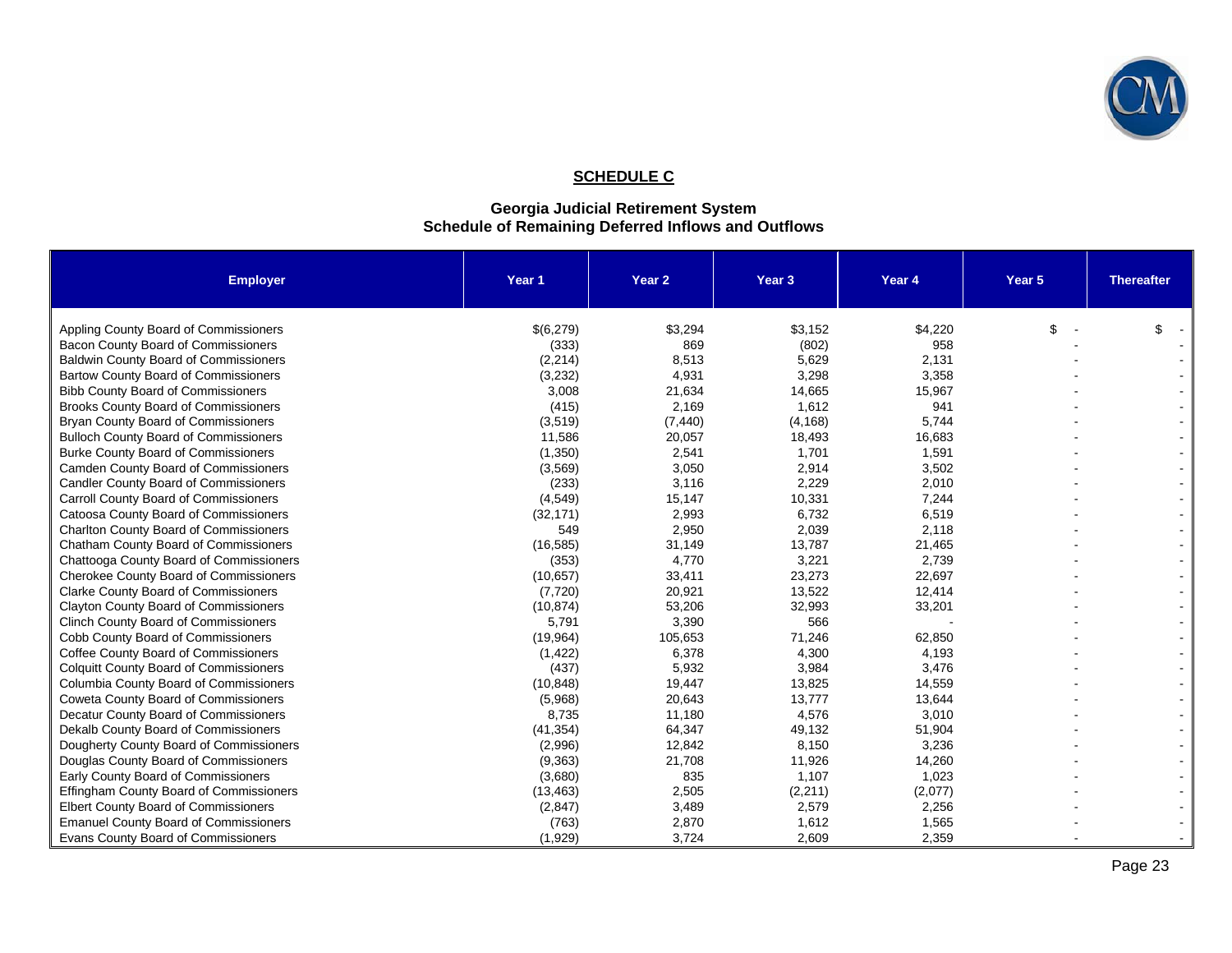

## **SCHEDULE C (continued)**

| <b>Employer</b>                               | Year 1    | Year 2    | Year <sub>3</sub> | Year 4   | Year 5 | <b>Thereafter</b> |
|-----------------------------------------------|-----------|-----------|-------------------|----------|--------|-------------------|
|                                               |           |           |                   |          |        |                   |
| <b>Fayette County Board of Commissioners</b>  | \$(4,115) | \$10,191  | \$7,057           | \$7,150  | \$     | \$                |
| Floyd County Board of Commissioners           | (3, 418)  | 4,053     | 3,466             | 3,387    |        |                   |
| Forsyth County Board of Commissioners         | (42, 914) | (13, 719) | (17, 113)         | 8,020    |        |                   |
| Fulton County Board of Commissioners          | (48, 914) | 32,770    | 16,913            | 32,024   |        |                   |
| <b>Glynn County Board of Commissioners</b>    | (2,359)   | 9,724     | 6,702             | 6,249    |        |                   |
| Gordon County Board of Commissioners          | (896)     | 3,941     | 2,577             | 2,398    |        |                   |
| <b>Grady County Board of Commissioners</b>    | (9, 393)  | (1,711)   | 819               | 2,588    |        |                   |
| <b>Gwinnett County Board of Commissioners</b> | (18, 273) | 42,987    | 29,056            | 28,498   |        |                   |
| Habersham County Board of Commissioners       | (6, 388)  | 11,274    | 8,037             | 8,613    |        |                   |
| Hall County Board of Commissioners            | (14, 762) | 39,967    | 28,246            | 26,480   |        |                   |
| Haralson County Board of Commissioners        | 17,606    | 17,269    | 17,456            | 7,964    |        |                   |
| Henry County Board of Commissioners           | (4,511)   | 30,415    | 16,872            | 21,182   |        |                   |
| Houston County Board of Commissioners         | (7,889)   | 14,186    | 9,515             | 10,613   |        |                   |
| Jackson County Board of Commissioners         | (14, 555) | 4,281     | 3,411             | 6,821    |        |                   |
| Jeff Davis County Board of Commissioners      | (563)     | 5,869     | 4,034             | 3,568    |        |                   |
| Jefferson County Board of Commissioners       | 1,450     | 4,667     | 2,524             | 1,994    |        |                   |
| Jenkins County Board of Commissioners         | (3,692)   | (166)     | (497)             | 164      |        |                   |
| Lamar County Board of Commissioners           | (1,760)   | 4,206     | 3,481             | 3,273    |        |                   |
| Lanier County Board of Commissioners          | (11, 382) | (5,550)   | 823               | 2,314    |        |                   |
| Liberty County Board of Commissioners         | (16, 952) | (314)     | (3,531)           | 2,014    |        |                   |
| Long County Board of Commissioners            | 3,099     | 4,860     | 2,532             | 1,599    |        |                   |
| Lowndes County Board of Commissioners         | (6, 418)  | 22,065    | 14,212            | 12,095   |        |                   |
| Lumpkin County Board of Commissioners         | 3,929     |           |                   |          |        |                   |
| Madison County Board of Commissioners         | (13, 645) | 675       | 2,901             | 2,892    |        |                   |
| Mcduffie County Board of Commissioners        | (2,202)   | (1, 205)  | 1,451             | 2,310    |        |                   |
| Mcintosh County Board of Commissioners        | (1,014)   | 6,729     | 4,598             | 4,013    |        |                   |
| Meriwether County Board of Commissioners      | (878)     | 2,381     | 2,025             | 1,706    |        |                   |
| Miller County Board of Commissioners          | (5,935)   | 3,407     | 4,677             | 4,564    |        |                   |
| Mitchell County Board of Commissioners        | (9,891)   | 2,330     | 3,793             | 4,693    |        |                   |
| Muscogee County Board of Commissioners        | (9, 449)  | 26,932    | 18,180            | 17,491   |        |                   |
| Newton County Board of Commissioners          | 792       | 6,117     | 5,883             | 5,487    |        |                   |
| Oconee County Board of Commissioners          | (2,098)   | (1, 917)  | 627               | 1,869    |        |                   |
| Paulding County Board of Commissioners        | (2,653)   | 4,255     | 4,165             | 3,022    |        |                   |
| Pickens County Board of Commissioners         | (13, 539) | 826       | 3,210             | 4,710    |        |                   |
| Pierce County Board of Commissioners          | (2,694)   | 3,441     | 2,211             | 2,317    |        |                   |
| Polk County Board of Commissioners            | (17, 368) | (10, 212) | (11, 917)         | (10,603) |        |                   |
| Putnam County Board of Commissioners          | (1, 111)  | 5,109     | 3,581             | 3,337    |        |                   |
| Richmond County Board of Commissioners        | (4,280)   | 45,924    | 26,439            | 28,942   |        |                   |
| Rockdale County Board of Commissioners        | (5,735)   | 9,429     | 6,762             | 7,483    |        |                   |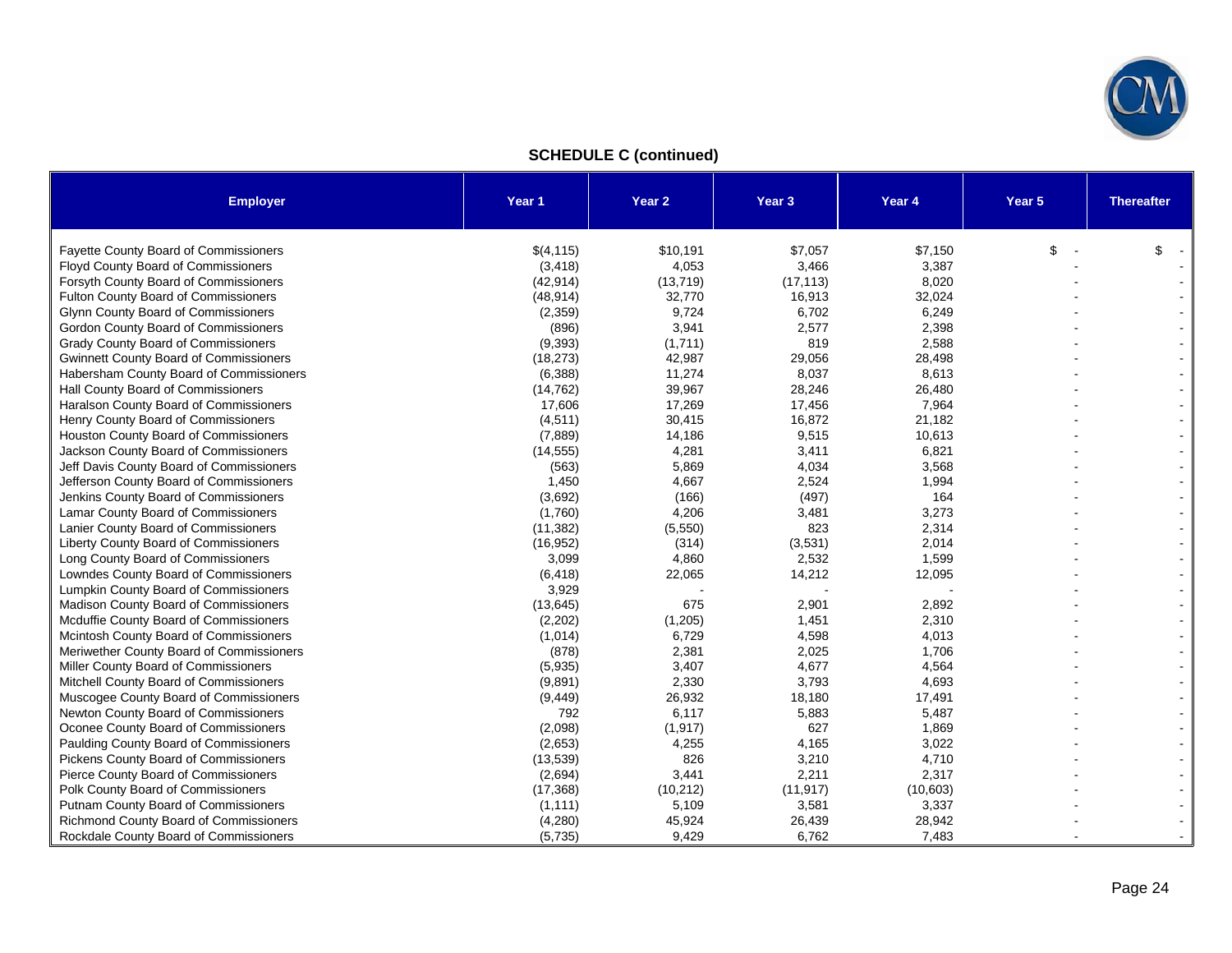

# **SCHEDULE C (continued)**

| <b>Employer</b>                                   | Year 1        | Year <sub>2</sub> | Year <sub>3</sub> | Year <sub>4</sub> | Year 5       | <b>Thereafter</b>    |
|---------------------------------------------------|---------------|-------------------|-------------------|-------------------|--------------|----------------------|
| Screven County Board of Commissioners             | \$(826)       | \$2,316           | \$1,318           | \$1,129           | \$           | \$<br>$\sim$ $\sim$  |
| Spalding County Board of Commissioners            | (14, 283)     | 5,065             | 7,626             | 7,921             |              |                      |
| <b>Stephens County Board of Commissioners</b>     | (4,263)       | 1,428             | 1.700             | 1,836             |              |                      |
| Sumter County Board of Commissioners              | (2,032)       | 6,253             | 4,712             | 4,261             |              |                      |
| <b>Tattnall County Board of Commissioners</b>     | (2,901)       | 1,311             | 317               | 1,571             |              | $\blacksquare$       |
| Thomas County Board of Commissioners              | (6,868)       | 657               | (736)             | 3,310             |              | $\blacksquare$       |
| <b>Tift County Board of Commissioners</b>         | (9, 106)      | 11,865            | 11,133            | 9,949             |              | $\blacksquare$       |
| <b>Toombs County Board of Commissioners</b>       | (144)         | 3,391             | 2,334             | 2,043             |              |                      |
| <b>Treutlen County Board of Commissioners</b>     | (350)         | 3,759             | 2,504             | 2.189             |              |                      |
| Troup County Board of Commissioners               | (14, 804)     | 12,275            | 11,981            | 10,804            |              | $\sim$               |
| <b>Turner County Board of Commissioners</b>       | (1,757)       | 4,914             | 3,504             | 3,132             |              | $\blacksquare$       |
| Upson County Board of Commissioners               | (2, 144)      | 3,933             | 3,493             | 3,617             |              |                      |
| Walker County Board of Commissioners              | 8,259         | 24,106            | 19,536            | 7,464             |              | $\sim$               |
| <b>Walton County Board of Commissioners</b>       | (1,888)       | 4,288             | 3,691             | 3,515             |              | $\blacksquare$       |
| Ware County Board of Commissioners                | (4, 113)      | 8,350             | 6,234             | 6,143             |              | $\blacksquare$       |
| Washington County Board of Commissioners          | 4,015         | 6,155             | 5,904             | 3,486             |              |                      |
| Wayne County Board of Commissioners               | (13,709)      | 8,801             | 7,091             | 6,225             |              | $\sim$               |
| White County Board of Commissioners               | (5,906)       | 4,026             | 3,163             | 2,892             |              | $\sim$               |
| Whitfield County Board of Commissioners           | 7,439         | 9,507             | 8,024             | 5,709             |              | $\blacksquare$       |
| Worth County Board of Commissioners               | (2,546)       | 3,724             | 2,441             | 2,305             |              | $\blacksquare$       |
| Eighth Judicial Board of Commissioners            | (7,043)       | 15,081            | 12,906            | 12,287            |              | $\blacksquare$       |
| <b>Atlantic Judicial Circuit</b>                  | 9,324         | 8,897             | 9,821             | 4,847             |              |                      |
| Total for State Support Provided to the Districts | $$$ (539,834) | \$1,007,812       | \$705,674         | \$731,636         | $$ -$        | $\frac{\epsilon}{2}$ |
| <b>Prosecuting Attorneys Council</b>              | (134, 115)    | 196,267           | 81,268            | 124.808           | \$<br>$\sim$ | $\frac{1}{2}$ -      |
| Superior Courts of Georgia                        | (426, 851)    | 1,283,023         | 873,898           | 753,109           |              | $\sim$               |
| Georgia Department of Law                         | 58,653        | 128,999           | 93,478            | 48,078            |              |                      |
| General Assembly of Georgia                       | 35,147        | 45,899            | 33,682            | 13,369            |              |                      |
| <b>Amount for State Employers</b>                 | \$(467, 166)  | \$1,654,188       | \$1,082,326       | \$939,364         | $s -$        | $$ -$                |
| <b>Total State of Georgia</b>                     | \$(1,007,000) | \$2,662,000       | \$1,788,000       | \$1,671,000       | $$ -$        | $s -$                |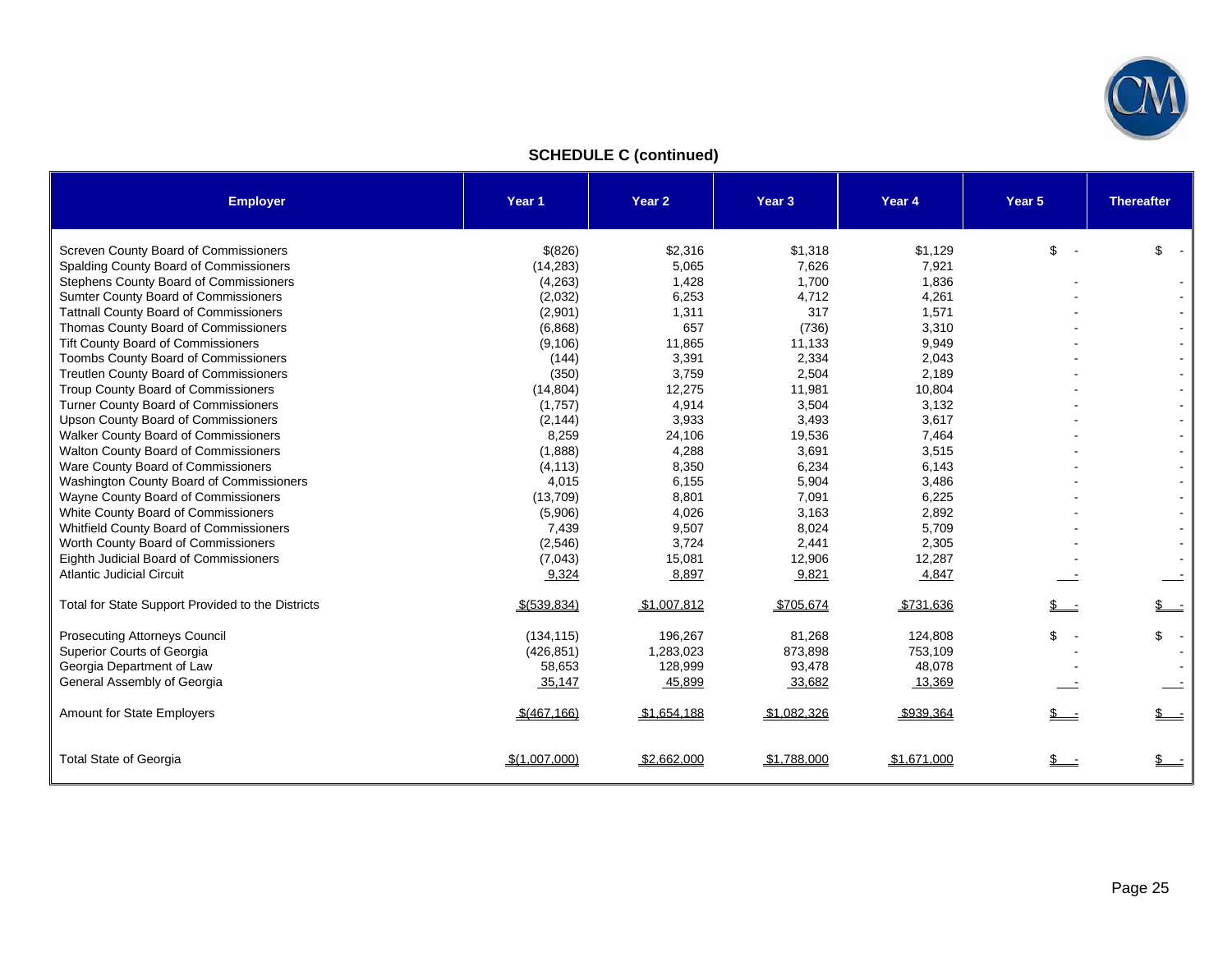

## **SCHEDULE D**

#### **SUMMARY OF MAIN PLAN PROVISIONS**

The Georgia Judicial Retirement System (JRS) is a cost-sharing multiple employer defined benefit pension plan established by the Georgia General Assembly for the purpose of providing retirement allowances and other benefits for trial judges and solicitors of certain courts in Georgia, and their survivors and other beneficiaries, superior court judges of the state of Georgia, and district attorneys of the state of Georgia.

Normal Retirement Benefit

| Eligibility                               | Age 60 and 16 years of creditable service.                                                                                                                                                                                 |
|-------------------------------------------|----------------------------------------------------------------------------------------------------------------------------------------------------------------------------------------------------------------------------|
| <b>Benefit</b>                            | Annual benefit is 66-2/3% of the annual salary plus 1% for each year<br>of credited service over 16 years, not to exceed 24 years.                                                                                         |
| <b>Early Retirement Benefit</b>           |                                                                                                                                                                                                                            |
| Eligibility                               | Age 60 and 10 years of creditable service.                                                                                                                                                                                 |
| <b>Benefit</b>                            | A pro-rata portion of the normal retirement benefit, based on service<br>not to exceed 16 years.                                                                                                                           |
| <b>Disability Retirement Benefit</b>      |                                                                                                                                                                                                                            |
| Eligibility                               | 4 years of creditable service.                                                                                                                                                                                             |
| <b>Benefit</b>                            | For members with less than 10 years of creditable service: 1/2 of<br>projected normal retirement benefit. For members with 10 or more<br>years of creditable service: 2/3 of projected normal retirement benefit.          |
| <b>Involuntary Retirement Benefit</b>     | N/A                                                                                                                                                                                                                        |
| <b>Deferred Vested Retirement Benefit</b> |                                                                                                                                                                                                                            |
| Eligibility                               | 10 years of creditable service.                                                                                                                                                                                            |
| <b>Benefit</b>                            | Accrued benefit deferred to age 60.                                                                                                                                                                                        |
| Death Benefit                             |                                                                                                                                                                                                                            |
| Eligibility                               |                                                                                                                                                                                                                            |
| Members prior to July 1, 2012             | 10 years of creditable service during which the member has<br>contributed for spouse coverage.                                                                                                                             |
| Members on or after July 1, 2012          | 10 years of creditable service.                                                                                                                                                                                            |
| <b>Benefit</b>                            |                                                                                                                                                                                                                            |
| Members prior to July 1, 2012             | 50% of benefit which member was receiving if retired, or would have<br>received had he retired on the date of his death. If under age 60, and<br>the member was a member of a Predecessor Retirement System, an<br>Page 26 |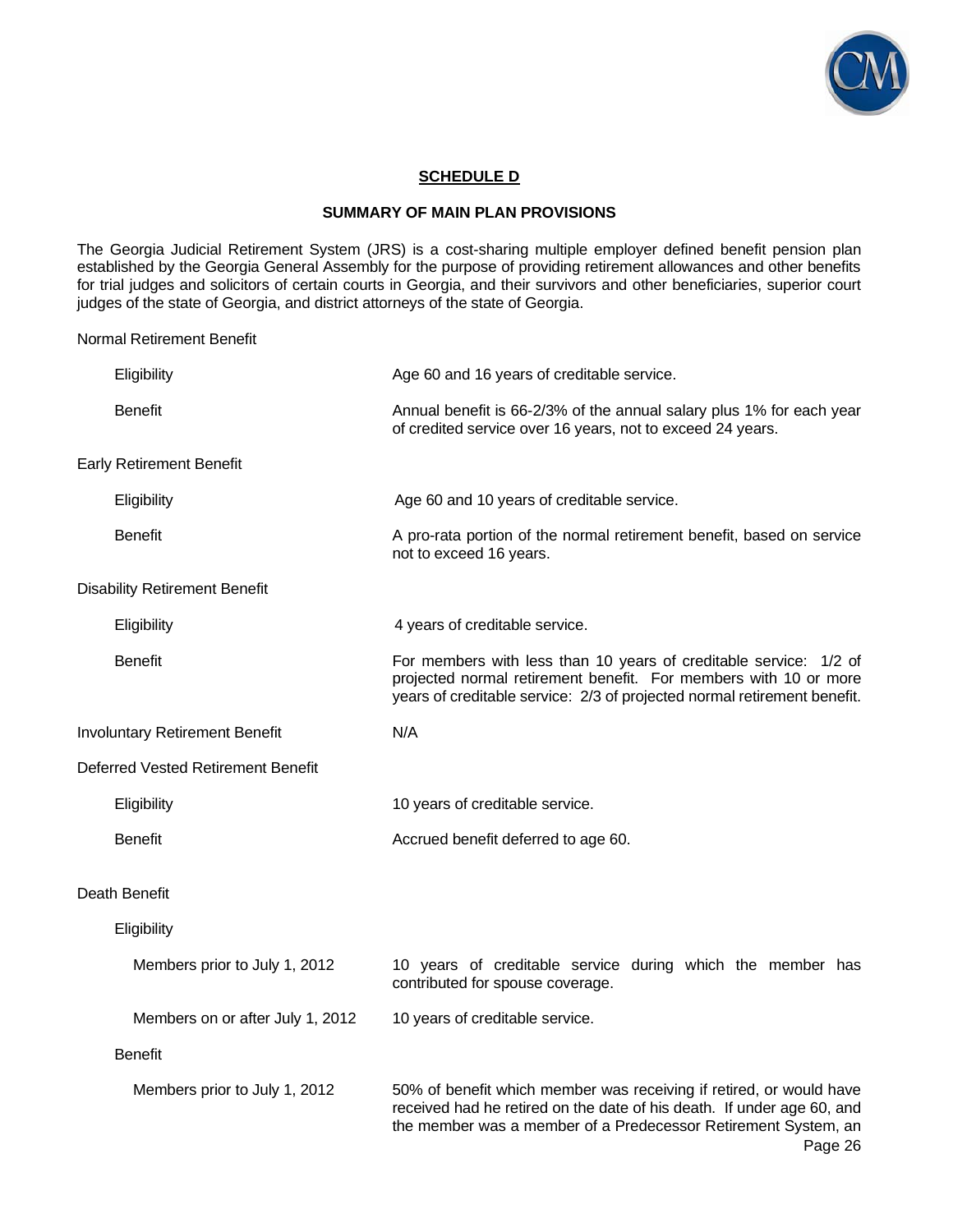

|                                   | immediate benefit equal to 50% of the benefit which member would<br>have received had he remained employed and retired at age 60. If<br>under age 60 and not a member of a Predecessor Retirement System,<br>an immediate benefit equal to 50% of the benefit which the member<br>would have received if the member were age 60 on the date of death. |
|-----------------------------------|-------------------------------------------------------------------------------------------------------------------------------------------------------------------------------------------------------------------------------------------------------------------------------------------------------------------------------------------------------|
| Members on or after July 1, 2012  | Spouse receives a benefit as if member retired on his or her date of<br>death and elected option three.                                                                                                                                                                                                                                               |
|                                   | If less than 10 years of service or member rejects spouse coverage or<br>dies before contributing for spouse's coverage for at least 10 years,<br>death benefit is return of member's contributions with interest.                                                                                                                                    |
| <b>Termination Benefit</b>        |                                                                                                                                                                                                                                                                                                                                                       |
| Eligibility                       | Termination with less than 10 years of creditable service.                                                                                                                                                                                                                                                                                            |
| <b>Benefit</b>                    | Return of the member's accumulated contributions with interest.                                                                                                                                                                                                                                                                                       |
| <b>Payment Options</b>            |                                                                                                                                                                                                                                                                                                                                                       |
| Members prior to July 1, 2012     | Monthly Life Annuity with Death Benefit payable as described above<br>with guaranteed payment of accumulated contributions.                                                                                                                                                                                                                           |
| Members on and after July 1, 2012 | Monthly Life Annuity with guaranteed payment of accumulated<br>contributions.                                                                                                                                                                                                                                                                         |
|                                   | Option 1 – 100% Joint & Survivor                                                                                                                                                                                                                                                                                                                      |
|                                   | Option 2 - 66-2/3% Joint & Survivor                                                                                                                                                                                                                                                                                                                   |
|                                   | Option 3 - 50% Joint & Survivor                                                                                                                                                                                                                                                                                                                       |
|                                   | Pop-Up Option – Election of Options 1, 2, or 3 with added provision<br>that if survivor predeceases the member the benefit reverts to the<br>amount the member would have received had no option been chosen.                                                                                                                                         |
| Post-Retirement Adjustments       | The Board may from time to time grant a Cost of Living Adjustment.                                                                                                                                                                                                                                                                                    |
|                                   | For members with retirement dates prior to July 1, 2013, a one time<br>1.75% increase on the first \$37,500 was made at the time of<br>retirement.                                                                                                                                                                                                    |
| Contributions                     |                                                                                                                                                                                                                                                                                                                                                       |
| By Members                        | Members prior to July 1, 2012 contribute 7-1/2% of salary, plus 2-1/2%<br>of salary for up to 16 years if spouse benefit is not rejected.                                                                                                                                                                                                             |
|                                   | Members on and after July 1, 2012 contribute 7-1/2% of salary.                                                                                                                                                                                                                                                                                        |
| By Employers                      | Employer contributions are actuarially determined and approved and<br>certified by the Board.                                                                                                                                                                                                                                                         |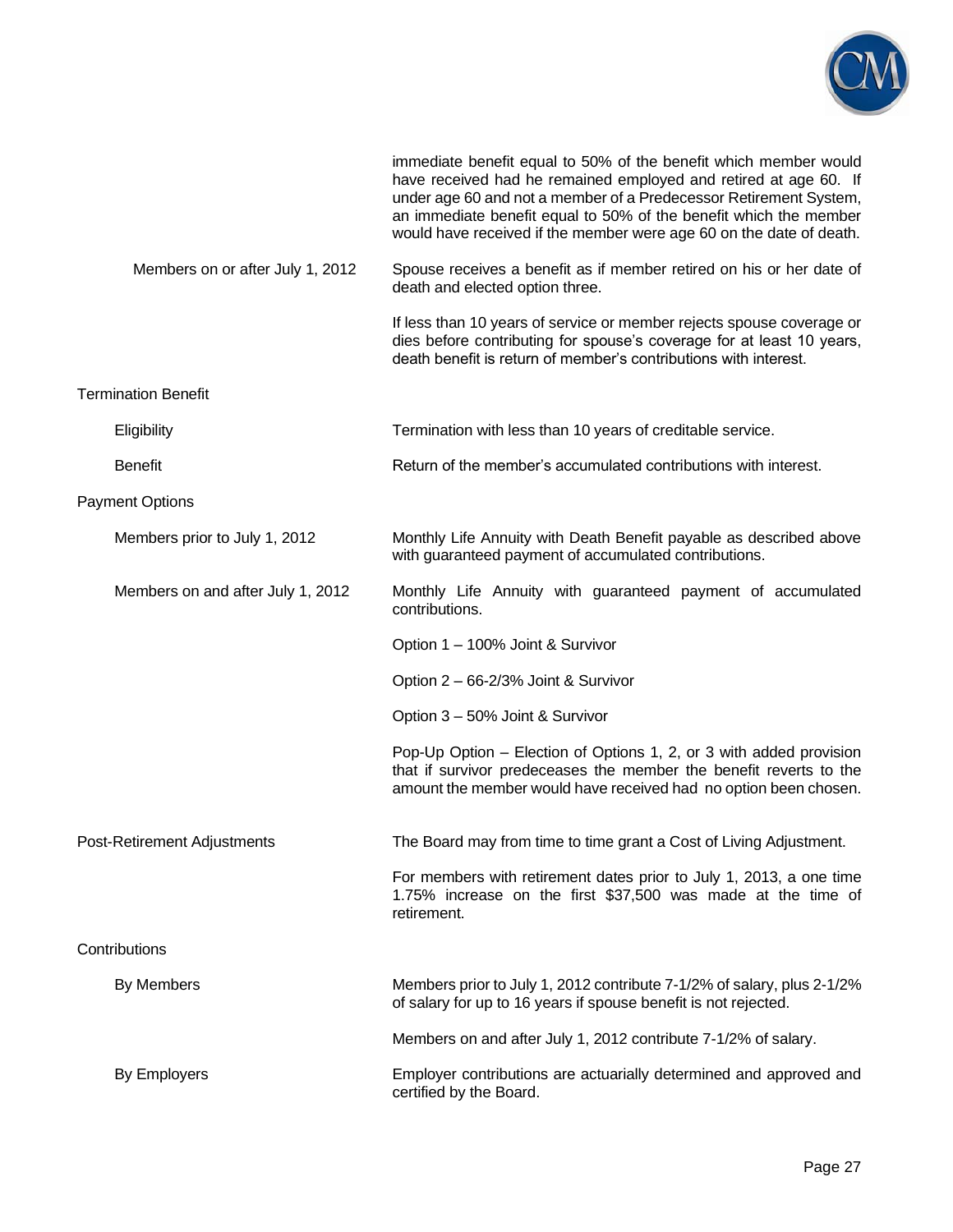

## **SCHEDULE E**

## **STATEMENT OF ACTUARIAL ASSUMPTIONS AND METHODS**

### **Adopted by the Board December 17, 2015. Valuation interest rate adopted by the Board March 15, 2018.**

**VALUATION INTEREST RATE:** 7.30% per annum, compounded annually, net of investment expenses, composed of a 2.75% inflation assumption and a 4.55% real rate of investment return assumption.

**SALARY INCREASES:** 4.50% annually

**SEPARATIONS BEFORE SERVICE RETIREMENT:** Representative values of the assumed annual rates of separation before service retirement are as follows:

|     | <b>Annual Rates of</b> |            |              |                   |  |  |  |  |
|-----|------------------------|------------|--------------|-------------------|--|--|--|--|
| Age | Withdrawal             |            | <b>Death</b> | <b>Disability</b> |  |  |  |  |
|     |                        | <b>Men</b> | Women        |                   |  |  |  |  |
| 20  | 4.0%                   | .032%      | .018%        | .03%              |  |  |  |  |
| 25  | 4.0                    | .035       | .019         | .03               |  |  |  |  |
| 30  | 4.0                    | .041       | .025         | .05               |  |  |  |  |
| 35  | 4.0                    | .072       | .044         | .08               |  |  |  |  |
| 40  | 6.0                    | .100       | .066         | .10               |  |  |  |  |
| 45  | 4.0                    | .140       | .104         | .18               |  |  |  |  |
| 50  | 3.0                    | .198       | .156         | .25               |  |  |  |  |
| 55  | 2.5                    | .281       | .223         | .45               |  |  |  |  |
| 60  | 2.5                    | .409       | .306         | .73               |  |  |  |  |
| 65  | 2.5                    | .560       | .430         | 1.18              |  |  |  |  |

**RETIREMENT:** The assumed annual rates of retirement are shown below.

| Age |  | <b>Annual Rates</b><br>of Retirement |     |
|-----|--|--------------------------------------|-----|
| 60  |  |                                      | 15% |
| 61  |  |                                      | 10  |
| 62  |  |                                      | 12  |
| 63  |  | 64                                   | 10  |
| 65  |  | 69                                   | 15  |
| 70  |  | 74                                   | 25  |
| 75  |  |                                      | 100 |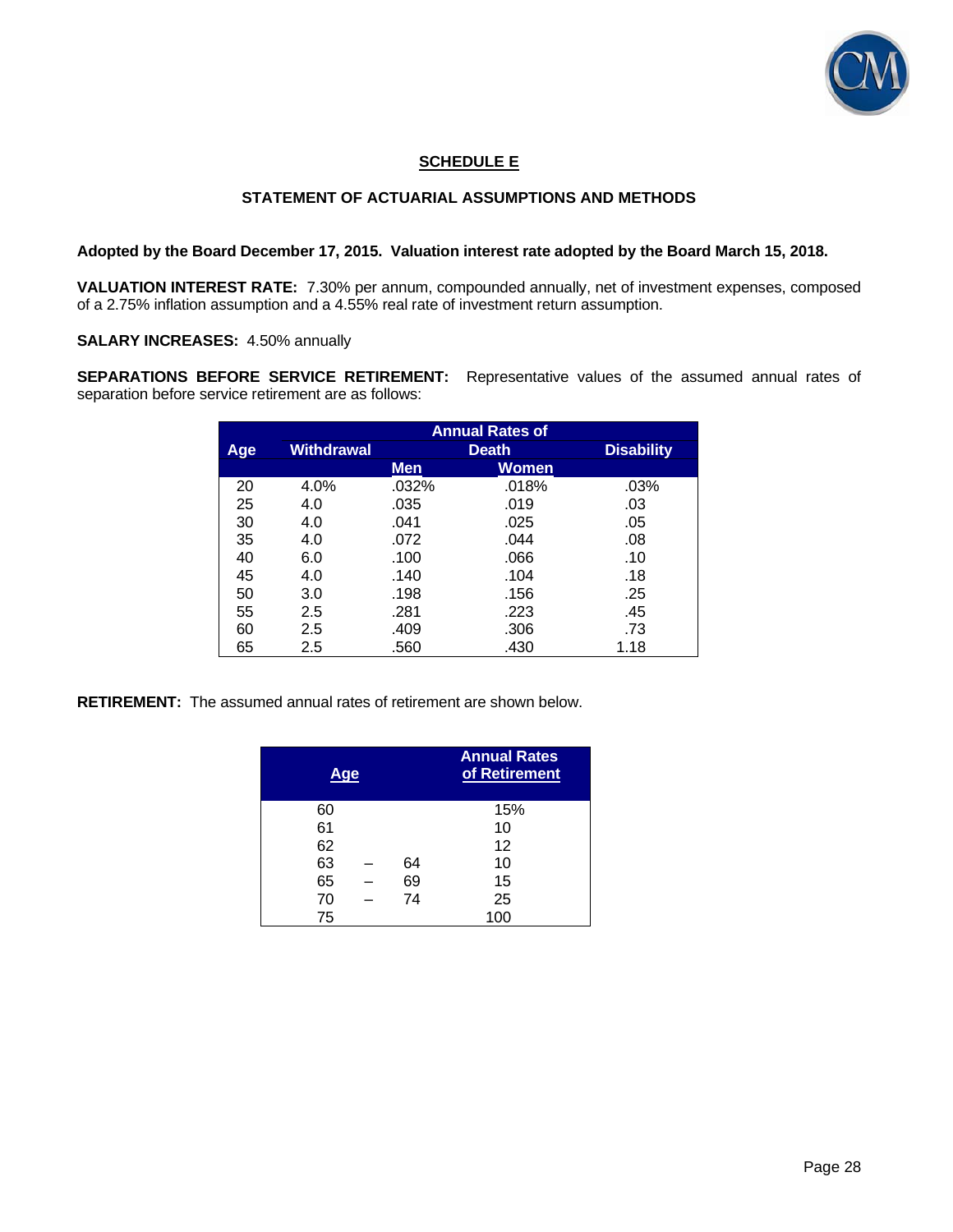

**DEATHS AFTER RETIREMENT:** Since the System has minimal post-retirement mortality experience, the System uses the same mortality tables used for the Employees' Retirement System of Georgia. The RP-2000 Combined Mortality Table projected to 2025 with projection scale BB and set forward 2 years for both males and females is used for the period after retirement and for dependent beneficiaries. For the period after disability retirement, the RP-2000 Disabled Mortality Table projected to 2025 with projection scale BB and set back 7 years for males and set forward 3 years for females is used. There is a margin for future mortality improvement in the tables used by the System. Based on the results of the most recent experience study adopted by the Board on December 17, 2016, the numbers of expected future deaths are 9-12% less than the actual number of deaths that occurred during the study period for healthy retirees and disabled retirees. Representative values of the assumed annual rates of mortality for service retirements and beneficiaries are as follows:

| <b>Age</b> | Men    | <b>Women</b> | <b>Age</b> | <b>Men</b> | Women  |
|------------|--------|--------------|------------|------------|--------|
| 40         | 0.113% | 0.079%       | 65         | 1.130%     | 0.899% |
| 45         | 0.161  | 0.123        | 70         | 1.870      | 1.528  |
| 50         | 0.247  | 0.187        | 75         | 3.215      | 2.522  |
| 55         | 0.425  | 0.292        | 80         | 5.516      | 4.163  |
| 60         | 0.699  | 0.492        | 85         | 9.563      | 7.124  |

**ADMINISTRATIVE EXPENSES:** Budgeted expenses for the fiscal year are added to the normal cost contribution.

**AMORTIZATION METHOD AND PAYROLL GROWTH ASSUMPTION:** Level percentage of payroll, assuming payroll will increase 3.25% per year.

**ASSET METHOD:** Market value.

**PERCENT MARRIED:** For members hired on and after July 1, 2012, 100% are assumed to be married. For these members and for members who have elected spouse coverage, husbands are assumed to be three years older than their wives.

**VALUATION METHOD:** Entry age actuarial cost method.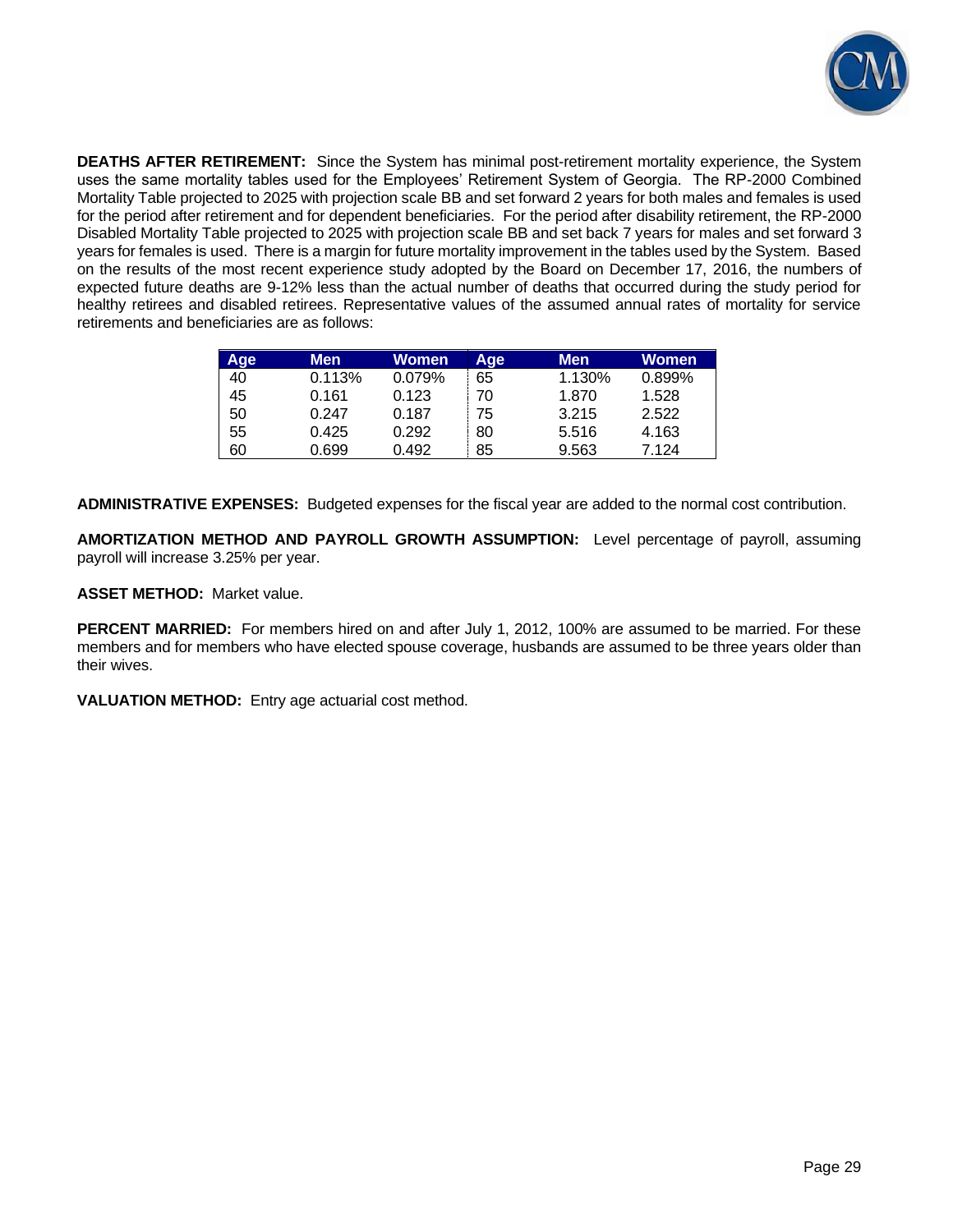

## **SCHEDULE F**

## **Funding Policy of the JRS Board of Trustees**

The purpose of this Funding Policy is to state the overall objectives for the Georgia Judicial Retirement System (System), the benchmarks that will be used to measure progress in achieving those goals, and the methods and assumptions that will be employed to develop the benchmarks. It is the intent of the JRS Board of Trustees that the Funding Policy outlined herein will remain unchanged until the objectives below are met.

### **I. Funding Objectives**

The goal in requiring employer and member contributions to the System is to accumulate sufficient assets during a member's employment to fully finance the benefits the member is expected to receive throughout retirement. In meeting this objective, the System will strive to meet the following funding objectives:

- To develop a pattern of contribution rates expressed as a percentage of employer payroll and measured by valuations prepared in accordance with applicable State laws and the principles of practice prescribed by the Actuarial Standards Board.
- To maintain a stable funded ratio (ratio of actuarial value of assets to actuarial accrued liabilities) that reflects a trend of strong actuarial condition. The long-term objective is to maintain a 100% funded ratio; in the event that the funded ratio falls below 100%, the objective will be to obtain a 100% funded ratio over a reasonable period of future years.
- To maintain adequate asset levels to finance the benefits promised to members and monitor the future demand for liquidity.
- To promote intergenerational equity for taxpayers with respect to contributions required for the benefits provided by the System.

### **II. Measures of Funding Progress**

To track progress in achieving the System's funding objectives, the following measures will be determined annually as of the actuarial valuation date (with due recognition that a single year's results may not be indicative of long-term trends):

- **Funded Ratio** The funded ratio, defined as the actuarial value of assets divided by the actuarial accrued liability, should remain reasonably stable over time, before adjustments for changes in benefits, actuarial methods, and/or actuarial adjustments. The target funded ratio will be 100 percent. In the event that the funded ratio falls below 100%, the targeted funded ratio will be 100% within 20 years of the date the funded ratio first falls below 100%.
- **Unfunded Actuarial Accrued Liability (UAAL)**
	- o **Transitional UAAL** The UAAL established as of the initial valuation date for which this funding policy is adopted shall be known as the Transitional UAAL.
	- o **New Incremental UAAL** Each subsequent valuation will produce a New Incremental UAAL consisting of all benefit changes, assumption and method changes and experience gains and/or losses that have occurred since the previous valuations.

### • **UAAL Amortization Period**

- $\circ$  The transitional UAAL will be amortized over a closed 20 year period beginning on the initial valuation date for which this funding policy is adopted.
- $\circ$  Each New Incremental UAAL shall be amortized over a closed 20 year period beginning with the year it is incurred.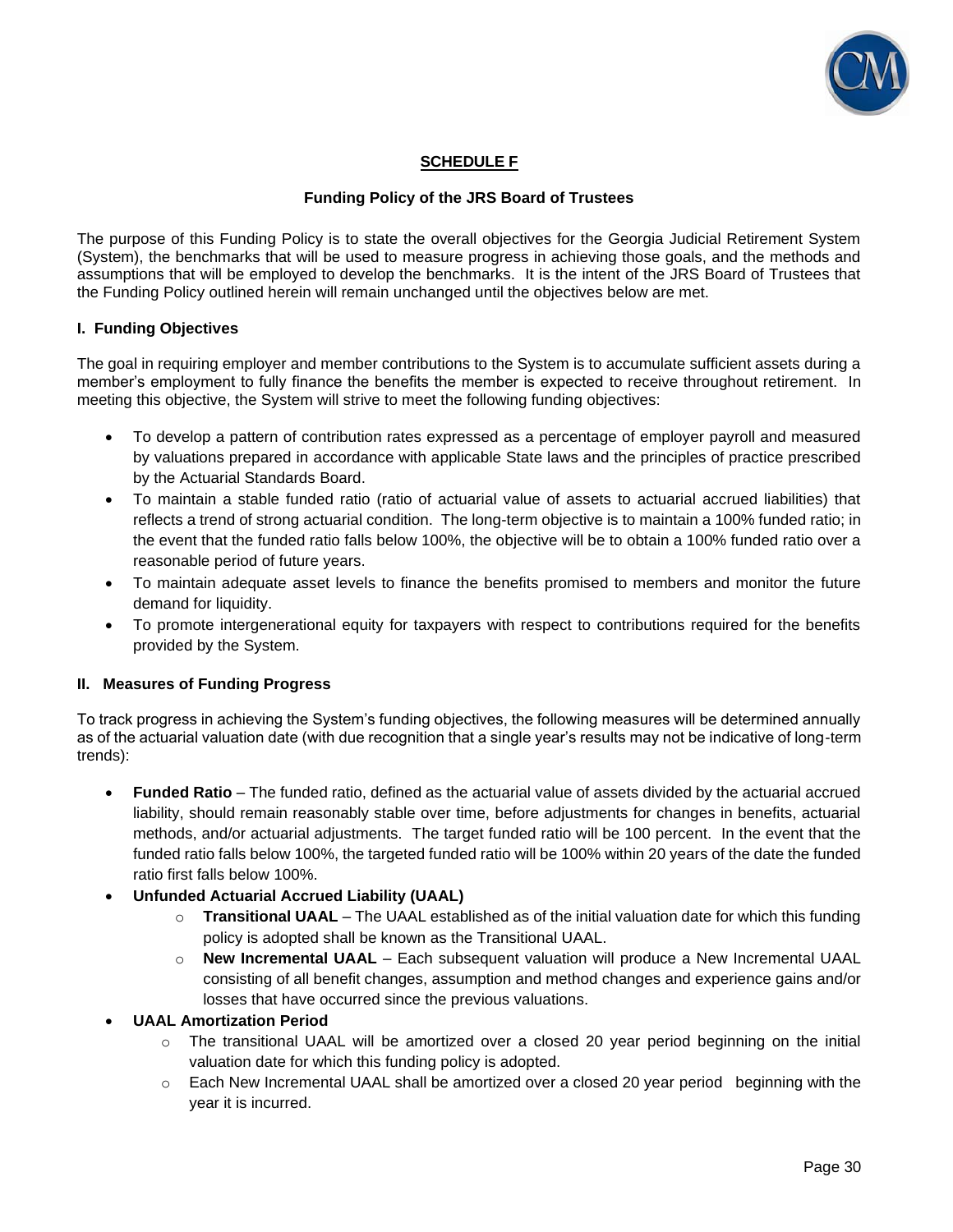

## • **Employer Contribution Rates**

- o **Employer Normal Contribution Rate**  the contribution rate determined as of the valuation date each year to fund the employer portion of the annual normal cost based on the assumptions and methods approved by the Board.
- $\circ$  In each valuation subsequent to the adoption of this funding policy the required employer contribution rate will be determined as the summation of the employer Normal Contribution Rate, a contribution rate for administrative expenses, the amortization rate for the Transitional UAAL and the individual amortization rate for each of the New Incremental UAAL bases.
- $\circ$  In no event shall the employer contribution rate be less than 0%.
- $\circ$  The valuation methodology, including the amortization of the Unfunded Actuarial Accrued Liability (UAAL), would be expected to maintain reasonably stable contribution rates.

### **III. Methods and Assumptions**

The annual actuarial valuations providing the measures to assess funding progress will utilize the actuarial methods and assumptions last adopted by the Board based upon the advice and recommendations of the actuary. These include the following primary methods and assumptions:

- The actuarial cost method used to develop the benchmarks will be the Entry Age Normal (EAN) actuarial cost method.
- The long-term annual investment rate of return assumption will be:
	- o Effective with the June 30, 2013 valuation date, 7.50% net of investment expenses.
	- $\circ$  Effective with the June 30, 2017 valuation date, reduced by 0.10% (10 basis points) from the immediate prior actuarial valuation, as long as the following conditions are met:
		- **•** The actual rate of return for the fiscal year ending with the current valuation date exceeds the assumed rate of return from the immediate prior actuarial valuation, and
		- The assumed rate of return does not decrease below 7.00% net of investment expenses.
- The actuarial value of assets will be determined by recognizing the annual differences between actual and expected market value of assets over a five-year period, beginning with the June 30, 2013 actuarial valuation.
	- $\circ$  Prior to the June 30, 2013 valuation, the differences between actual and expected market value of assets were recognized over a seven-year period. For the June 30, 2013 valuation, all then-current deferred gains and losses will be recognized immediately, and the initial new five-year period will begin immediately thereafter.

The employer contribution rates determined in an annual actuarial valuation will be at least sufficient to satisfy the annual normal cost of the System and amortize any UAAL as a level dollar amount over a period not to exceed 20 years. However in no event shall the employer contribution rate be less than 0%.

The actuary shall conduct an investigation into the System's experience at least every five years and utilize the results of the investigation to form the basis for recommended assumptions and methods. Any changes to the recommended assumptions and methods that are approved by the Board will be reflected in this Policy.